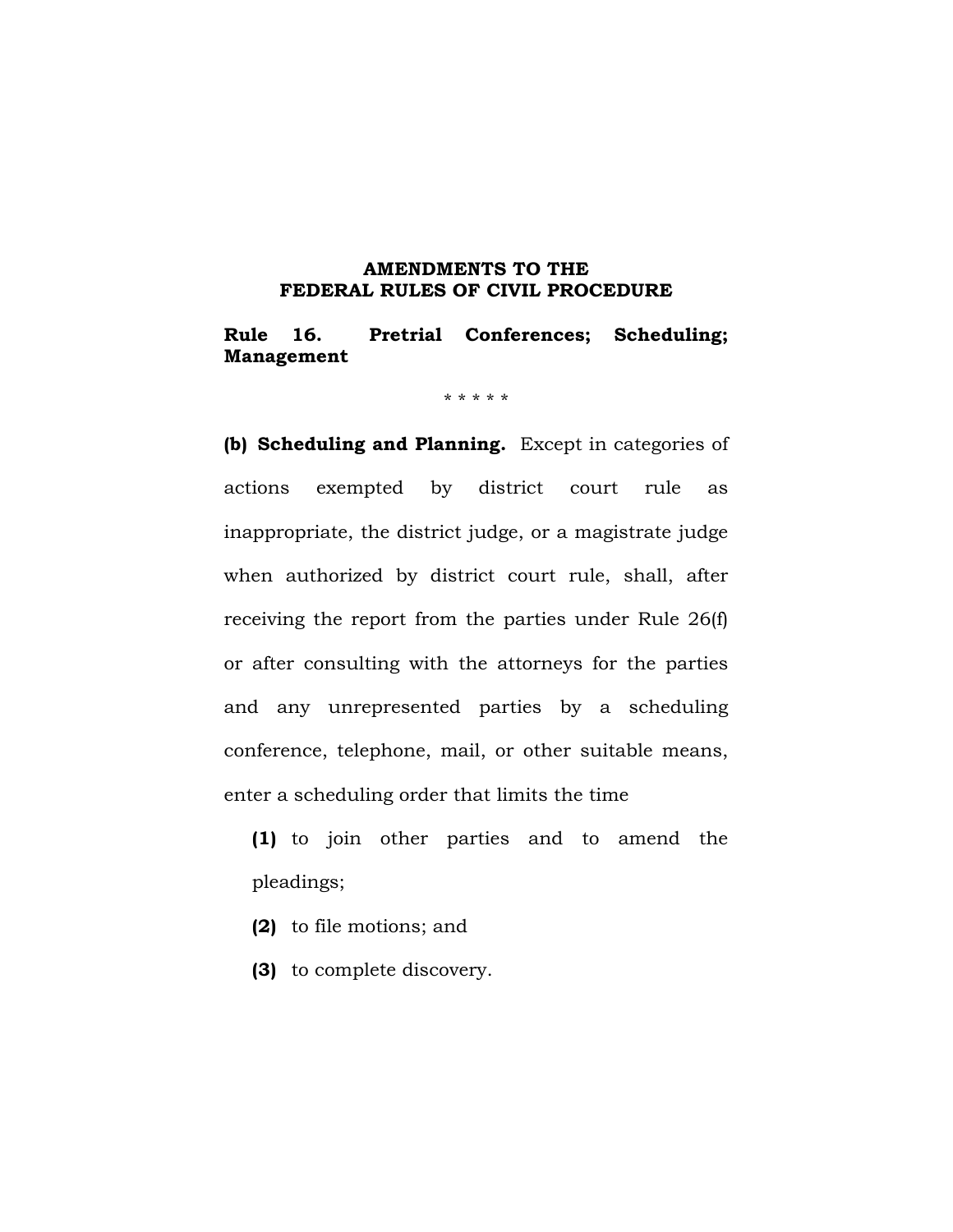# 2 FEDERAL RULES OF CIVIL PROCEDURE The scheduling order also may include

**(4)** modifications of the times for disclosures under Rules 26(a) and 26(e)(1) and of the extent of discovery to be permitted;

**(5)** provisions for disclosure or discovery of electronically stored information;

**(6)** any agreements the parties reach for asserting claims of privilege or of protection as trialpreparation material after production;

**(7)** the date or dates for conferences before trial, a final pretrial conference, and trial; and

**(8)** any other matters appropriate in the circumstances of the case.

The order shall issue as soon as practicable but in any event within 90 days after the appearance of a defendant and within 120 days after the complaint has been served on a defendant. A schedule shall not be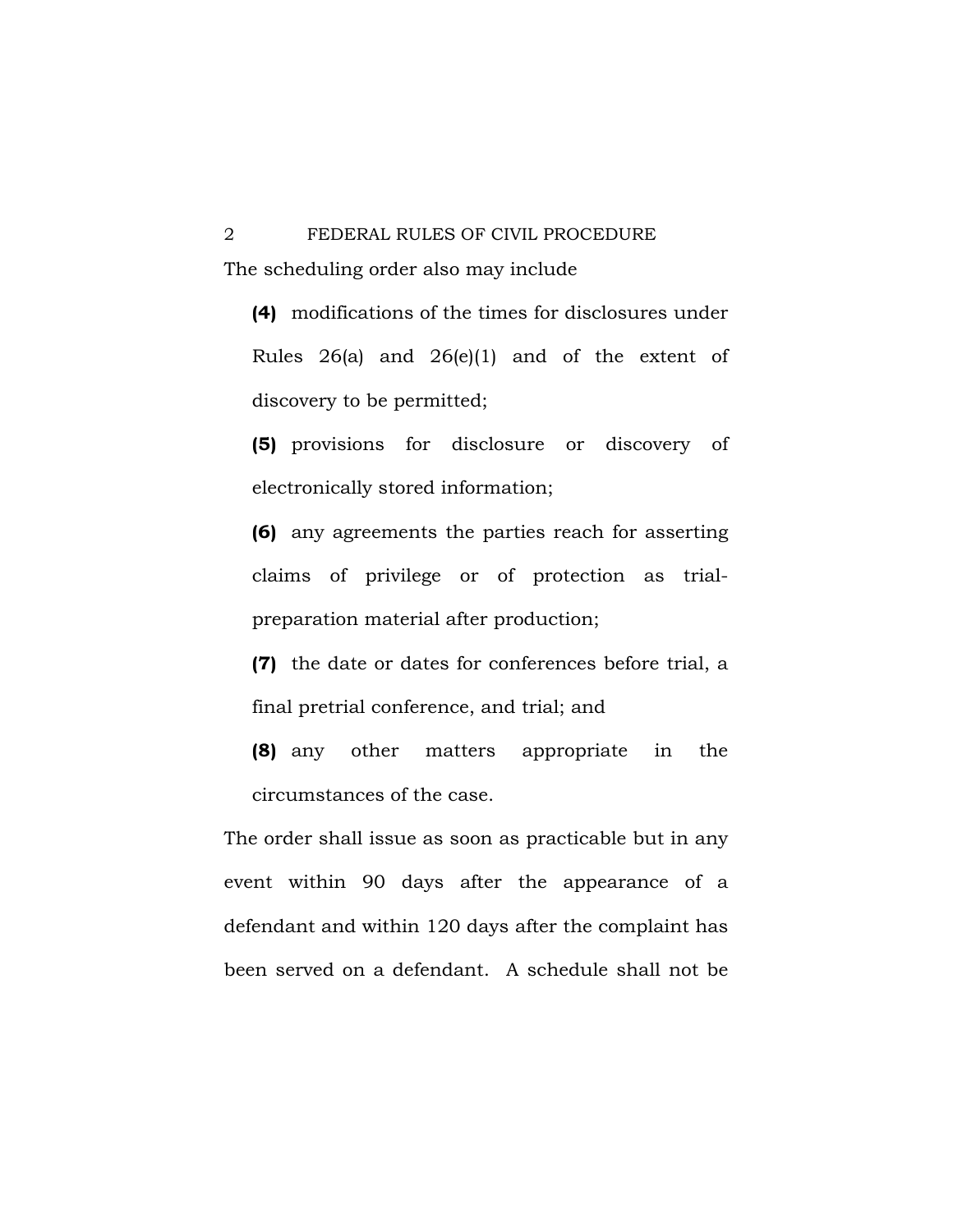modified except upon a showing of good cause and by leave of the district judge or, when authorized by local rule, by a magistrate judge.

#### \* \* \* \* \*

#### **Committee Note**

 The amendment to Rule 16(b) is designed to alert the court to the possible need to address the handling of discovery of electronically stored information early in the litigation if such discovery is expected to occur. Rule 26(f) is amended to direct the parties to discuss discovery of electronically stored information if such discovery is contemplated in the action. Form 35 is amended to call for a report to the court about the results of this discussion. In many instances, the court's involvement early in the litigation will help avoid difficulties that might otherwise arise.

 Rule 16(b) is also amended to include among the topics that may be addressed in the scheduling order any agreements that the parties reach to facilitate discovery by minimizing the risk of waiver of privilege or work-product protection. Rule 26(f) is amended to add to the discovery plan the parties' proposal for the court to enter a case-management or other order adopting such an agreement. The parties may agree to various arrangements. For example, they may agree to initial provision of requested materials without waiver of privilege or protection to enable the party seeking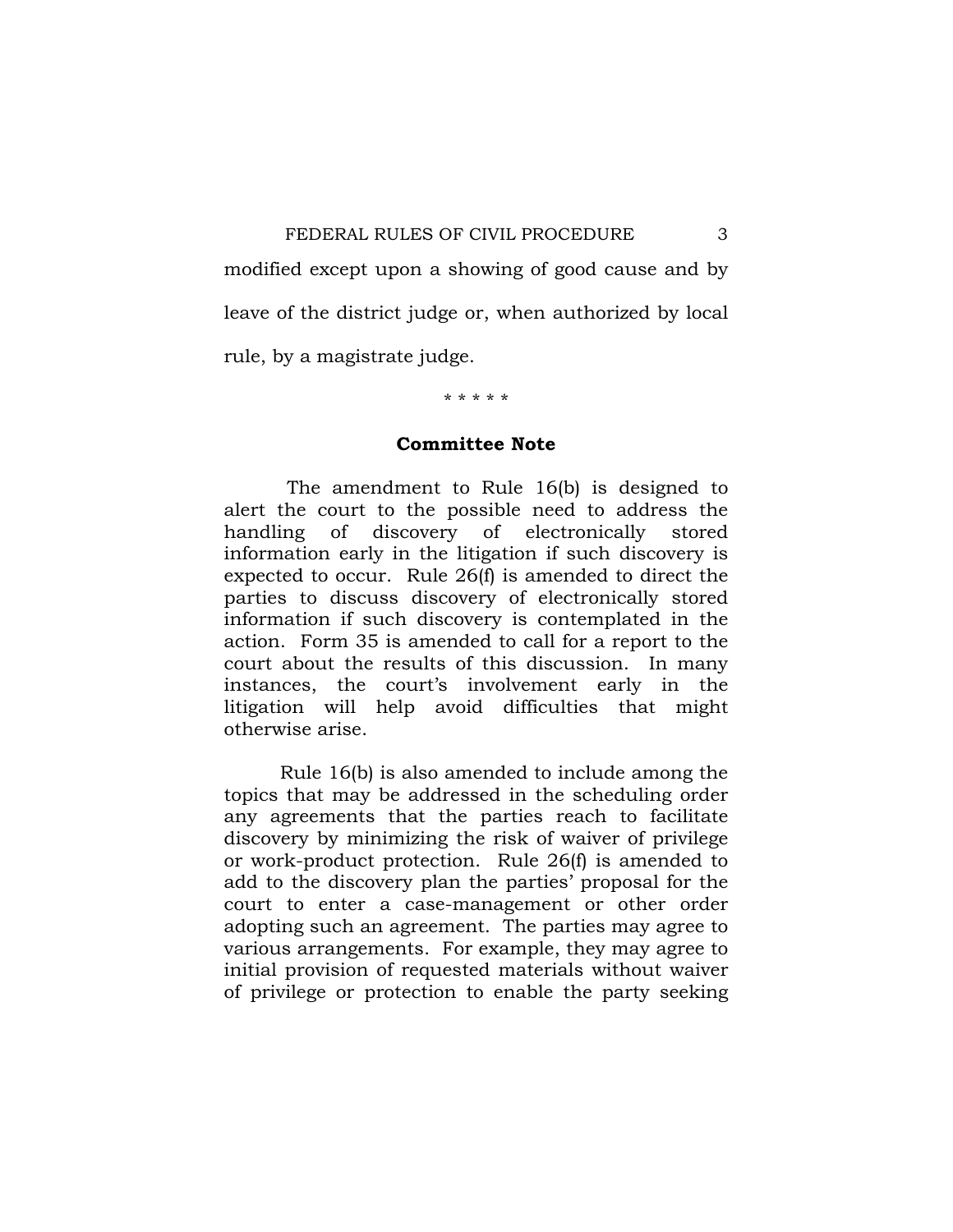production to designate the materials desired or protection for actual production, with the privilege review of only those materials to follow. Alternatively, they may agree that if privileged or protected information is inadvertently produced, the producing party may by timely notice assert the privilege or protection and obtain return of the materials without waiver. Other arrangements are possible. In most circumstances, a party who receives information under such an arrangement cannot assert that production of the information waived a claim of privilege or of protection as trial-preparation material.

 An order that includes the parties' agreement may be helpful in avoiding delay and excessive cost in discovery. *See Manual for Complex Litigation (4th)* § 11.446. Rule 16(b)(6) recognizes the propriety of including such agreements in the court's order. The rule does not provide the court with authority to enter such a case-management or other order without party agreement, or limit the court's authority to act on motion.

# **Rule 26. General Provisions Governing Discovery; Duty of Disclosure**

# **(a) Required Disclosures; Methods to Discover**

# **Additional Matter.**

**(1) Initial Disclosures.** Except in categories of

proceedings specified in Rule  $26(a)(1)(E)$ , or to the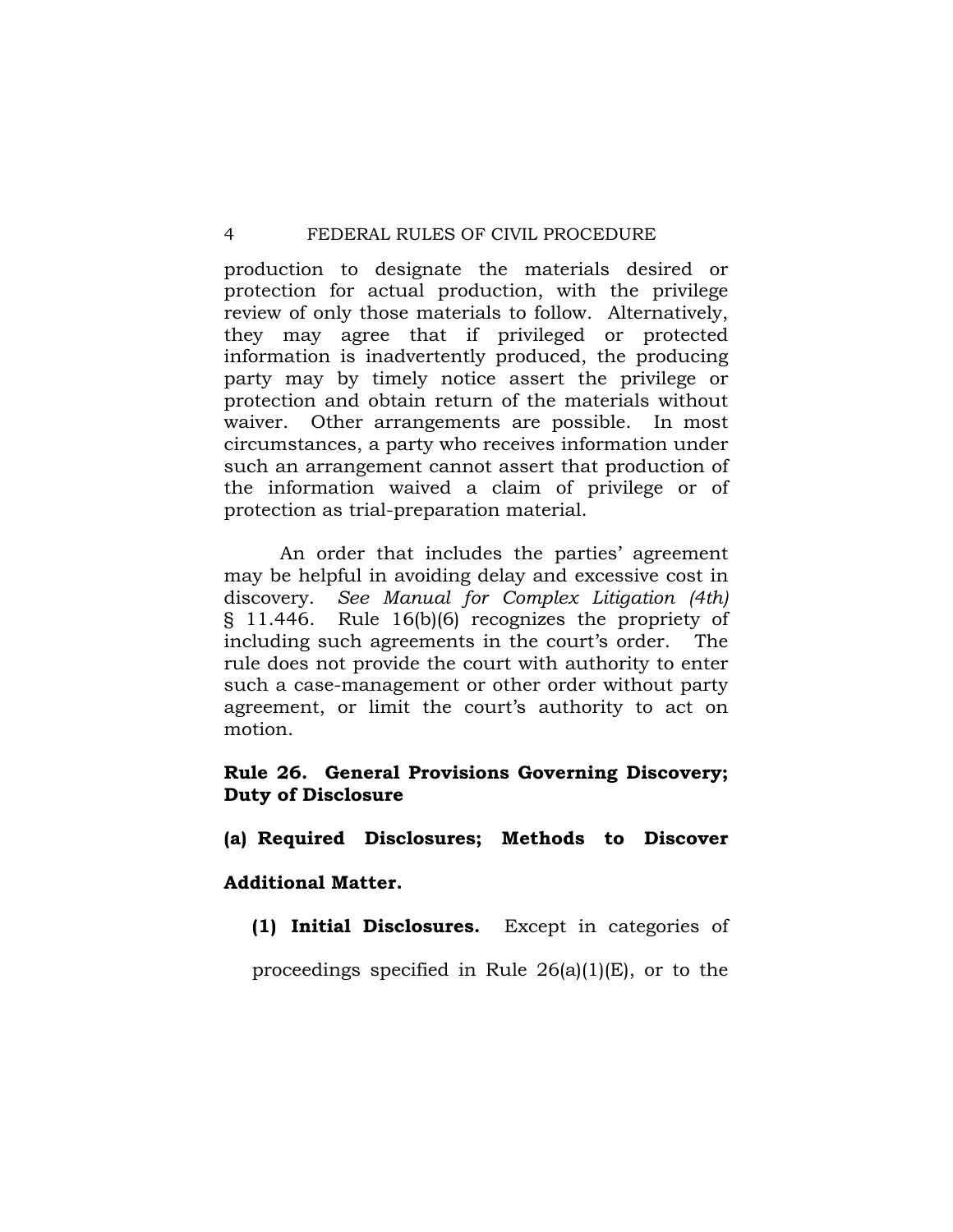FEDERAL RULES OF CIVIL PROCEDURE 5 extent otherwise stipulated or directed by order, a party must, without awaiting a discovery request, provide to other parties:

**(A)** the name and, if known, the address and telephone number of each individual likely to have discoverable information that the disclosing party may use to support its claims or defenses, unless solely for impeachment, identifying the subjects of the information;

**(B)** a copy of, or a description by category and location of, all documents, electronically stored information, and tangible things that are in the possession, custody, or control of the party and that the disclosing party may use to support its claims or defenses, unless solely for impeachment;

\* \* \* \* \*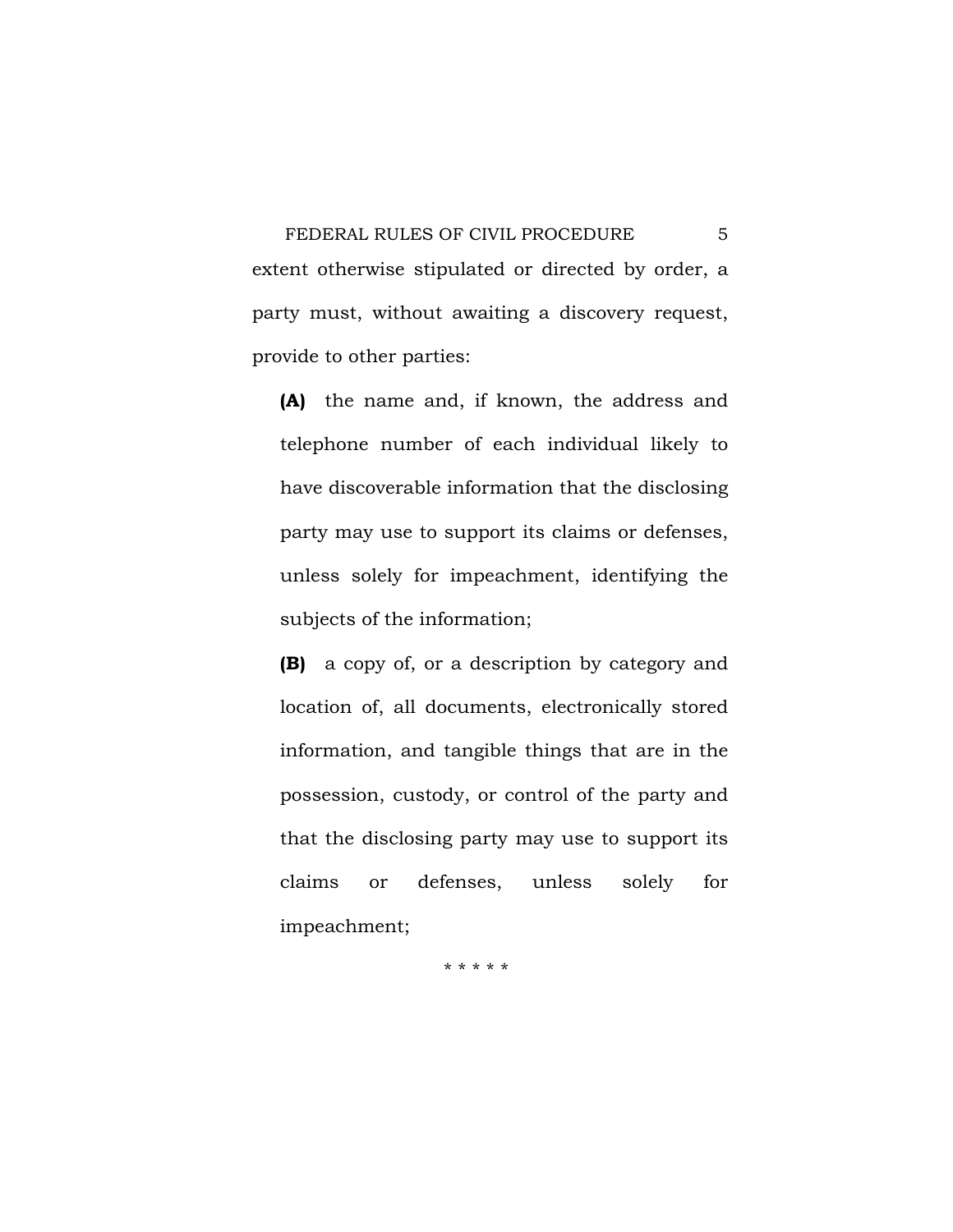**(b) Discovery Scope and Limits.** Unless otherwise limited by order of the court in accordance with these rules, the scope of discovery is as follows:

\* \* \* \* \*

## **(2) Limitations.**

**(A)** By order, the court may alter the limits in these rules on the number of depositions and interrogatories or the length of depositions under Rule 30. By order or local rule, the court may also limit the number of requests under Rule 36.

**(B)** A party need not provide discovery of electronically stored information from sources that the party identifies as not reasonably accessible because of undue burden or cost. On motion to compel discovery or for a protective order, the party from whom discovery is sought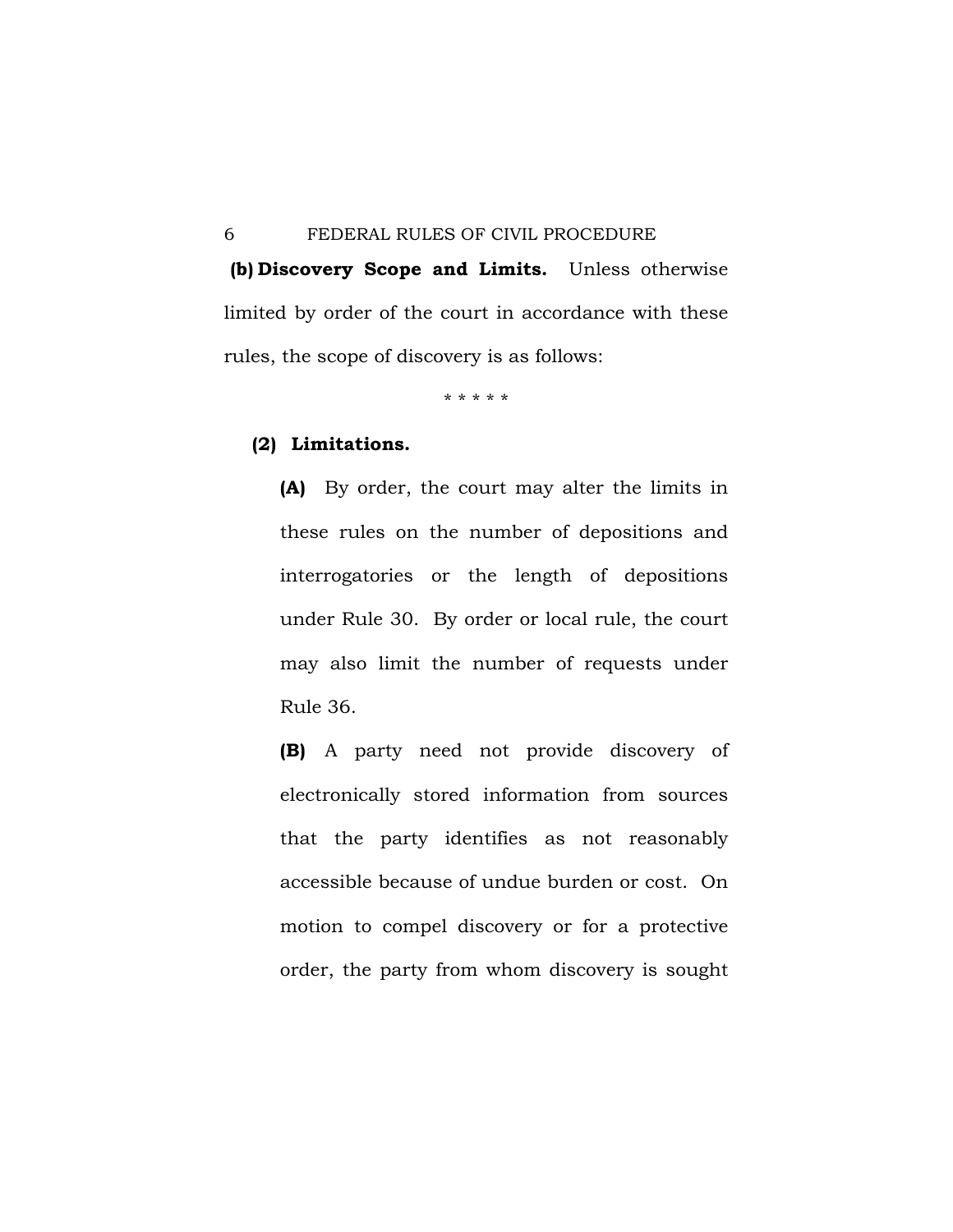must show that the information is not reasonably accessible because of undue burden or cost. If that showing is made, the court may nonetheless order discovery from such sources if the requesting party shows good cause, considering the limitations of Rule 26(b)(2)(C). The court may specify conditions for the discovery.

**(C)** The frequency or extent of use of the discovery methods otherwise permitted under these rules and by any local rule shall be limited by the court if it determines that: (i) the discovery sought is unreasonably cumulative or duplicative, or is obtainable from some other source that is more convenient, less burdensome, or less expensive; (ii) the party seeking discovery has had ample opportunity by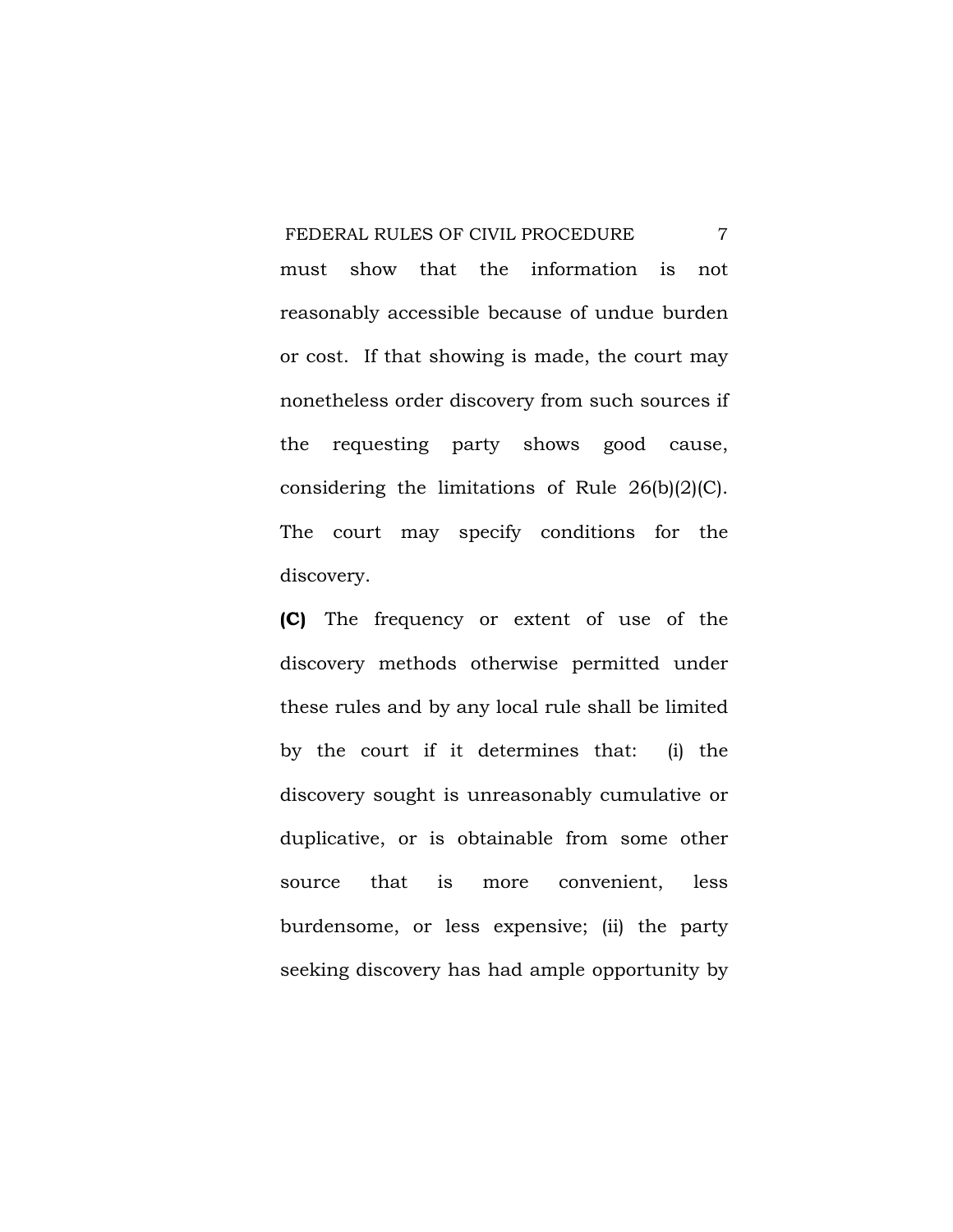discovery in the action to obtain the information sought; or (iii) the burden or expense of the proposed discovery outweighs its likely benefit, taking into account the needs of the case, the amount in controversy, the parties' resources, the importance of the issues at stake in the litigation, and the importance of the proposed discovery in resolving the issues. The court may act upon its own initiative after reasonable notice or pursuant to a motion under Rule 26(c).

\* \* \* \* \*

# **(5) Claims of Privilege or Protection of Trial-Preparation Materials.**

**(A) Information Withheld.** When a party withholds information otherwise discoverable under these rules by claiming that it is privileged or subject to protection as trial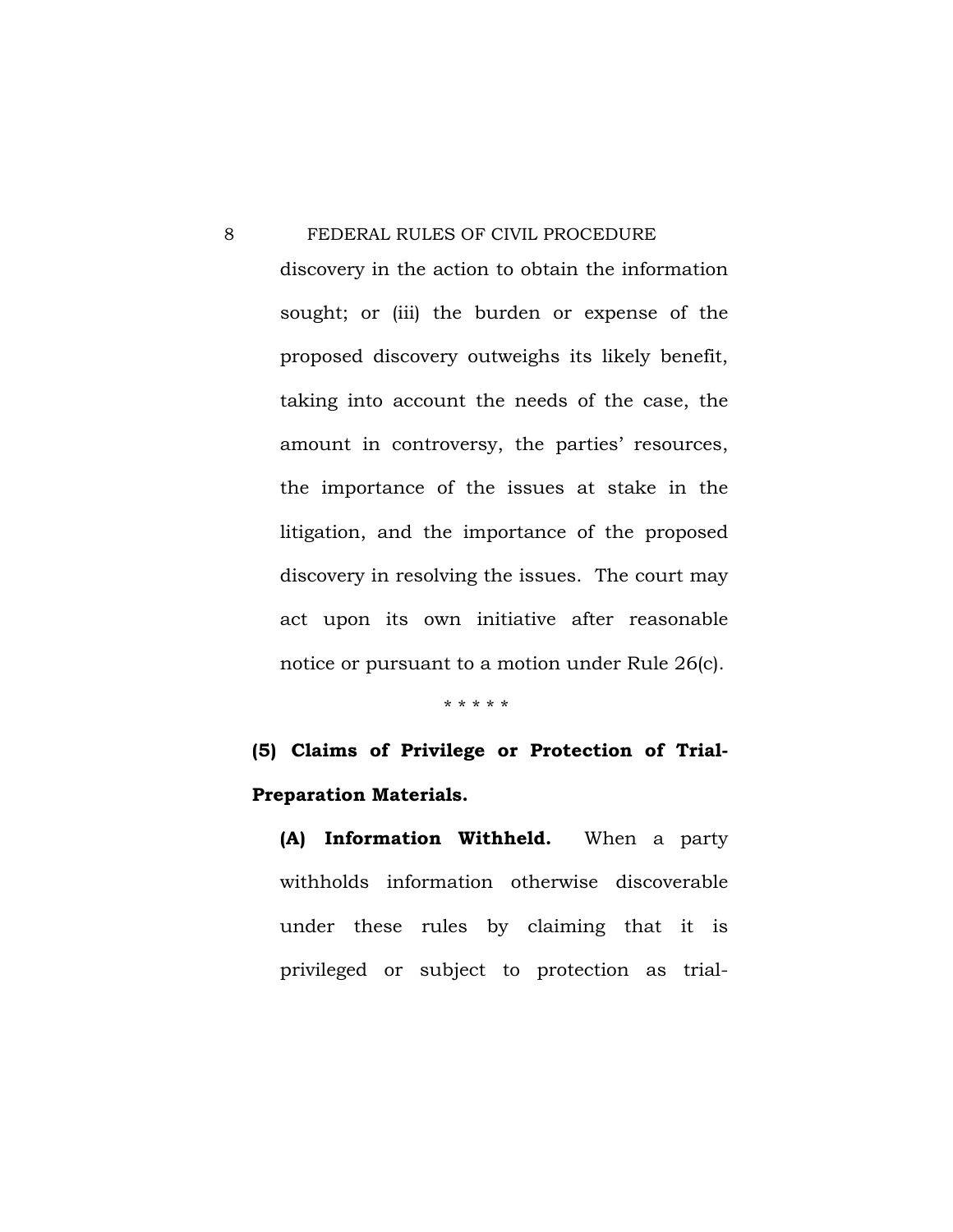preparation material, the party shall make the claim expressly and shall describe the nature of the documents, communications, or things not produced or disclosed in a manner that, without revealing information itself privileged or protected, will enable other parties to assess the applicability of the privilege or protection.

**(B) Information Produced.** If information is produced in discovery that is subject to a claim of privilege or of protection as trial-preparation material, the party making the claim may notify any party that received the information of the claim and the basis for it. After being notified, a party must promptly return, sequester, or destroy the specified information and any copies it has and may not use or disclose the information until the claim is resolved. A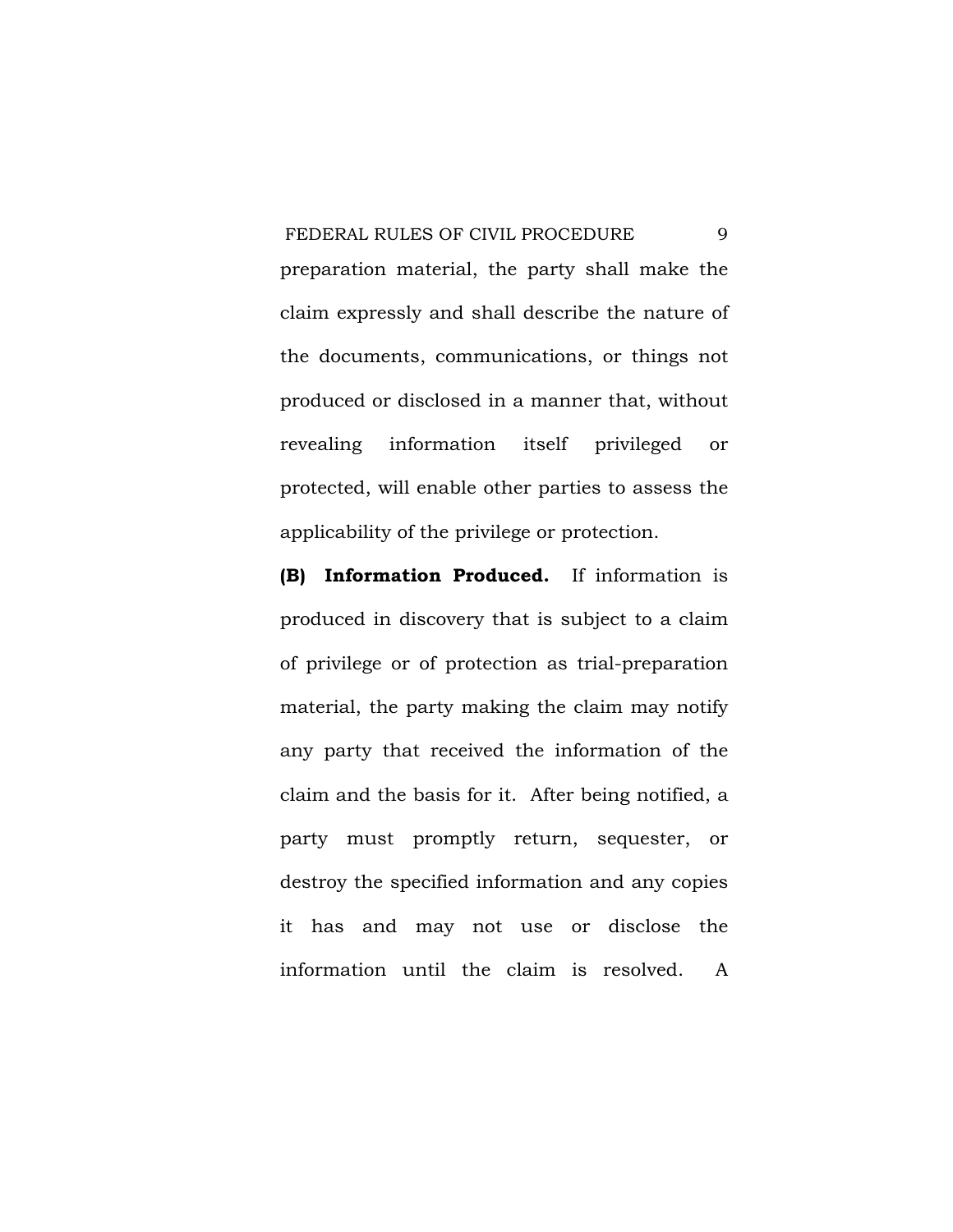10 FEDERAL RULES OF CIVIL PROCEDURE receiving party may promptly present the information to the court under seal for a determination of the claim. If the receiving party disclosed the information before being notified, it must take reasonable steps to retrieve it. The producing party must preserve the information until the claim is resolved.

\* \* \* \* \*

# **(f) Conference of Parties; Planning for Discovery.**

Except in categories of proceedings exempted from initial disclosure under Rule 26(a)(1)(E) or when otherwise ordered, the parties must, as soon as practicable and in any event at least 21 days before a scheduling conference is held or a scheduling order is due under Rule 16(b), confer to consider the nature and basis of their claims and defenses and the possibilities for a prompt settlement or resolution of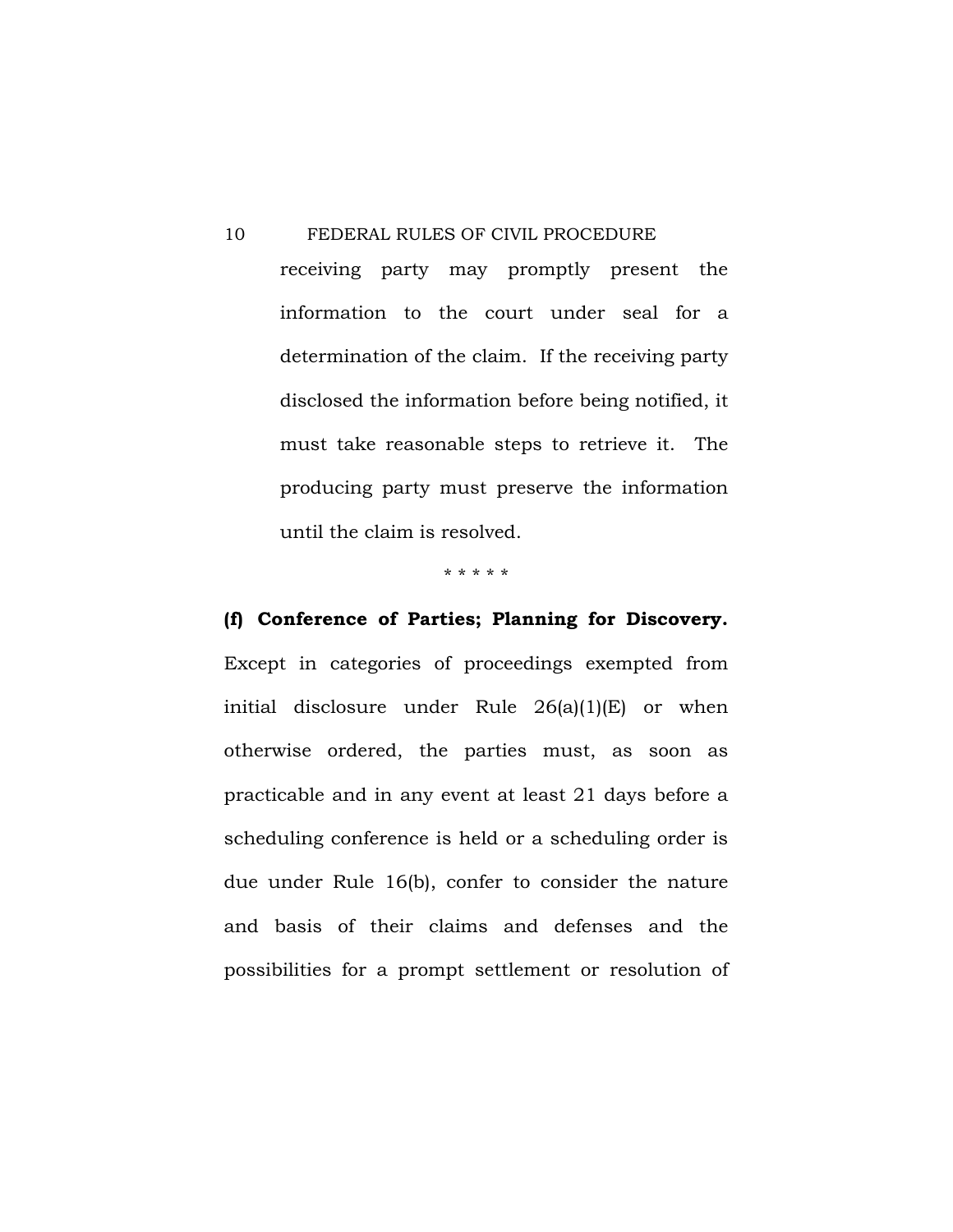FEDERAL RULES OF CIVIL PROCEDURE 11 the case, to make or arrange for the disclosures required by Rule 26(a)(1), to discuss any issues relating to preserving discoverable information, and to develop a proposed discovery plan that indicates the parties' views and proposals concerning:

**(1)** what changes should be made in the timing, form, or requirement for disclosures under Rule 26(a), including a statement as to when disclosures under Rule 26(a)(1) were made or will be made;

**(2)** the subjects on which discovery may be needed, when discovery should be completed, and whether discovery should be conducted in phases or be limited to or focused upon particular issues;

**(3)** any issues relating to disclosure or discovery of electronically stored information, including the form or forms in which it should be produced;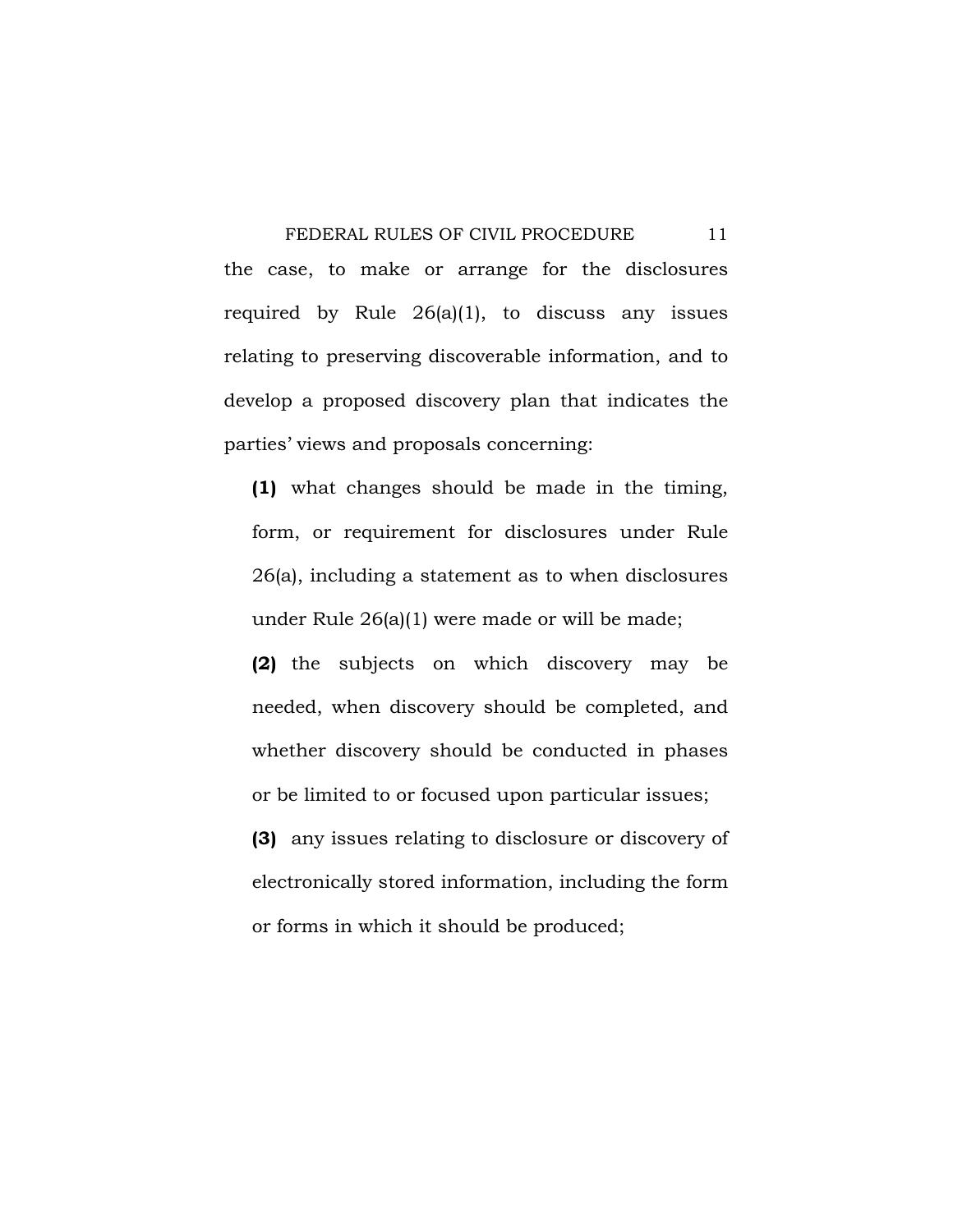**(4)** any issues relating to claims of privilege or of protection as trial-preparation material, including — if the parties agree on a procedure to assert such claims after production — whether to ask the court to include their agreement in an order;

**(5)** what changes should be made in the limitations on discovery imposed under these rules or by local rule, and what other limitations should be imposed; and

**(6)** any other orders that should be entered by the court under Rule 26(c) or under Rule 16(b) and (c).

\* \* \* \* \*

# **Committee Note**

**Subdivision (a).** Rule 26(a)(1)(B) is amended to parallel Rule 34(a) by recognizing that a party must disclose electronically stored information as well as documents that it may use to support its claims or defenses. The term "electronically stored information" has the same broad meaning in Rule 26(a)(1) as in Rule 34(a). This amendment is consistent with the 1993 addition of Rule 26(a)(1)(B). The term "data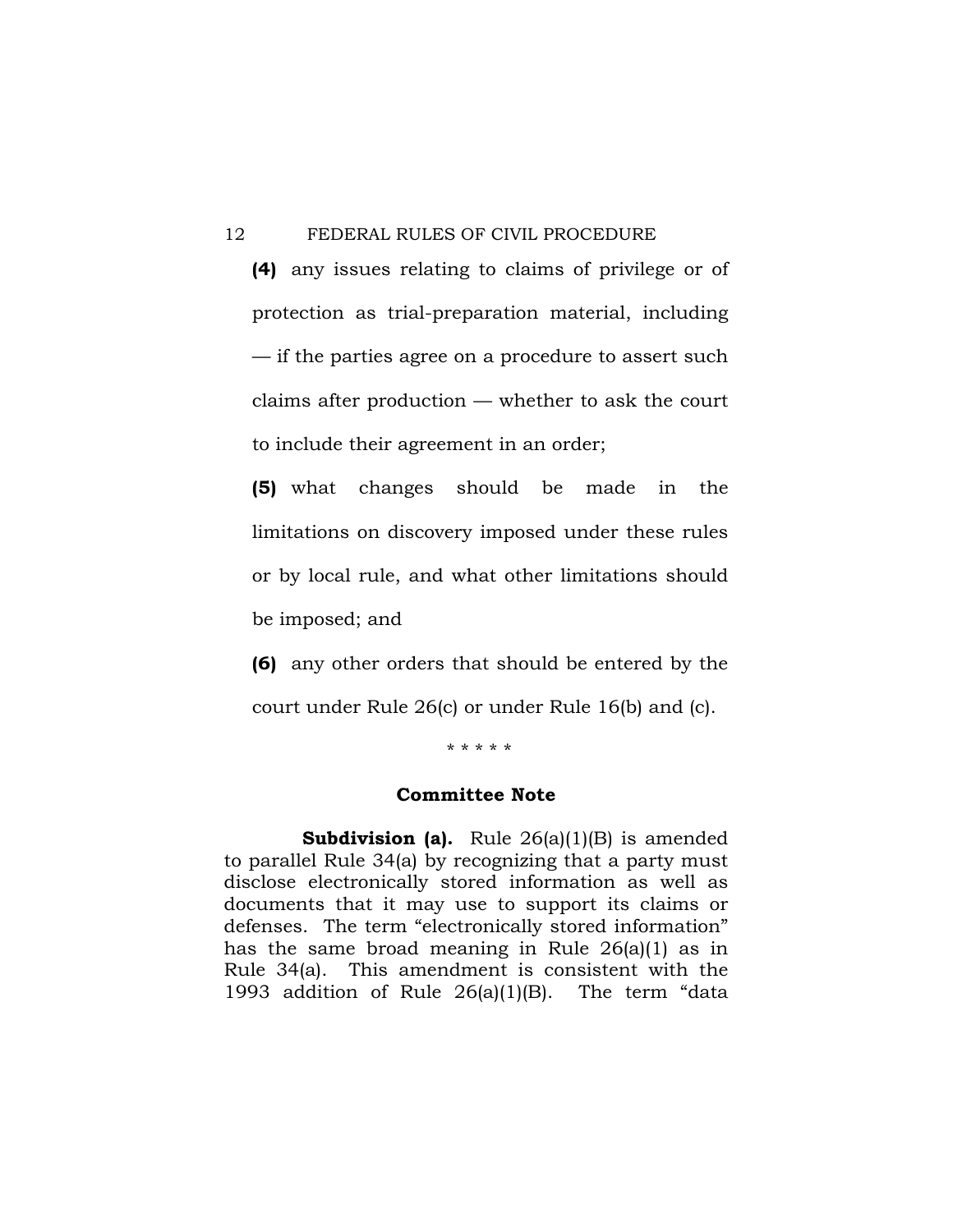compilations" is deleted as unnecessary because it is a subset of both documents and electronically stored information.

 **Subdivision (b)(2).** The amendment to Rule 26(b)(2) is designed to address issues raised by difficulties in locating, retrieving, and providing discovery of some electronically stored information. Electronic storage systems often make it easier to locate and retrieve information. These advantages are properly taken into account in determining the reasonable scope of discovery in a particular case. But some sources of electronically stored information can be accessed only with substantial burden and cost. In a particular case, these burdens and costs may make the information on such sources not reasonably accessible.

 It is not possible to define in a rule the different types of technological features that may affect the burdens and costs of accessing electronically stored information. Information systems are designed to provide ready access to information used in regular ongoing activities. They also may be designed so as to provide ready access to information that is not regularly used. But a system may retain information on sources that are accessible only by incurring substantial burdens or costs. Subparagraph (B) is added to regulate discovery from such sources.

 Under this rule, a responding party should produce electronically stored information that is relevant, not privileged, and reasonably accessible, subject to the  $(b)(2)(C)$  limitations that apply to all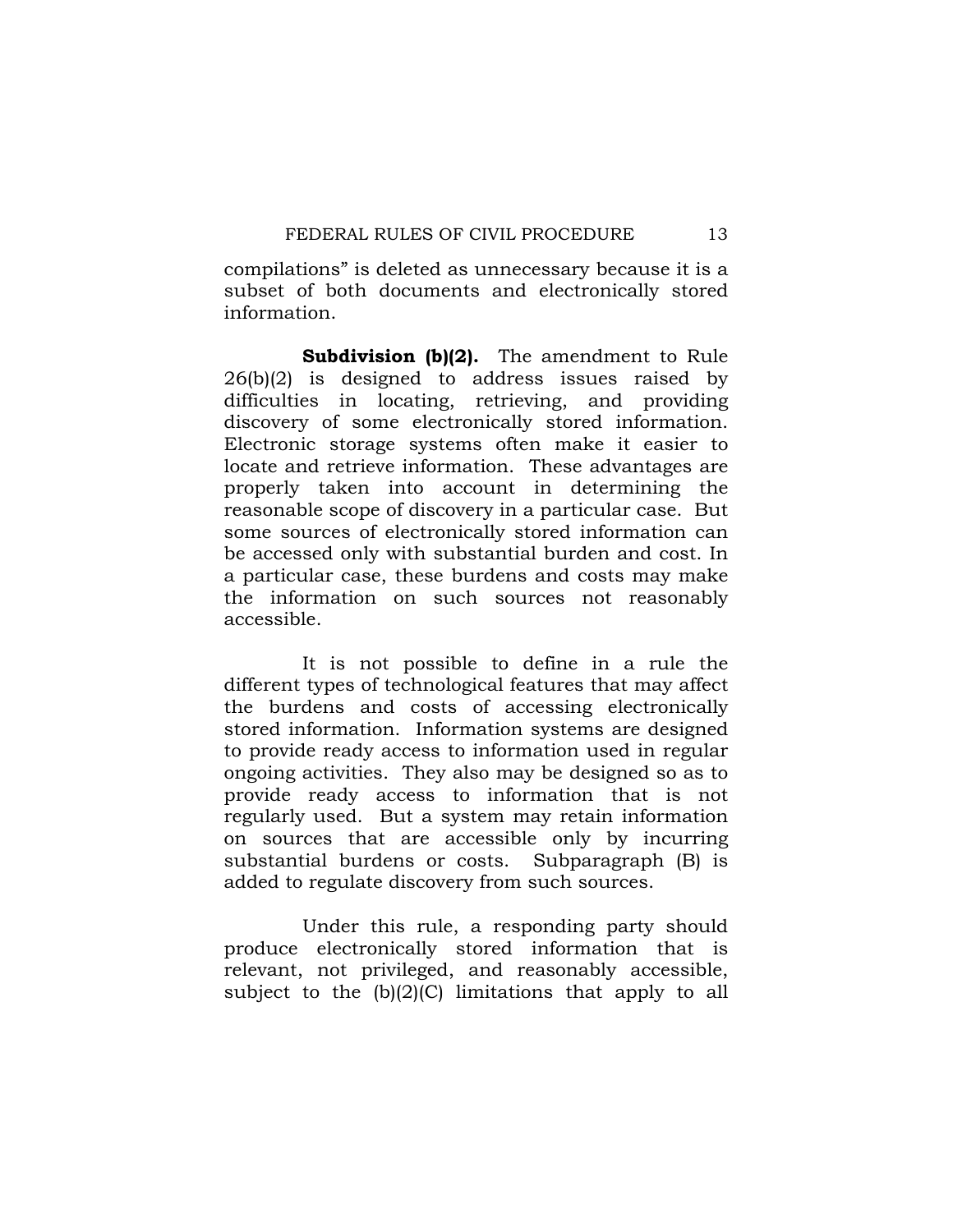discovery. The responding party must also identify, by category or type, the sources containing potentially responsive information that it is neither searching nor producing. The identification should, to the extent possible, provide enough detail to enable the requesting party to evaluate the burdens and costs of providing the discovery and the likelihood of finding responsive information on the identified sources.

 A party's identification of sources of electronically stored information as not reasonably accessible does not relieve the party of its common-law or statutory duties to preserve evidence. Whether a responding party is required to preserve unsearched sources of potentially responsive information that it believes are not reasonably accessible depends on the circumstances of each case. It is often useful for the parties to discuss this issue early in discovery.

The volume of  $-$  and the ability to search  $$ much electronically stored information means that in many cases the responding party will be able to produce information from reasonably accessible sources that will fully satisfy the parties' discovery needs. In many circumstances the requesting party should obtain and evaluate the information from such sources before insisting that the responding party search and produce information contained on sources that are not reasonably accessible. If the requesting party continues to seek discovery of information from sources identified as not reasonably accessible, the parties should discuss the burdens and costs of accessing and retrieving the information, the needs that may establish good cause for requiring all or part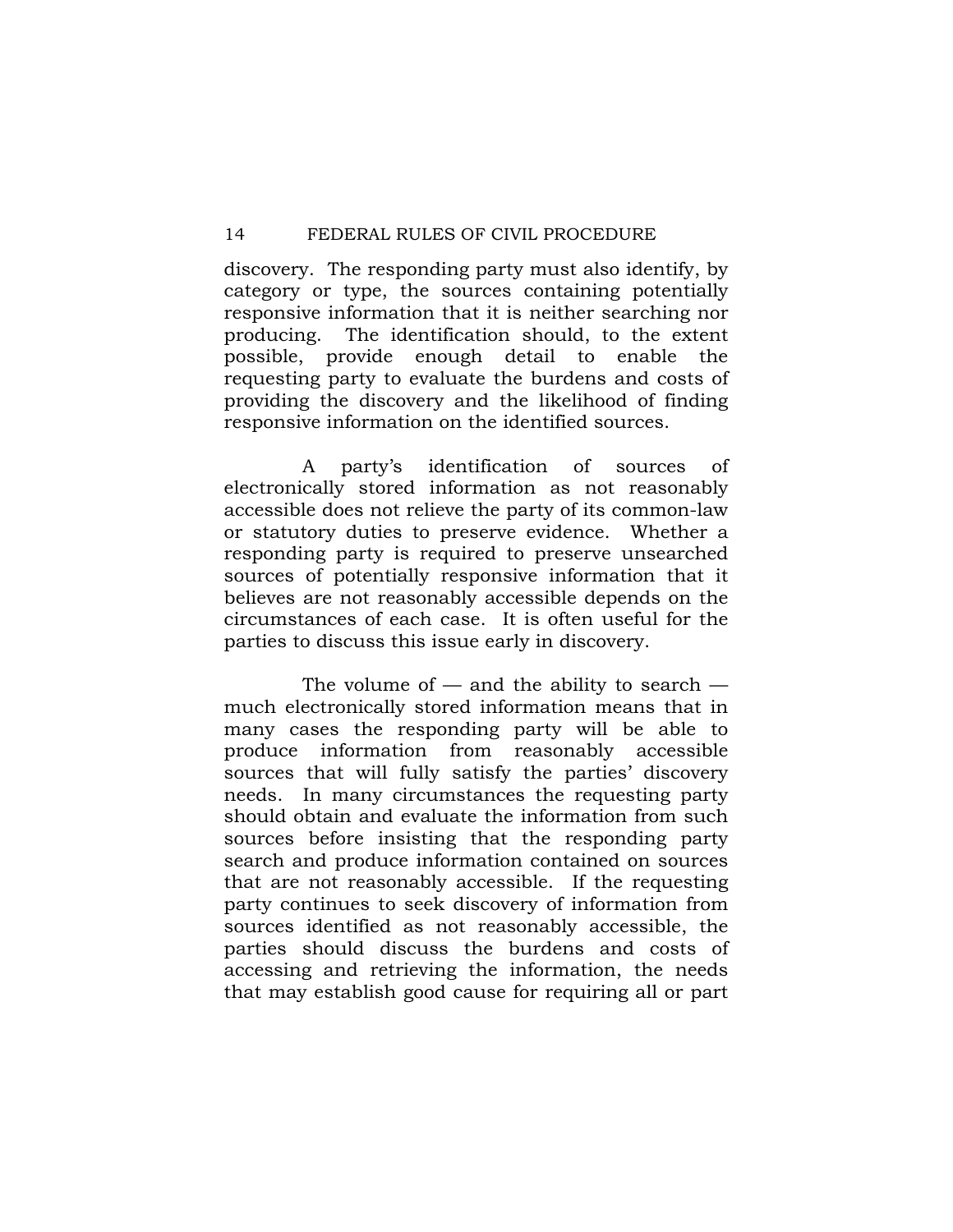of the requested discovery even if the information sought is not reasonably accessible, and conditions on obtaining and producing the information that may be appropriate.

 If the parties cannot agree whether, or on what terms, sources identified as not reasonably accessible should be searched and discoverable information produced, the issue may be raised either by a motion to compel discovery or by a motion for a protective order. The parties must confer before bringing either motion. If the parties do not resolve the issue and the court must decide, the responding party must show that the identified sources of information are not reasonably accessible because of undue burden or cost. The requesting party may need discovery to test this assertion. Such discovery might take the form of requiring the responding party to conduct a sampling of information contained on the sources identified as not reasonably accessible; allowing some form of inspection of such sources; or taking depositions of witnesses knowledgeable about the responding party's information systems.

 Once it is shown that a source of electronically stored information is not reasonably accessible, the requesting party may still obtain discovery by showing good cause, considering the limitations of Rule 26(b)(2)(C) that balance the costs and potential benefits of discovery. The decision whether to require a responding party to search for and produce information that is not reasonably accessible depends not only on the burdens and costs of doing so, but also on whether those burdens and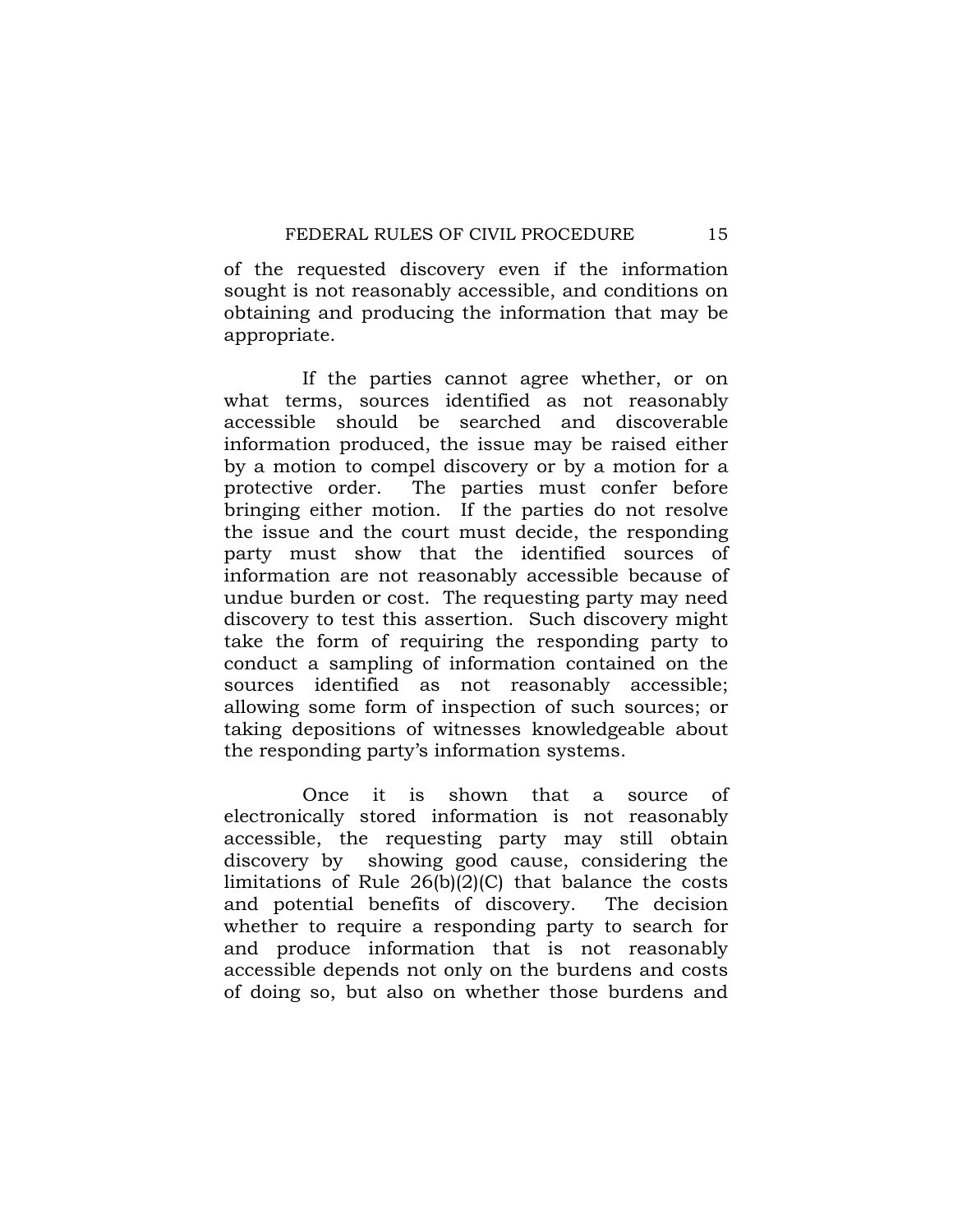costs can be justified in the circumstances of the case. Appropriate considerations may include: (1) the specificity of the discovery request; (2) the quantity of information available from other and more easily accessed sources; (3) the failure to produce relevant information that seems likely to have existed but is no longer available on more easily accessed sources; (4) the likelihood of finding relevant, responsive information that cannot be obtained from other, more easily accessed sources; (5) predictions as to the importance and usefulness of the further information; (6) the importance of the issues at stake in the litigation; and (7) the parties' resources.

 The responding party has the burden as to one aspect of the inquiry — whether the identified sources are not reasonably accessible in light of the burdens and costs required to search for, retrieve, and produce whatever responsive information may be found. The requesting party has the burden of showing that its need for the discovery outweighs the burdens and costs of locating, retrieving, and producing the information. In some cases, the court will be able to determine whether the identified sources are not reasonably accessible and whether the requesting party has shown good cause for some or all of the discovery, consistent with the limitations of Rule 26(b)(2)(C), through a single proceeding or presentation. The good-cause determination, however, may be complicated because the court and parties may know little about what information the sources identified as not reasonably accessible might contain, whether it is relevant, or how valuable it may be to the litigation. In such cases, the parties may need some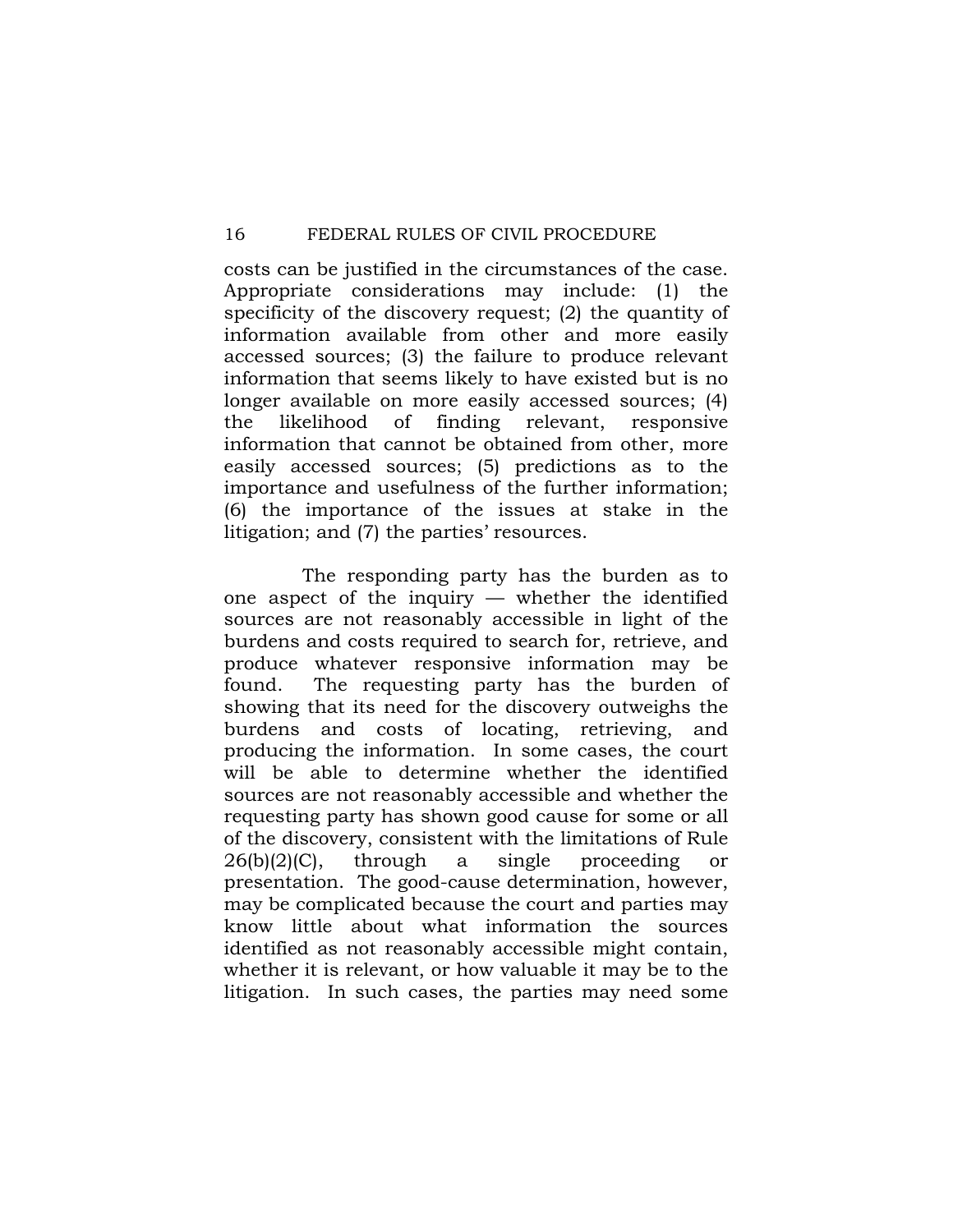focused discovery, which may include sampling of the sources, to learn more about what burdens and costs are involved in accessing the information, what the information consists of, and how valuable it is for the litigation in light of information that can be obtained by exhausting other opportunities for discovery.

 The good-cause inquiry and consideration of the Rule 26(b)(2)(C) limitations are coupled with the authority to set conditions for discovery. The conditions may take the form of limits on the amount, type, or sources of information required to be accessed and produced. The conditions may also include payment by the requesting party of part or all of the reasonable costs of obtaining information from sources that are not reasonably accessible. A requesting party's willingness to share or bear the access costs may be weighed by the court in determining whether there is good cause. But the producing party's burdens in reviewing the information for relevance and privilege may weigh against permitting the requested discovery.

 The limitations of Rule 26(b)(2)(C) continue to apply to all discovery of electronically stored information, including that stored on reasonably accessible electronic sources.

**Subdivision (b)(5).** The Committee has repeatedly been advised that the risk of privilege waiver, and the work necessary to avoid it, add to the costs and delay of discovery. When the review is of electronically stored information, the risk of waiver, and the time and effort required to avoid it, can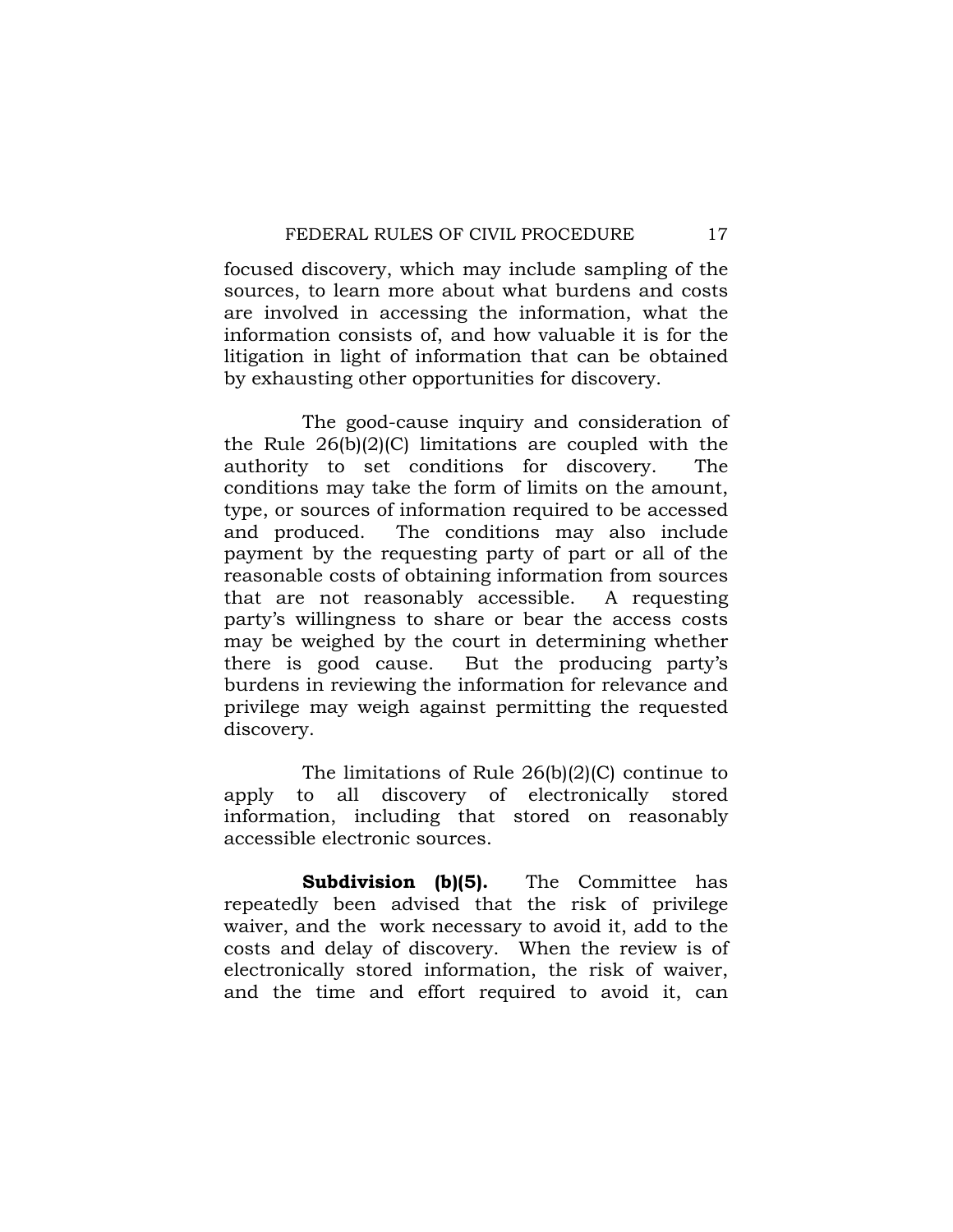increase substantially because of the volume of electronically stored information and the difficulty in ensuring that all information to be produced has in fact been reviewed. Rule 26(b)(5)(A) provides a procedure for a party that has withheld information on the basis of privilege or protection as trial-preparation material to make the claim so that the requesting party can decide whether to contest the claim and the court can resolve the dispute. Rule 26(b)(5)(B) is added to provide a procedure for a party to assert a claim of privilege or trial-preparation material protection after information is produced in discovery in the action and, if the claim is contested, permit any party that received the information to present the matter to the court for resolution.

 Rule 26(b)(5)(B) does not address whether the privilege or protection that is asserted after production was waived by the production. The courts have developed principles to determine whether, and under what circumstances, waiver results from inadvertent production of privileged or protected information. Rule 26(b)(5)(B) provides a procedure for presenting and addressing these issues. Rule 26(b)(5)(B) works in tandem with Rule 26(f), which is amended to direct the parties to discuss privilege issues in preparing their discovery plan, and which, with amended Rule 16(b), allows the parties to ask the court to include in an order any agreements the parties reach regarding issues of privilege or trial-preparation material protection. Agreements reached under Rule 26(f)(4) and orders including such agreements entered under Rule 16(b)(6) may be considered when a court determines whether a waiver has occurred. Such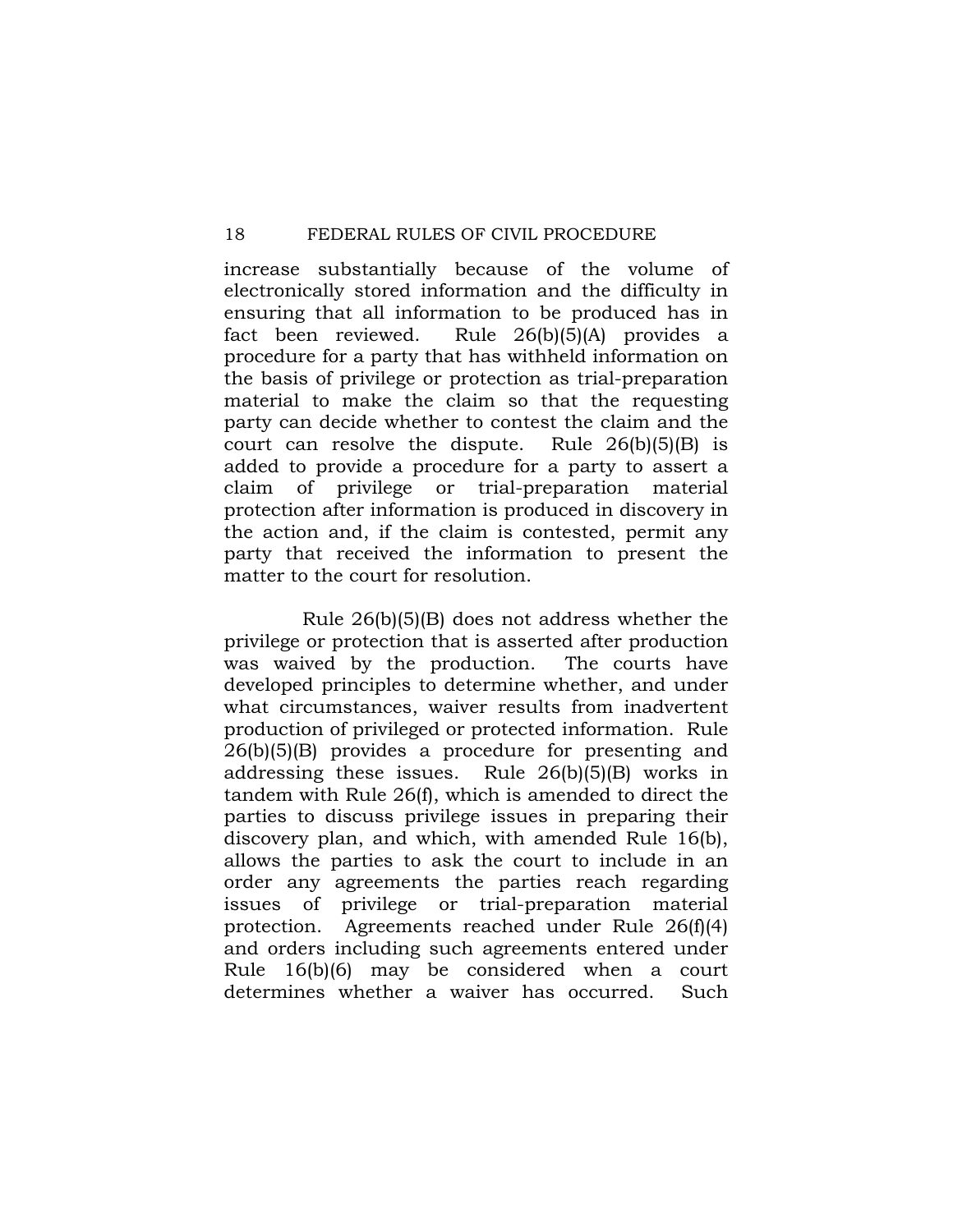agreements and orders ordinarily control if they adopt procedures different from those in Rule 26(b)(5)(B).

 A party asserting a claim of privilege or protection after production must give notice to the receiving party. That notice should be in writing unless the circumstances preclude it. Such circumstances could include the assertion of the claim during a deposition. The notice should be as specific as possible in identifying the information and stating the basis for the claim. Because the receiving party must decide whether to challenge the claim and may sequester the information and submit it to the court for a ruling on whether the claimed privilege or protection applies and whether it has been waived, the notice should be sufficiently detailed so as to enable the receiving party and the court to understand the basis for the claim and to determine whether waiver has occurred. Courts will continue to examine whether a claim of privilege or protection was made at a reasonable time when delay is part of the waiver determination under the governing law.

 After receiving notice, each party that received the information must promptly return, sequester, or destroy the information and any copies it has. The option of sequestering or destroying the information is included in part because the receiving party may have incorporated the information in protected trialpreparation materials. No receiving party may use or disclose the information pending resolution of the privilege claim. The receiving party may present to the court the questions whether the information is privileged or protected as trial-preparation material,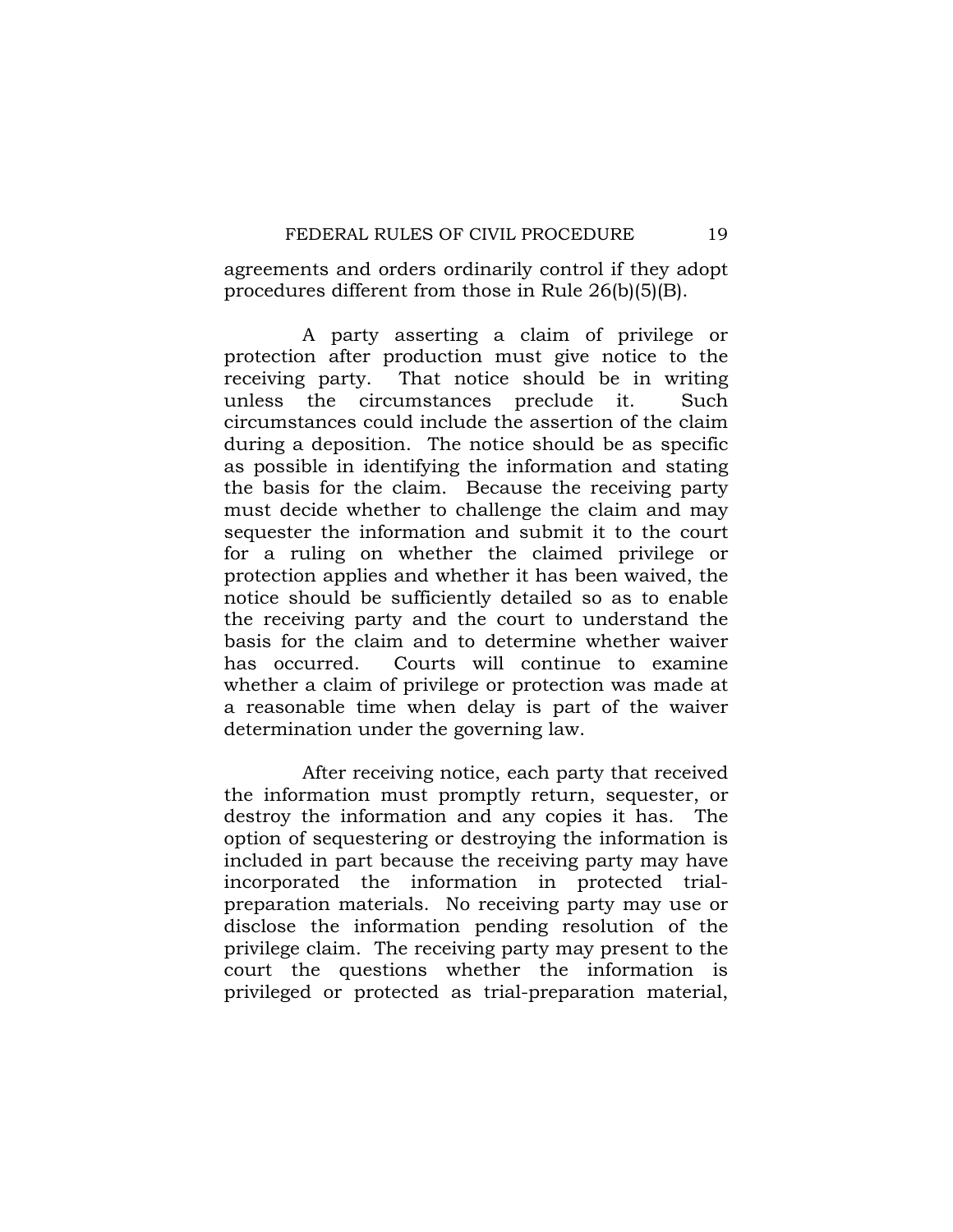and whether the privilege or protection has been waived. If it does so, it must provide the court with the grounds for the privilege or protection specified in the producing party's notice, and serve all parties. In presenting the question, the party may use the content of the information only to the extent permitted by the applicable law of privilege, protection for trialpreparation material, and professional responsibility.

 If a party disclosed the information to nonparties before receiving notice of a claim of privilege or protection as trial-preparation material, it must take reasonable steps to retrieve the information and to return it, sequester it until the claim is resolved, or destroy it.

Whether the information is returned or not. the producing party must preserve the information pending the court's ruling on whether the claim of privilege or of protection is properly asserted and whether it was waived. As with claims made under Rule 26(b)(5)(A), there may be no ruling if the other parties do not contest the claim.

**Subdivision (f).** Rule 26(f) is amended to direct the parties to discuss discovery of electronically stored information during their discovery-planning conference. The rule focuses on "issues relating to disclosure or discovery of electronically stored information"; the discussion is not required in cases not involving electronic discovery, and the amendment imposes no additional requirements in those cases. When the parties do anticipate disclosure or discovery of electronically stored information, discussion at the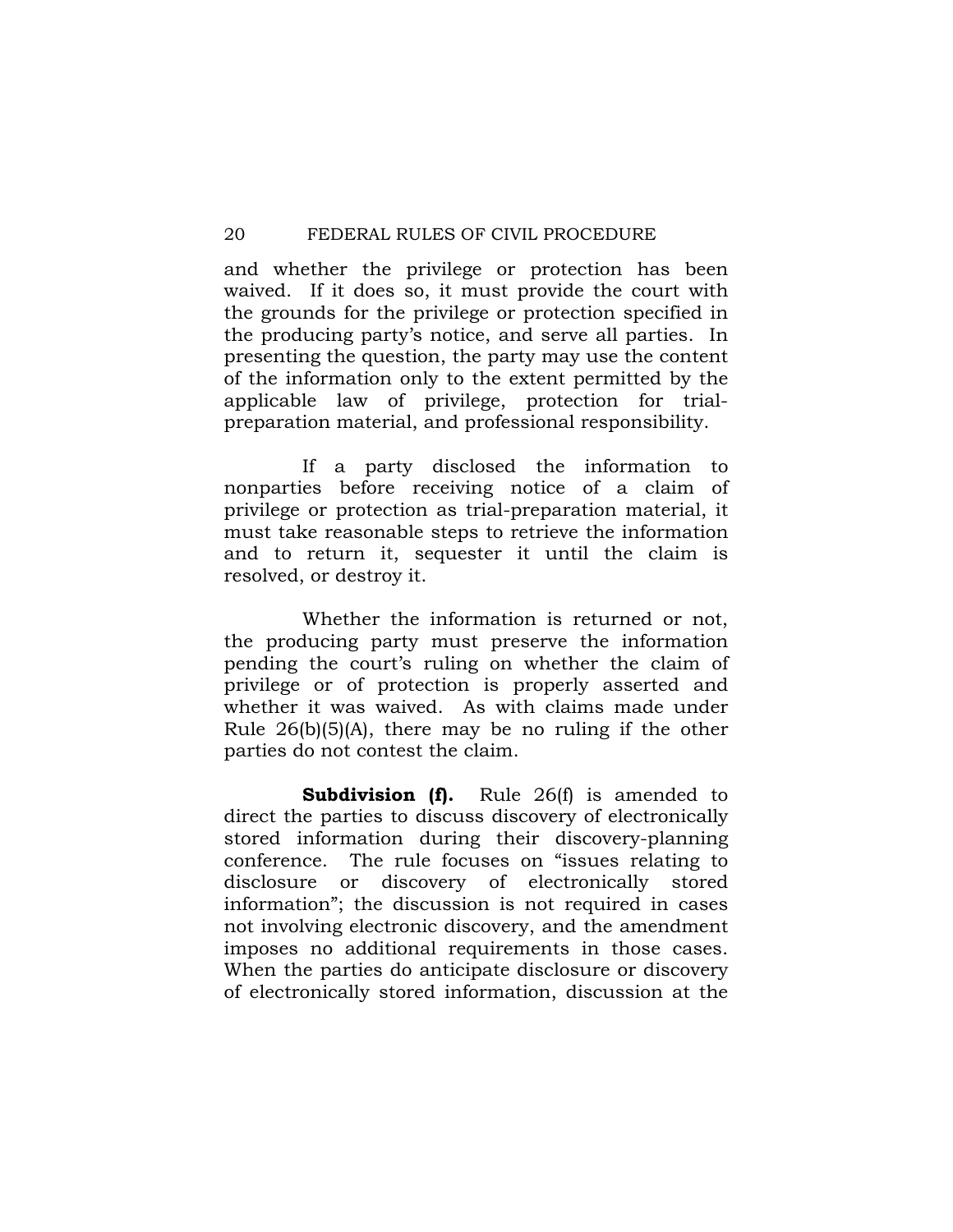outset may avoid later difficulties or ease their resolution.

 When a case involves discovery of electronically stored information, the issues to be addressed during the Rule 26(f) conference depend on the nature and extent of the contemplated discovery and of the parties' information systems. It may be important for the parties to discuss those systems, and accordingly important for counsel to become familiar with those systems before the conference. With that information, the parties can develop a discovery plan that takes into account the capabilities of their computer systems. In appropriate cases identification of, and early discovery from, individuals with special knowledge of a party's computer systems may be helpful.

 The particular issues regarding electronically stored information that deserve attention during the discovery planning stage depend on the specifics of the given case. *See Manual for Complex Litigation (4th)* § 40.25(2) (listing topics for discussion in a proposed order regarding meet-and-confer sessions). For example, the parties may specify the topics for such discovery and the time period for which discovery will be sought. They may identify the various sources of such information within a party's control that should be searched for electronically stored information. They may discuss whether the information is reasonably accessible to the party that has it, including the burden or cost of retrieving and reviewing the information. *See* Rule 26(b)(2)(B). Rule 26(f)(3) explicitly directs the parties to discuss the form or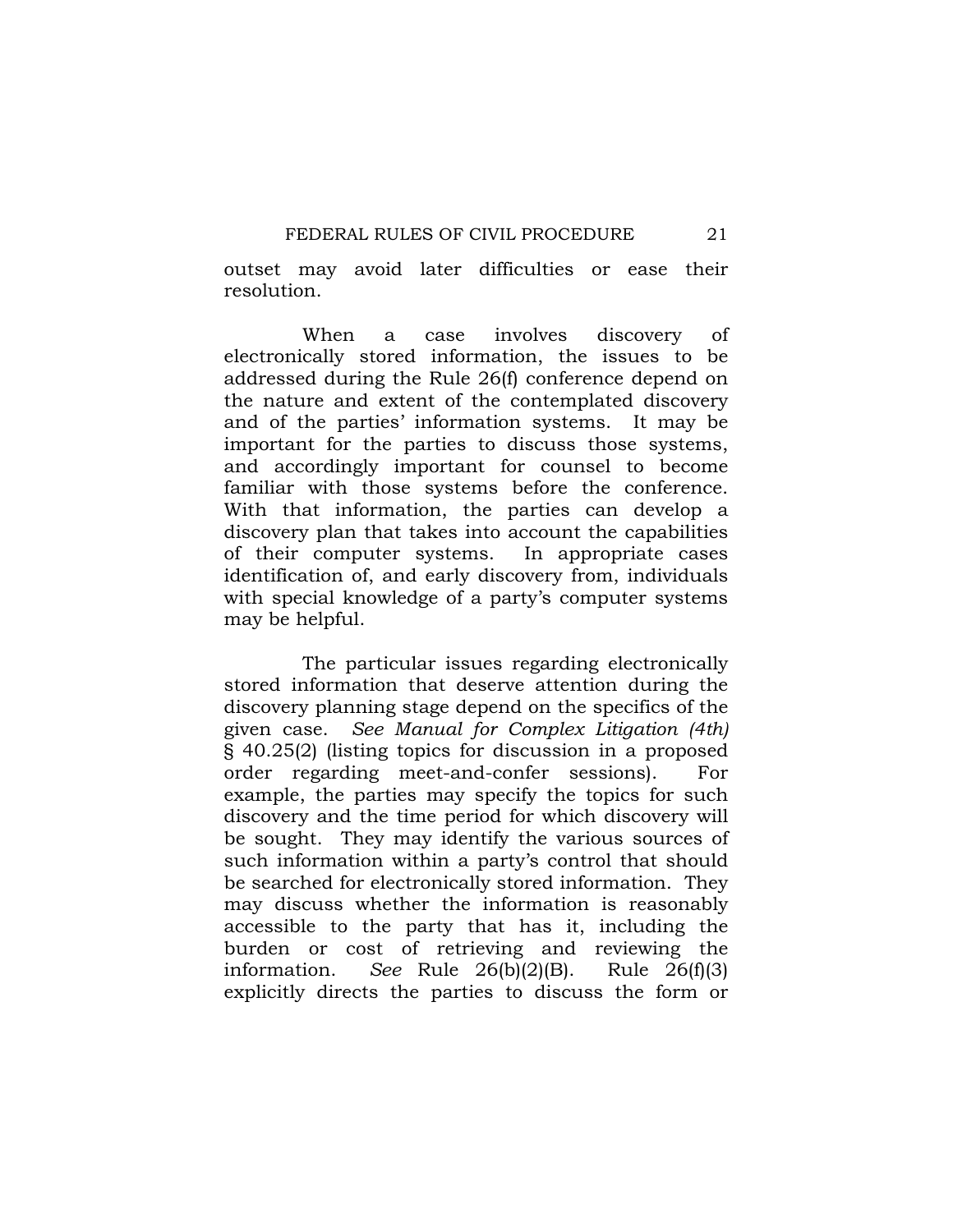forms in which electronically stored information might be produced. The parties may be able to reach agreement on the forms of production, making discovery more efficient. Rule 34(b) is amended to permit a requesting party to specify the form or forms in which it wants electronically stored information produced. If the requesting party does not specify a form, Rule 34(b) directs the responding party to state the forms it intends to use in the production. Early discussion of the forms of production may facilitate the application of Rule 34(b) by allowing the parties to determine what forms of production will meet both parties' needs. Early identification of disputes over the forms of production may help avoid the expense and delay of searches or productions using inappropriate forms.

 Rule 26(f) is also amended to direct the parties to discuss any issues regarding preservation of discoverable information during their conference as they develop a discovery plan. This provision applies to all sorts of discoverable information, but can be particularly important with regard to electronically stored information. The volume and dynamic nature of electronically stored information may complicate preservation obligations. The ordinary operation of computers involves both the automatic creation and the automatic deletion or overwriting of certain information. Failure to address preservation issues early in the litigation increases uncertainty and raises a risk of disputes.

 The parties' discussion should pay particular attention to the balance between the competing needs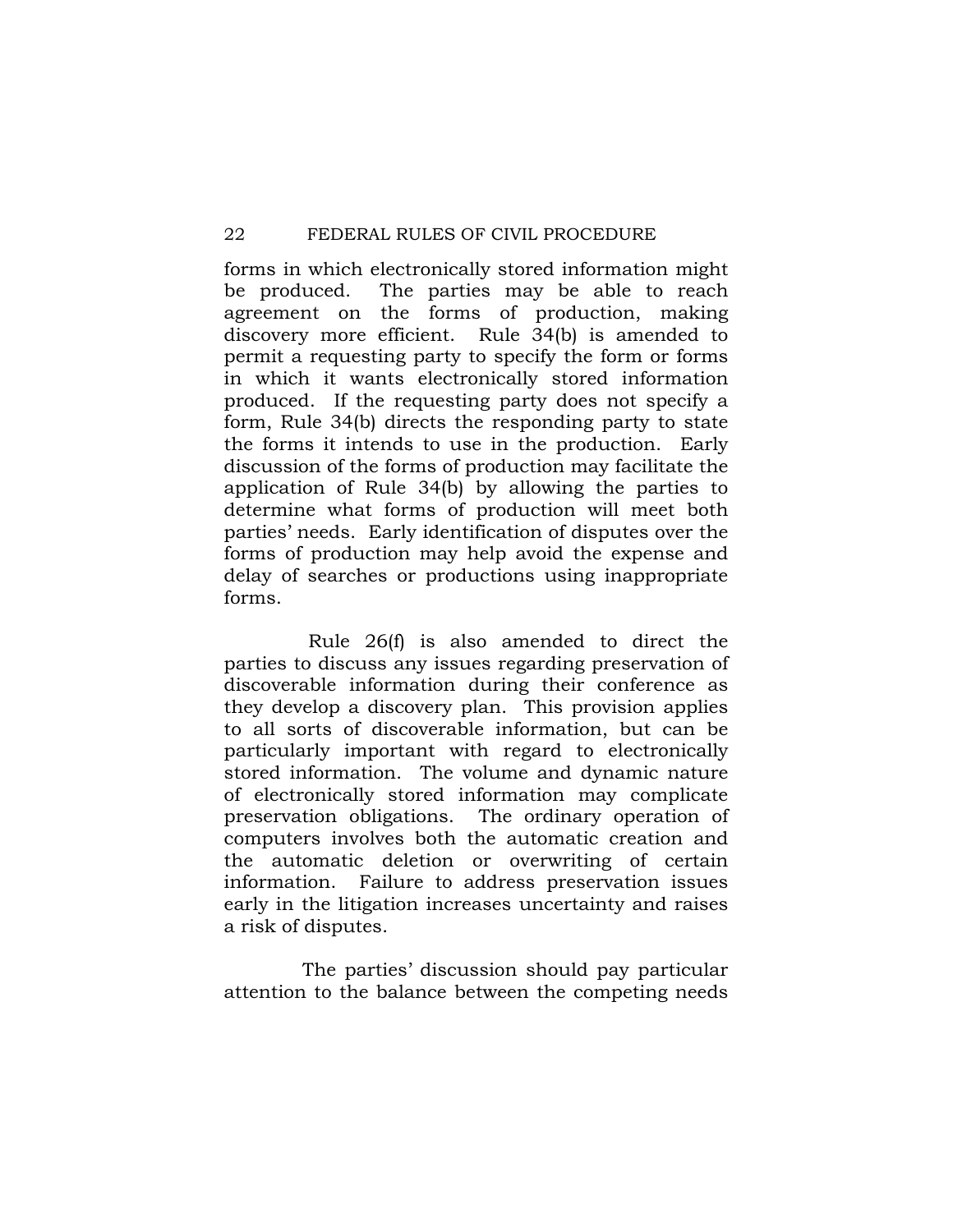to preserve relevant evidence and to continue routine operations critical to ongoing activities. Complete or broad cessation of a party's routine computer operations could paralyze the party's activities. *Cf. Manual for Complex Litigation (4th)* § 11.422 ("A blanket preservation order may be prohibitively expensive and unduly burdensome for parties dependent on computer systems for their day-to-day operations.") The parties should take account of these considerations in their discussions, with the goal of agreeing on reasonable preservation steps.

 The requirement that the parties discuss preservation does not imply that courts should routinely enter preservation orders. A preservation order entered over objections should be narrowly tailored. Ex parte preservation orders should issue only in exceptional circumstances.

 Rule 26(f) is also amended to provide that the parties should discuss any issues relating to assertions of privilege or of protection as trialpreparation materials, including whether the parties can facilitate discovery by agreeing on procedures for asserting claims of privilege or protection after production and whether to ask the court to enter an order that includes any agreement the parties reach. The Committee has repeatedly been advised about the discovery difficulties that can result from efforts to guard against waiver of privilege and work-product protection. Frequently parties find it necessary to spend large amounts of time reviewing materials requested through discovery to avoid waiving privilege. These efforts are necessary because materials subject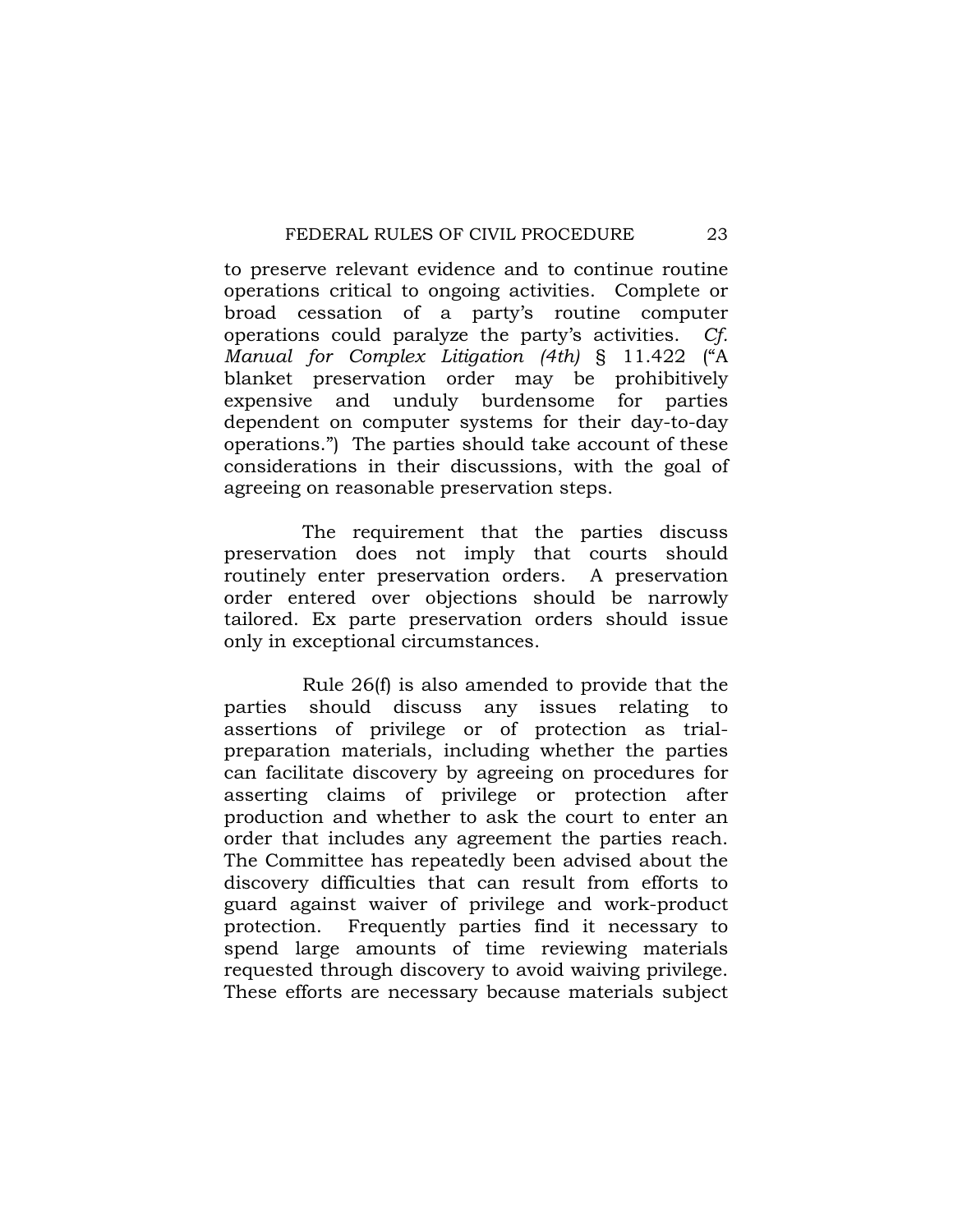to a claim of privilege or protection are often difficult to identify. A failure to withhold even one such item may result in an argument that there has been a waiver of privilege as to all other privileged materials on that subject matter. Efforts to avoid the risk of waiver can impose substantial costs on the party producing the material and the time required for the privilege review can substantially delay access for the party seeking discovery.

 These problems often become more acute when discovery of electronically stored information is sought. The volume of such data, and the informality that attends use of e-mail and some other types of electronically stored information, may make privilege determinations more difficult, and privilege review correspondingly more expensive and time consuming. Other aspects of electronically stored information pose particular difficulties for privilege review. For example, production may be sought of information automatically included in electronic files but not apparent to the creator or to readers. Computer programs may retain draft language, editorial comments, and other deleted matter (sometimes referred to as "embedded data" or "embedded edits") in an electronic file but not make them apparent to the reader. Information describing the history, tracking, or management of an electronic file (sometimes called "metadata") is usually not apparent to the reader viewing a hard copy or a screen image. Whether this information should be produced may be among the topics discussed in the Rule 26(f) conference. If it is, it may need to be reviewed to ensure that no privileged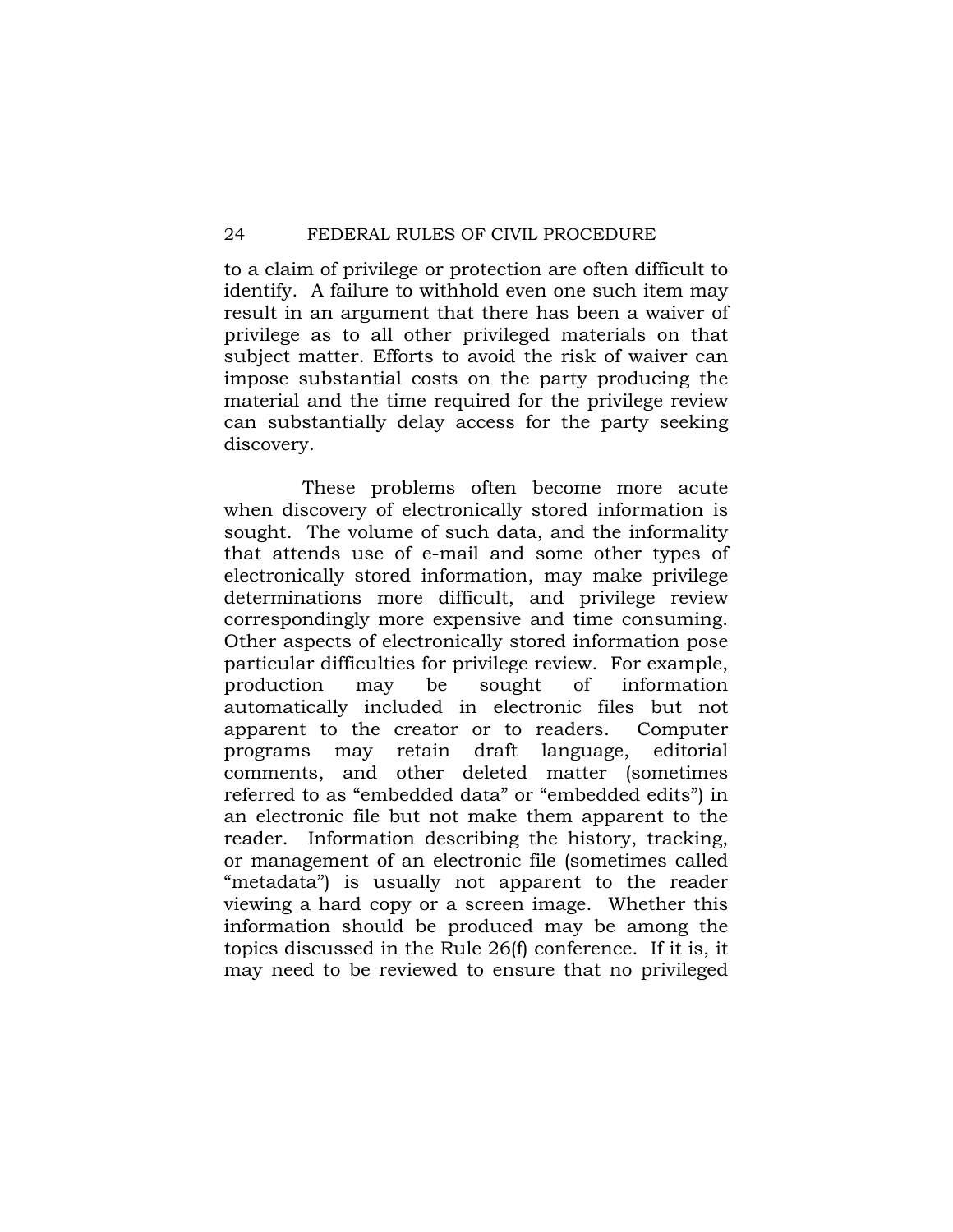information is included, further complicating the task of privilege review.

 Parties may attempt to minimize these costs and delays by agreeing to protocols that minimize the risk of waiver. They may agree that the responding party will provide certain requested materials for initial examination without waiving any privilege or protection — sometimes known as a "quick peek." The requesting party then designates the documents it wishes to have actually produced. This designation is the Rule 34 request. The responding party then responds in the usual course, screening only those documents actually requested for formal production and asserting privilege claims as provided in Rule 26(b)(5)(A). On other occasions, parties enter agreements — sometimes called "clawback agreements"— that production without intent to waive privilege or protection should not be a waiver so long as the responding party identifies the documents mistakenly produced, and that the documents should be returned under those circumstances. Other voluntary arrangements may be appropriate depending on the circumstances of each litigation. In most circumstances, a party who receives information under such an arrangement cannot assert that production of the information waived a claim of privilege or of protection as trial-preparation material.

 Although these agreements may not be appropriate for all cases, in certain cases they can facilitate prompt and economical discovery by reducing delay before the discovering party obtains access to documents, and by reducing the cost and burden of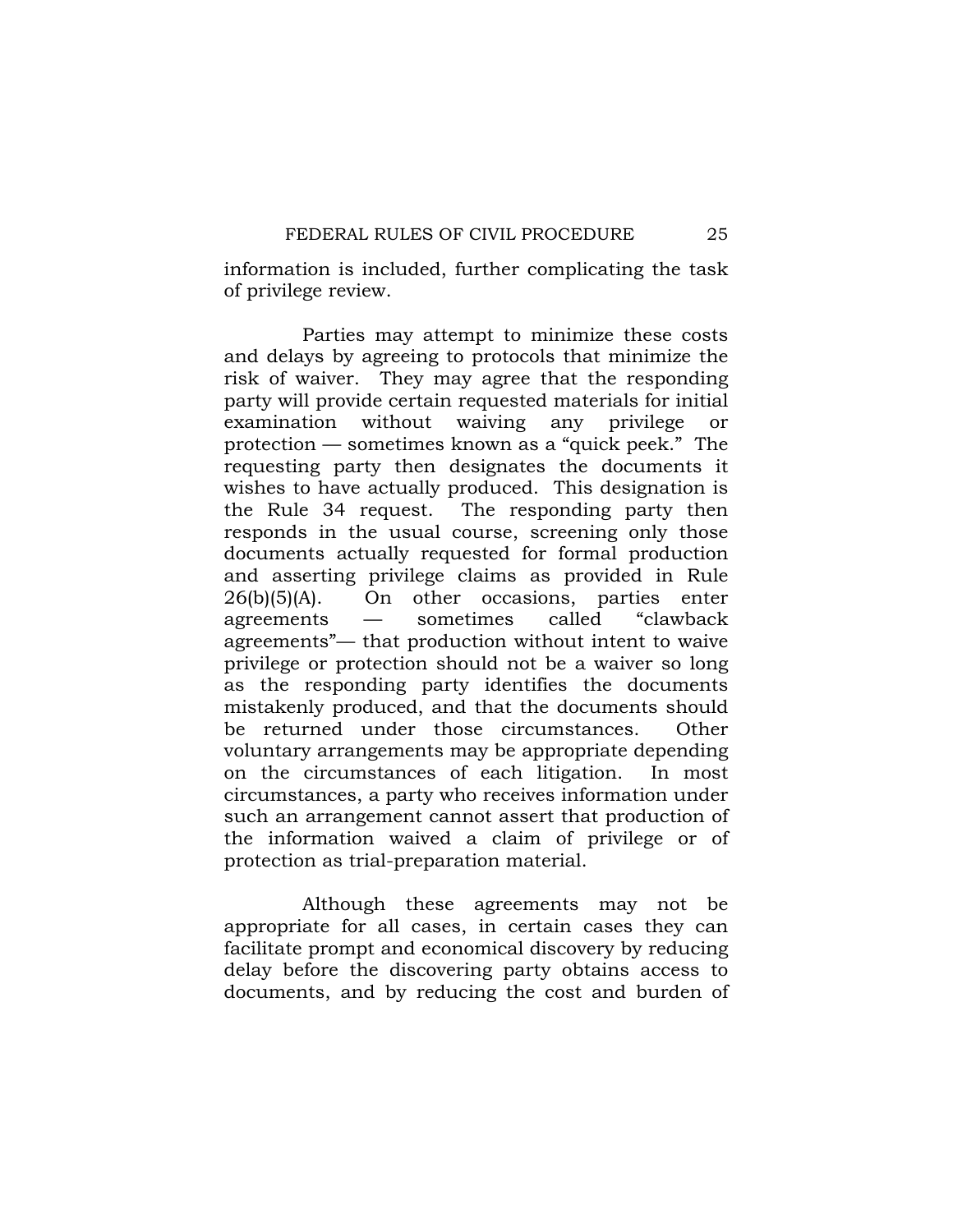review by the producing party. A case-management or other order including such agreements may further facilitate the discovery process. Form 35 is amended to include a report to the court about any agreement regarding protections against inadvertent forfeiture or waiver of privilege or protection that the parties have reached, and Rule 16(b) is amended to recognize that the court may include such an agreement in a casemanagement or other order. If the parties agree to entry of such an order, their proposal should be included in the report to the court.

 Rule 26(b)(5)(B) is added to establish a parallel procedure to assert privilege or protection as trial-preparation material after production, leaving the question of waiver to later determination by the court.

#### **Rule 33. Interrogatories to Parties**

\* \* \* \* \*

**(d) Option to Produce Business Records.** Where the answer to an interrogatory may be derived or ascertained from the business records, including electronically stored information, of the party upon whom the interrogatory has been served or from an examination, audit or inspection of such business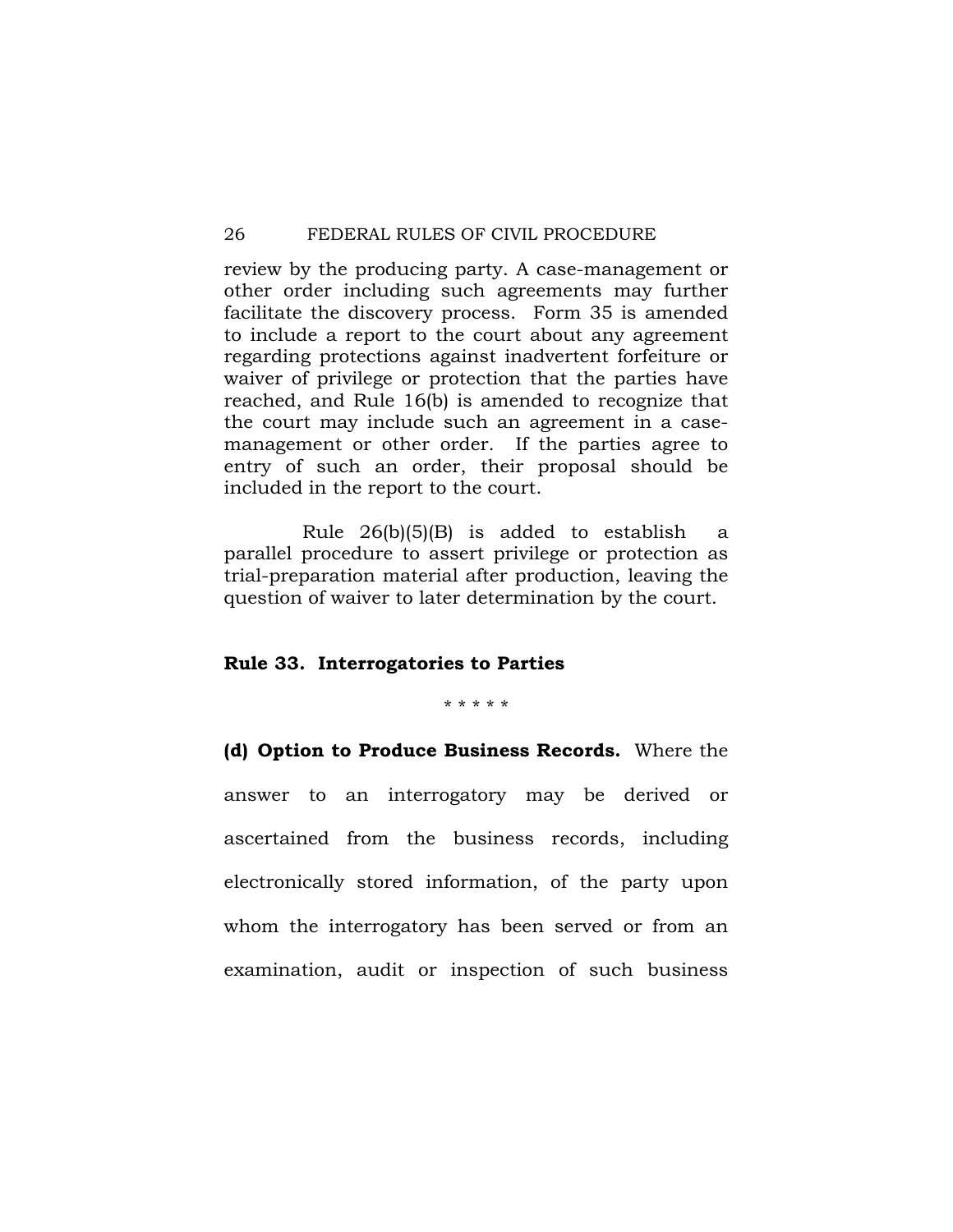FEDERAL RULES OF CIVIL PROCEDURE 27 records, including a compilation, abstract or summary thereof, and the burden of deriving or ascertaining the answer is substantially the same for the party serving the interrogatory as for the party served, it is a sufficient answer to such interrogatory to specify the records from which the answer may be derived or ascertained and to afford to the party serving the interrogatory reasonable opportunity to examine, audit or inspect such records and to make copies, compilations, abstracts, or summaries. A specification shall be in sufficient detail to permit the interrogating party to locate and to identify, as readily as can the party served, the records from which the answer may be ascertained.

## **Committee Note**

 Rule 33(d) is amended to parallel Rule 34(a) by recognizing the importance of electronically stored information. The term "electronically stored information" has the same broad meaning in Rule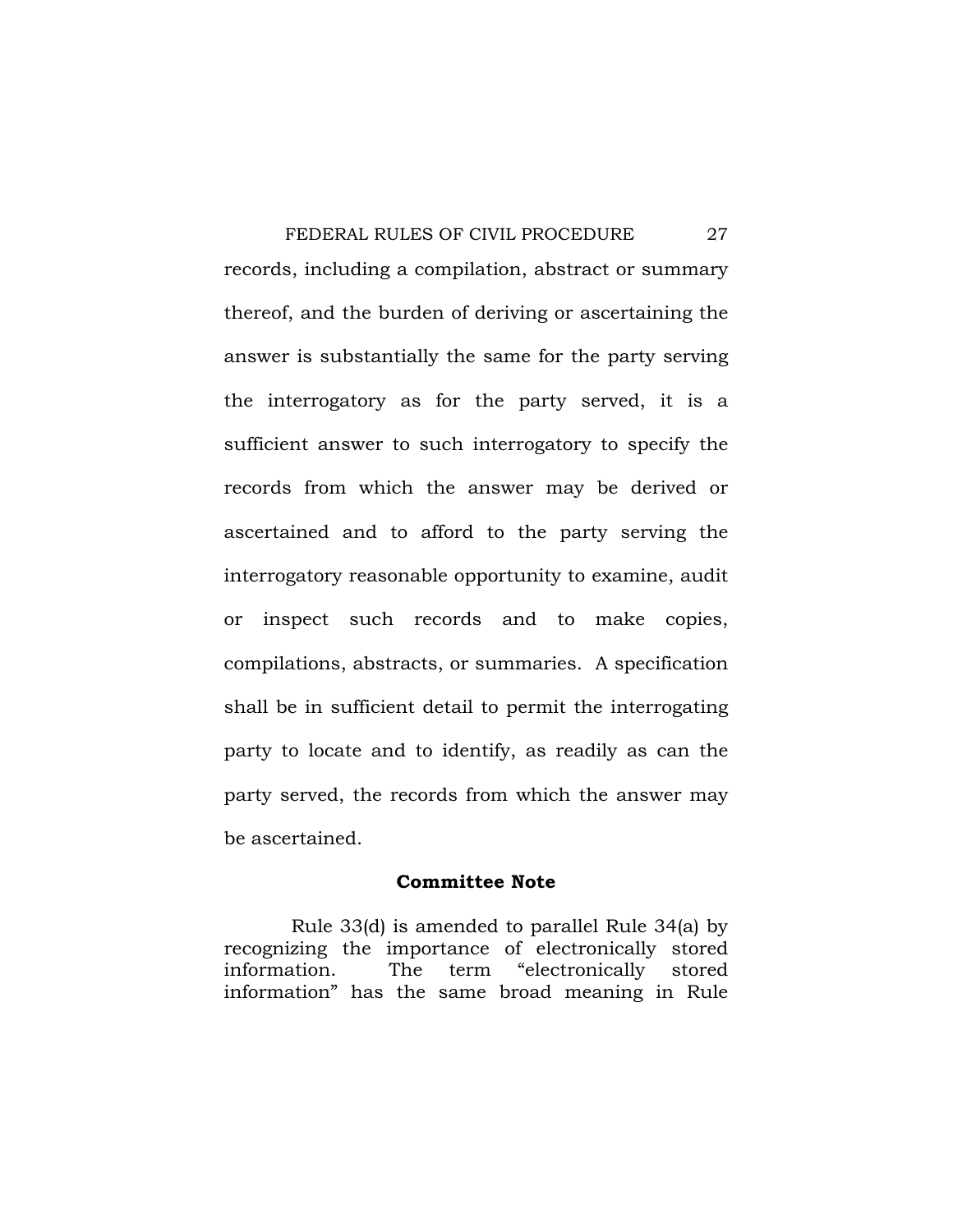33(d) as in Rule 34(a). Much business information is stored only in electronic form; the Rule 33(d) option should be available with respect to such records as well.

 Special difficulties may arise in using electronically stored information, either due to its form or because it is dependent on a particular computer system. Rule 33(d) allows a responding party to substitute access to documents or electronically stored information for an answer only if the burden of deriving the answer will be substantially the same for either party. Rule 33(d) states that a party electing to respond to an interrogatory by providing electronically stored information must ensure that the interrogating party can locate and identify it "as readily as can the party served," and that the responding party must give the interrogating party a "reasonable opportunity to examine, audit, or inspect" the information. Depending on the circumstances, satisfying these provisions with regard to electronically stored information may require the responding party to provide some combination of technical support, information on application software, or other assistance. The key question is whether such support enables the interrogating party to derive or ascertain the answer from the electronically stored information as readily as the responding party. A party that wishes to invoke Rule 33(d) by specifying electronically stored information may be required to provide direct access to its electronic information system, but only if that is necessary to afford the requesting party an adequate opportunity to derive or ascertain the answer to the interrogatory. In that situation, the responding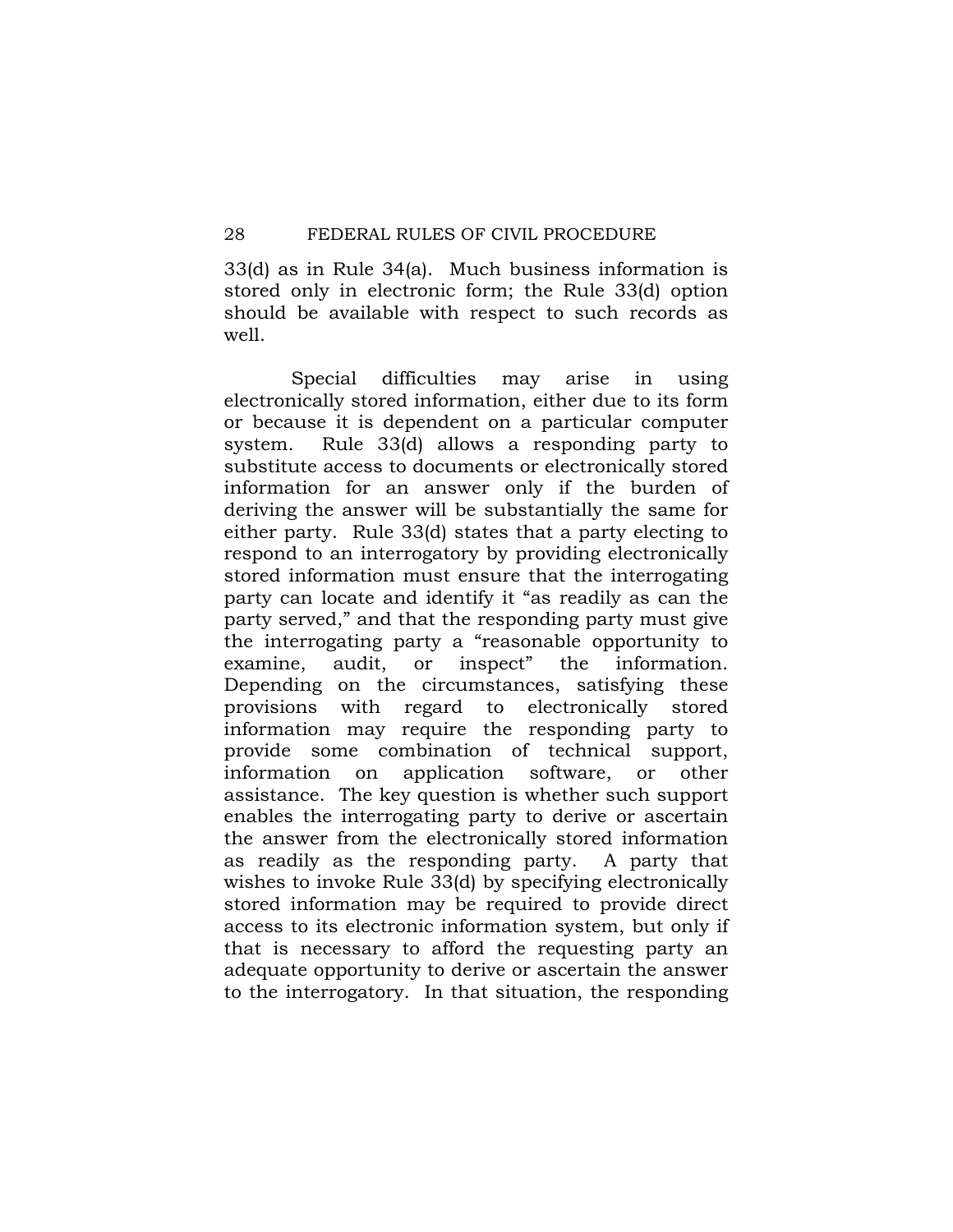party's need to protect sensitive interests of confidentiality or privacy may mean that it must derive or ascertain and provide the answer itself rather than invoke Rule 33(d).

# **Rule 34. Production of Documents, Electronically Stored Information, and Things and Entry Upon Land for Inspection and Other Purposes**

**(a) Scope.** Any party may serve on any other party a request (1) to produce and permit the party making the request, or someone acting on the requestor's behalf, to inspect, copy, test, or sample any designated documents or electronically stored information including writings, drawings, graphs, charts, photographs, sound recordings, images, and other data or data compilations stored in any medium from which information can be obtained — translated, if necessary, by the respondent into reasonably usable form, or to inspect, copy, test, or sample any designated tangible things which constitute or contain matters within the scope of Rule 26(b) and which are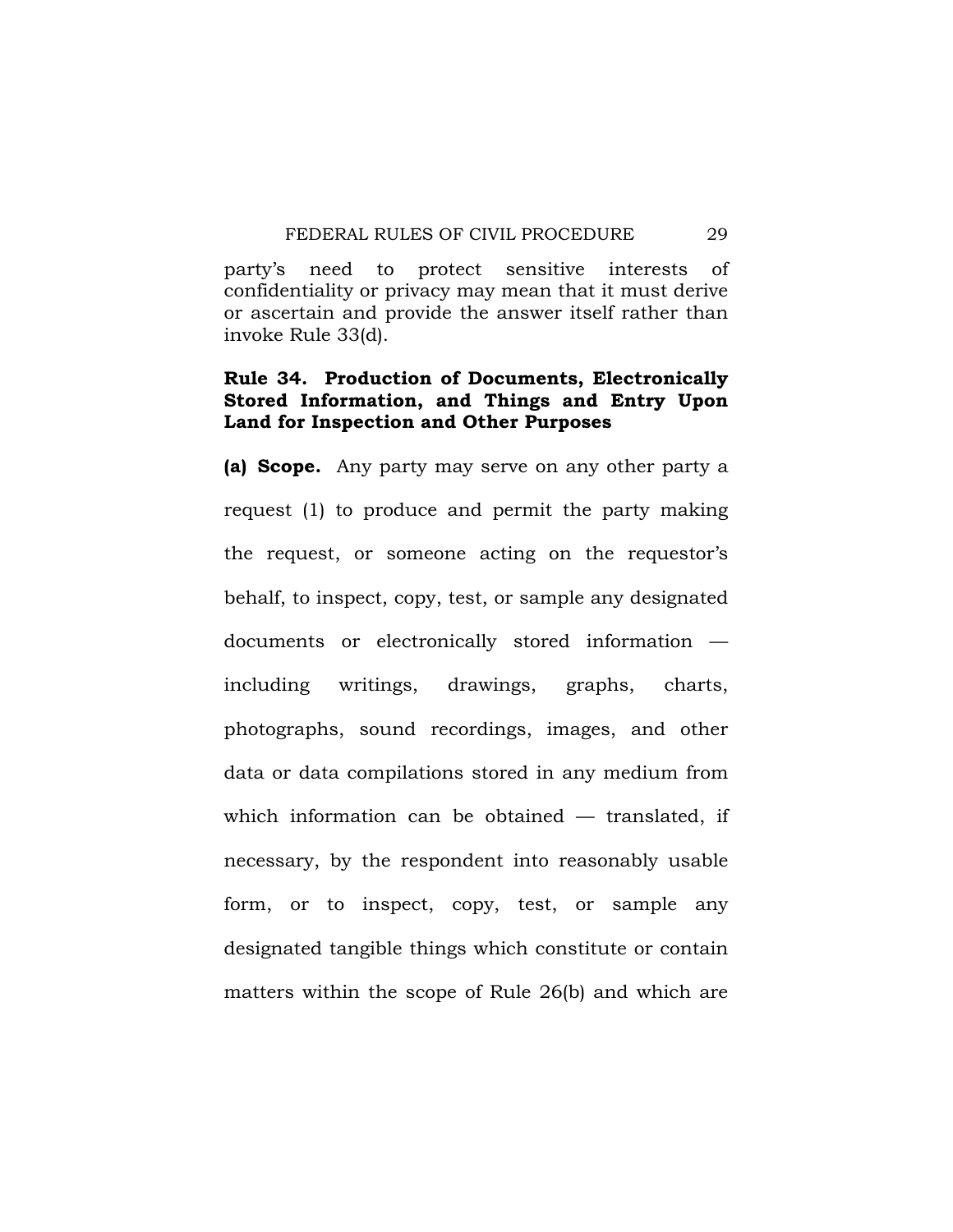in the possession, custody or control of the party upon whom the request is served; or (2) to permit entry upon designated land or other property in the possession or control of the party upon whom the request is served for the purpose of inspection and measuring, surveying, photographing, testing, or sampling the property or any designated object or operation thereon, within the scope of Rule 26(b).

**(b) Procedure.** The request shall set forth, either by individual item or by category, the items to be inspected, and describe each with reasonable particularity. The request shall specify a reasonable time, place, and manner of making the inspection and performing the related acts. The request may specify the form or forms in which electronically stored information is to be produced. Without leave of court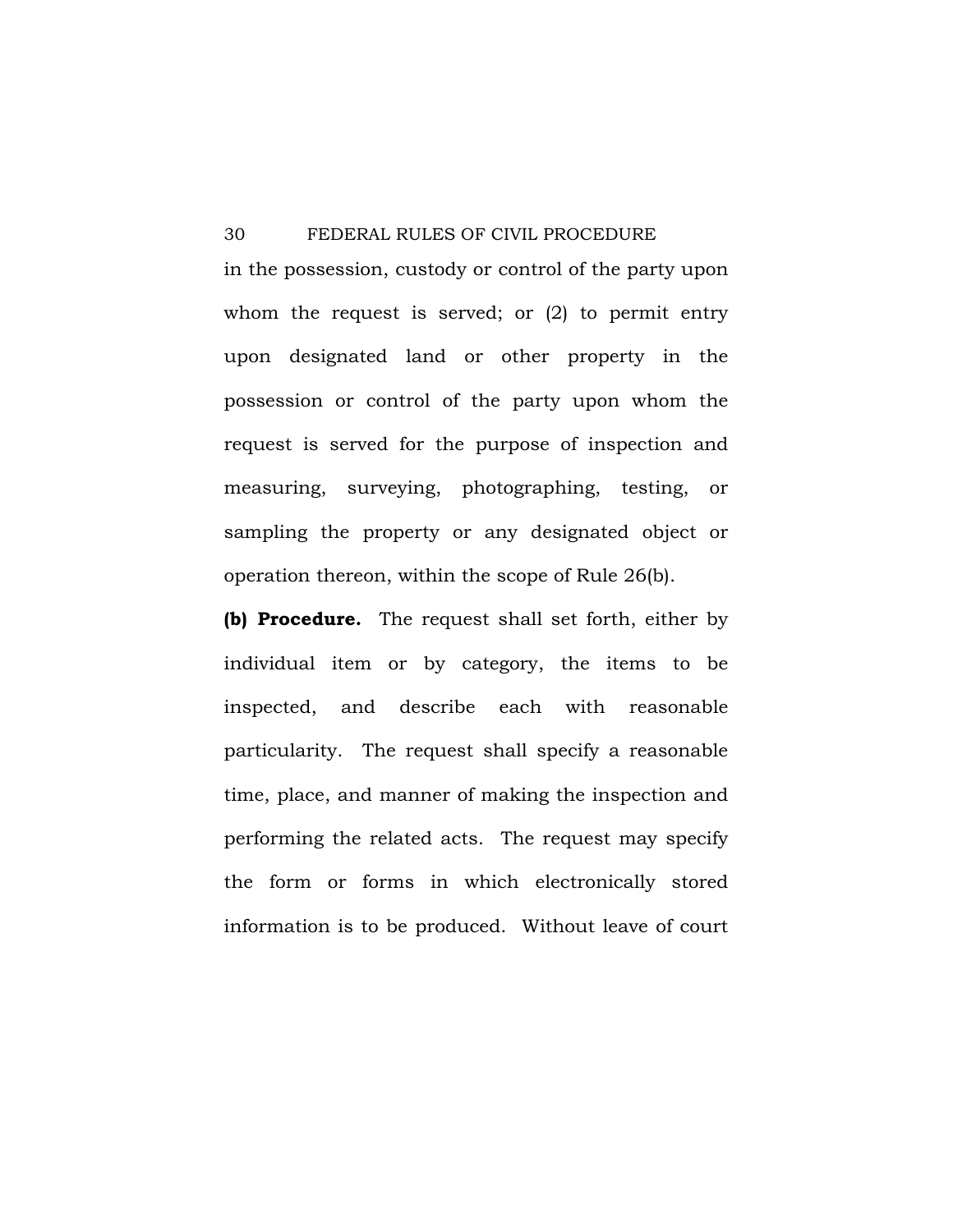FEDERAL RULES OF CIVIL PROCEDURE 31 or written stipulation, a request may not be served before the time specified in Rule 26(d).

 The party upon whom the request is served shall serve a written response within 30 days after the service of the request. A shorter or longer time may be directed by the court or, in the absence of such an order, agreed to in writing by the parties, subject to Rule 29. The response shall state, with respect to each item or category, that inspection and related activities will be permitted as requested, unless the request is objected to, including an objection to the requested form or forms for producing electronically stored information, stating the reasons for the objection. If objection is made to part of an item or category, the part shall be specified and inspection permitted of the remaining parts. If objection is made to the requested form or forms for producing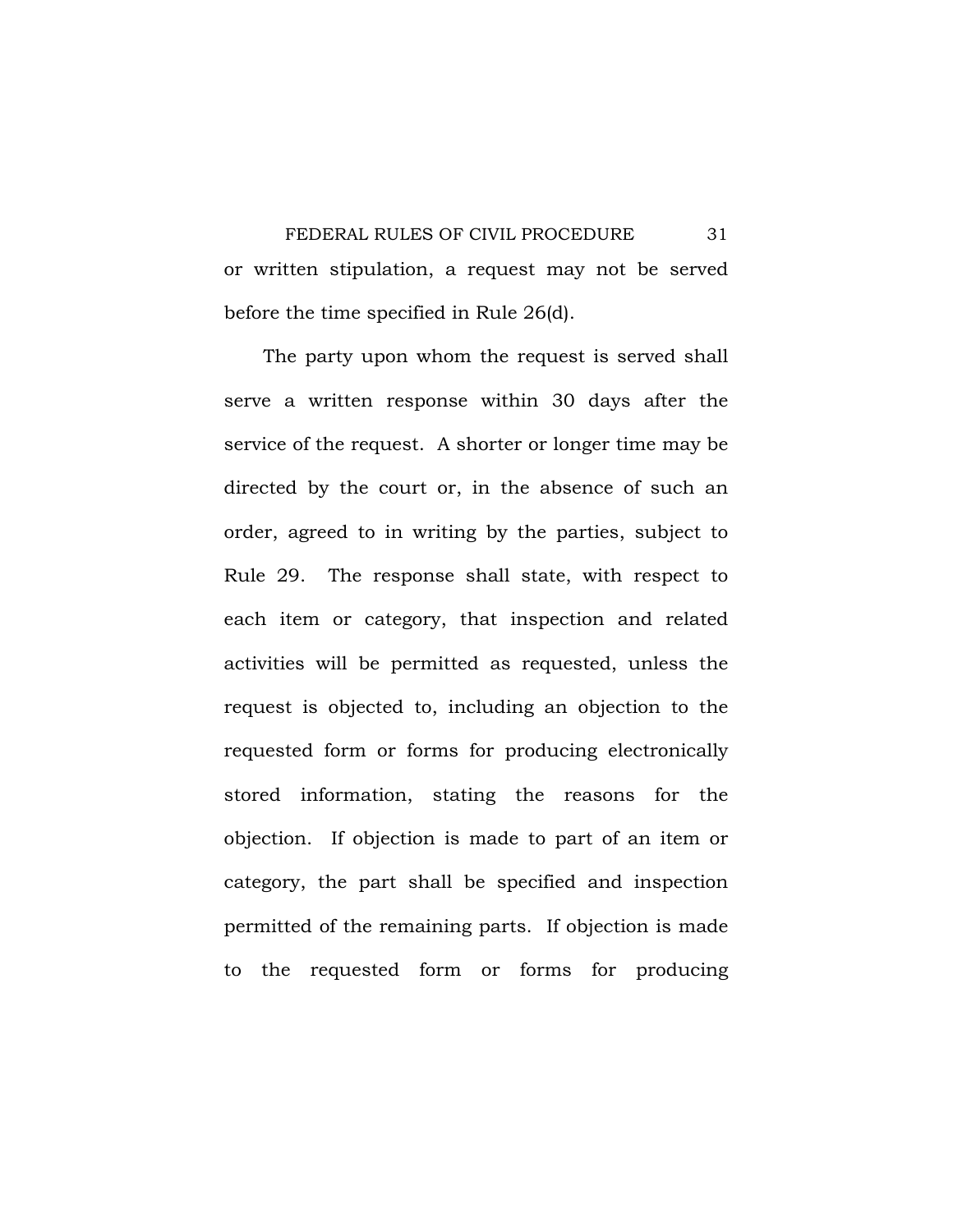$electronically stored information - or if no form was$ specified in the request  $-$  the responding party must state the form or forms it intends to use. The party submitting the request may move for an order under Rule 37(a) with respect to any objection to or other failure to respond to the request or any part thereof, or any failure to permit inspection as requested.

 Unless the parties otherwise agree, or the court otherwise orders:

**(i)** a party who produces documents for inspection shall produce them as they are kept in the usual course of business or shall organize and label them to correspond with the categories in the request;

**(ii)** if a request does not specify the form or forms for producing electronically stored information, a responding party must produce the information in a form or forms in which it is ordinarily maintained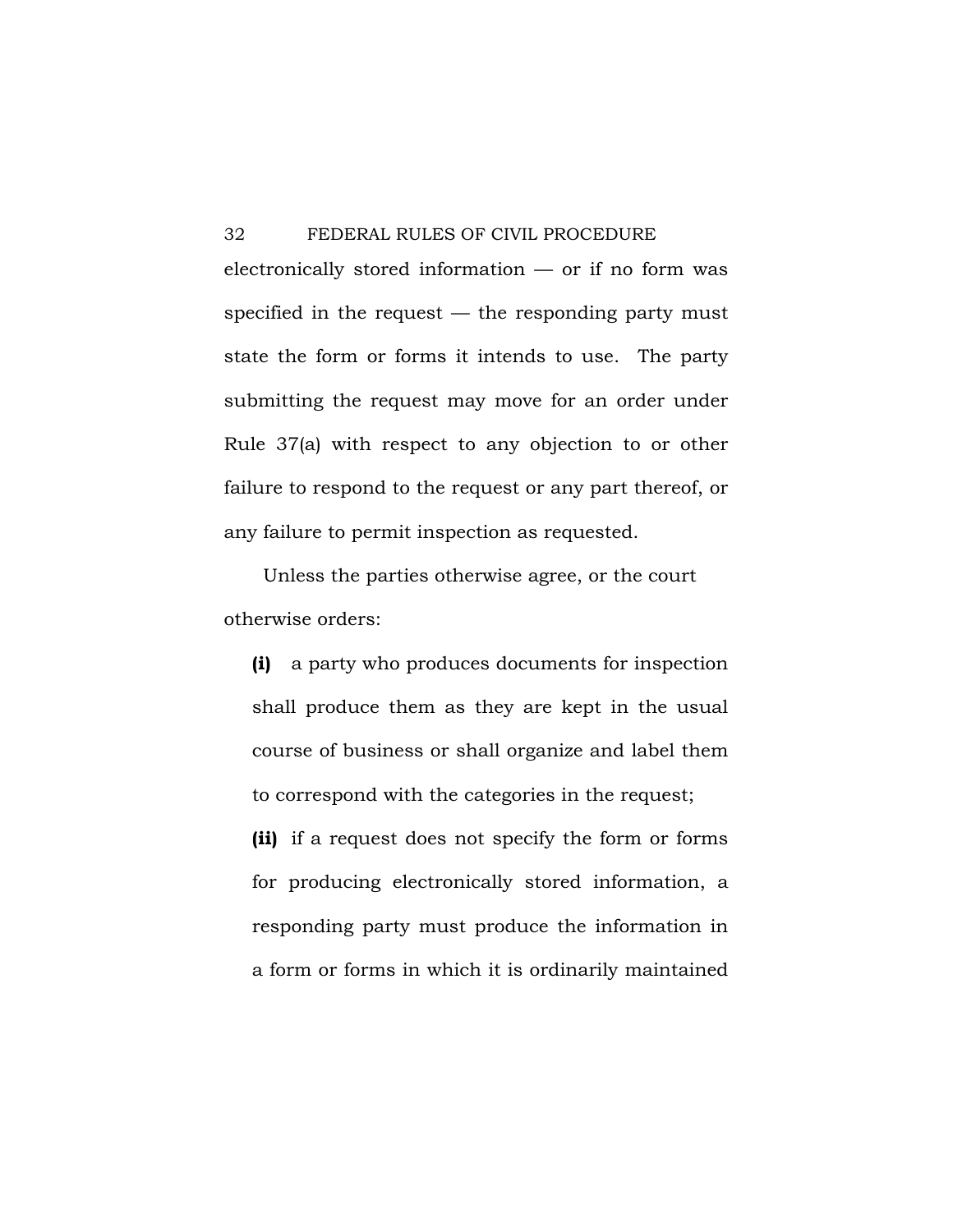or in a form or forms that are reasonably usable; and

**(iii)** a party need not produce the same electronically stored information in more than one form.

\* \* \* \* \*

## **Committee Note**

**Subdivision (a).** As originally adopted, Rule 34 focused on discovery of "documents" and "things." In 1970, Rule 34(a) was amended to include discovery of data compilations, anticipating that the use of computerized information would increase. Since then, the growth in electronically stored information and in the variety of systems for creating and storing such information has been dramatic. Lawyers and judges interpreted the term "documents" to include electronically stored information because it was obviously improper to allow a party to evade discovery obligations on the basis that the label had not kept pace with changes in information technology. But it has become increasingly difficult to say that all forms of electronically stored information, many dynamic in nature, fit within the traditional concept of a "document." Electronically stored information may exist in dynamic databases and other forms far different from fixed expression on paper. Rule 34(a) is amended to confirm that discovery of electronically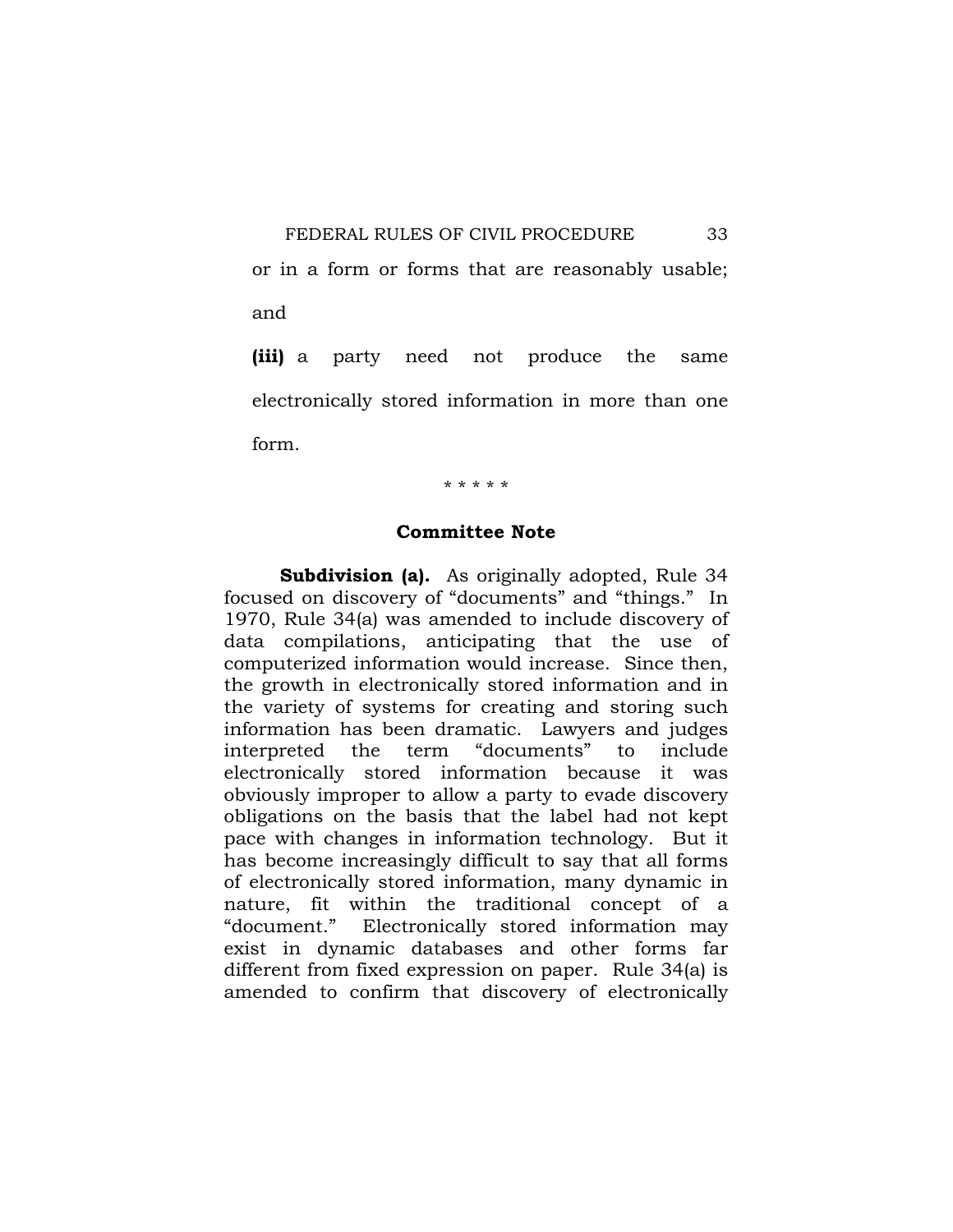stored information stands on equal footing with discovery of paper documents. The change clarifies that Rule 34 applies to information that is fixed in a tangible form and to information that is stored in a medium from which it can be retrieved and examined. At the same time, a Rule 34 request for production of "documents" should be understood to encompass, and the response should include, electronically stored information unless discovery in the action has clearly distinguished between electronically stored information and "documents."

 Discoverable information often exists in both paper and electronic form, and the same or similar information might exist in both. The items listed in Rule 34(a) show different ways in which information may be recorded or stored. Images, for example, might be hard-copy documents or electronically stored information. The wide variety of computer systems currently in use, and the rapidity of technological change, counsel against a limiting or precise definition of electronically stored information. Rule 34(a)(1) is expansive and includes any type of information that is stored electronically. A common example often sought in discovery is electronic communications, such as email. The rule covers — either as documents or as electronically stored information — information "stored in any medium," to encompass future develop-ments in computer technology. Rule 34(a)(1) is intended to be broad enough to cover all current types of computer-based information, and flexible enough to encompass future changes and developments.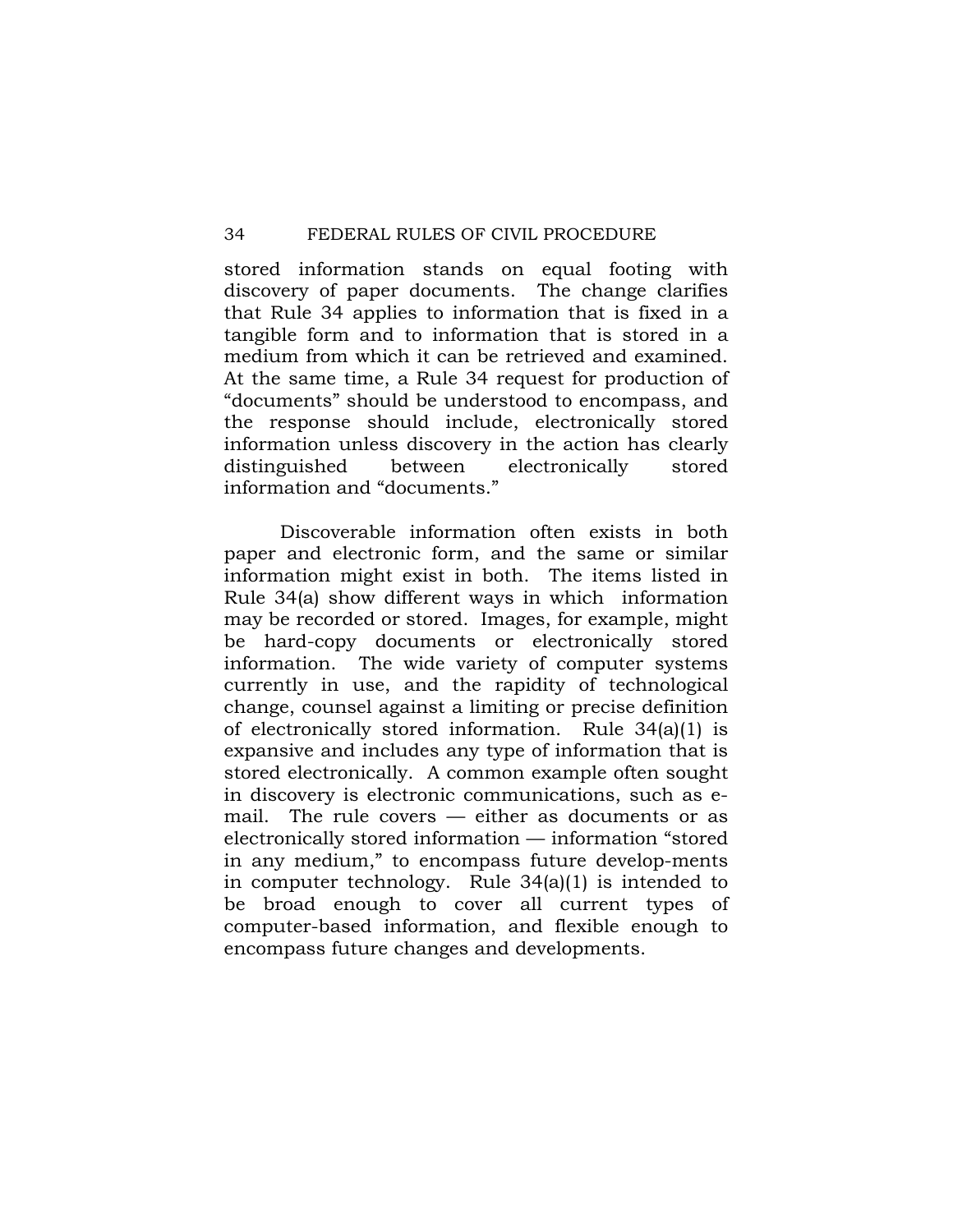References elsewhere in the rules to "electronically stored information" should be understood to invoke this expansive approach. A companion change is made to Rule 33(d), making it explicit that parties choosing to respond to an interrogatory by permitting access to responsive records may do so by providing access to electronically stored information. More generally, the term used in Rule 34(a)(1) appears in a number of other amendments, such as those to Rules 26(a)(1), 26(b)(2), 26(b)(5)(B), 26(f), 34(b), 37(f), and 45. In each of these rules, electronically stored information has the same broad meaning it has under Rule 34(a)(1). References to "documents" appear in discovery rules that are not amended, including Rules 30(f), 36(a), and 37(c)(2). These references should be interpreted to include electronically stored information as circumstances warrant.

 The term "electronically stored information" is broad, but whether material that falls within this term should be produced, and in what form, are separate questions that must be addressed under Rules 26(b), 26(c), and 34(b).

 The Rule 34(a) requirement that, if necessary, a party producing electronically stored information translate it into reasonably usable form does not address the issue of translating from one human language to another. *See In re Puerto Rico Elect. Power Auth.*, 687 F.2d 501, 504-510 (1st Cir. 1989).

 Rule 34(a)(1) is also amended to make clear that parties may request an opportunity to test or sample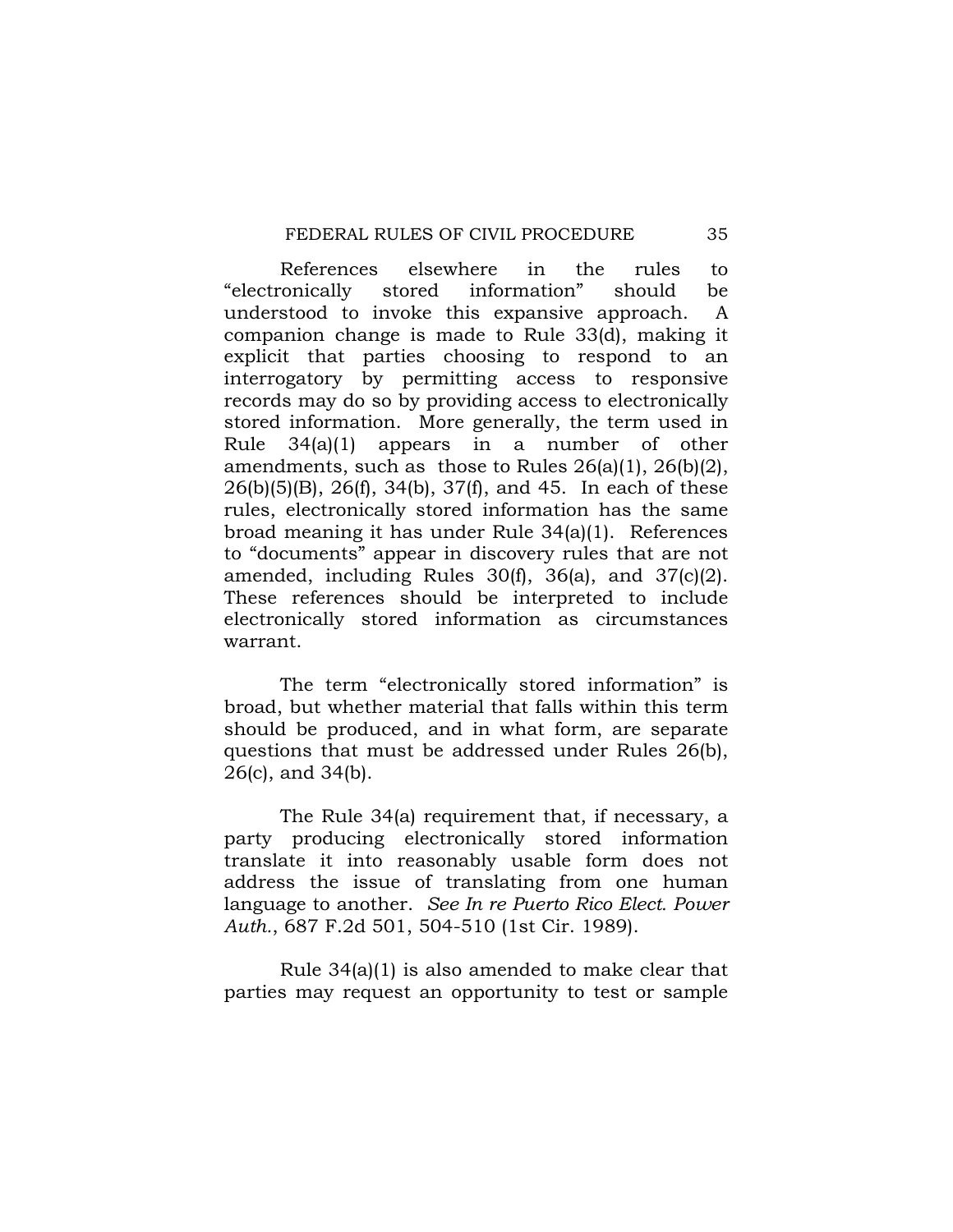materials sought under the rule in addition to inspecting and copying them. That opportunity may be important for both electronically stored information and hard-copy materials. The current rule is not clear that such testing or sampling is authorized; the amendment expressly permits it. As with any other form of discovery, issues of burden and intrusiveness raised by requests to test or sample can be addressed under Rules 26(b)(2) and 26(c). Inspection or testing of certain types of electronically stored information or of a responding party's electronic information system may raise issues of confidentiality or privacy. The addition of testing and sampling to Rule 34(a) with regard to documents and electronically stored information is not meant to create a routine right of direct access to a party's electronic information system, although such access might be justified in some circumstances. Courts should guard against undue intrusiveness resulting from inspecting or testing such systems.

 Rule 34(a)(1) is further amended to make clear that tangible things must — like documents and land sought to be examined — be designated in the request.

**Subdivision (b).** Rule 34(b) provides that a party must produce documents as they are kept in the usual course of business or must organize and label them to correspond with the categories in the discovery request. The production of electronically stored information should be subject to comparable requirements to protect against deliberate or inadvertent production in ways that raise unnecessary obstacles for the requesting party. Rule 34(b) is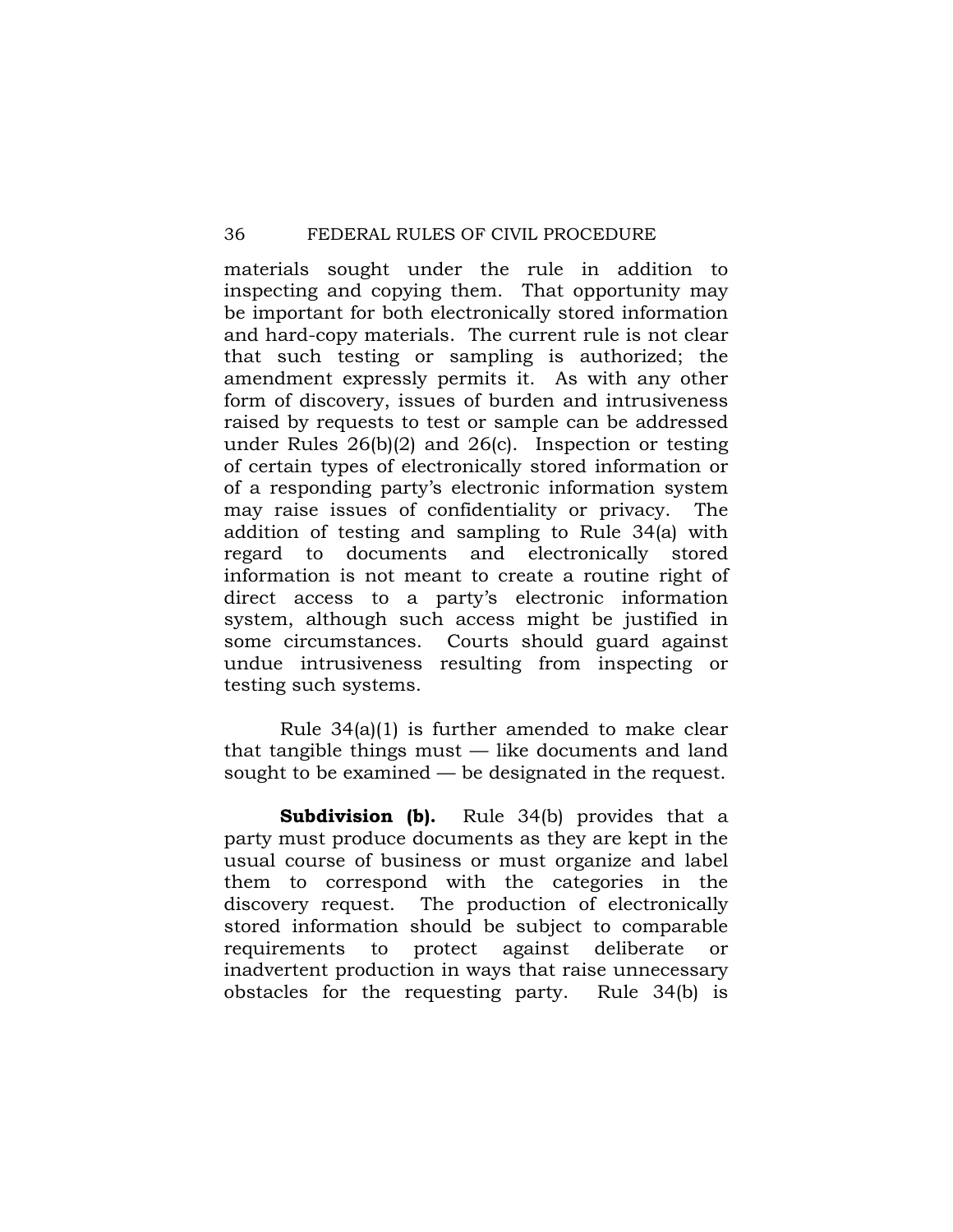amended to ensure similar protection for electronically stored information.

 The amendment to Rule 34(b) permits the requesting party to designate the form or forms in which it wants electronically stored information produced. The form of production is more important to the exchange of electronically stored information than of hard-copy materials, although a party might specify hard copy as the requested form. Specification of the desired form or forms may facilitate the orderly, efficient, and cost-effective discovery of electronically stored information. The rule recognizes that different forms of production may be appropriate for different types of electronically stored information. Using current technology, for example, a party might be called upon to produce word processing documents, email messages, electronic spreadsheets, different image or sound files, and material from databases. Requiring that such diverse types of electronically stored information all be produced in the same form could prove impossible, and even if possible could increase the cost and burdens of producing and using the information. The rule therefore provides that the requesting party may ask for different forms of production for different types of electronically stored information.

 The rule does not require that the requesting party choose a form or forms of production. The requesting party may not have a preference. In some cases, the requesting party may not know what form the producing party uses to maintain its electronically stored information, although Rule 26(f)(3) is amended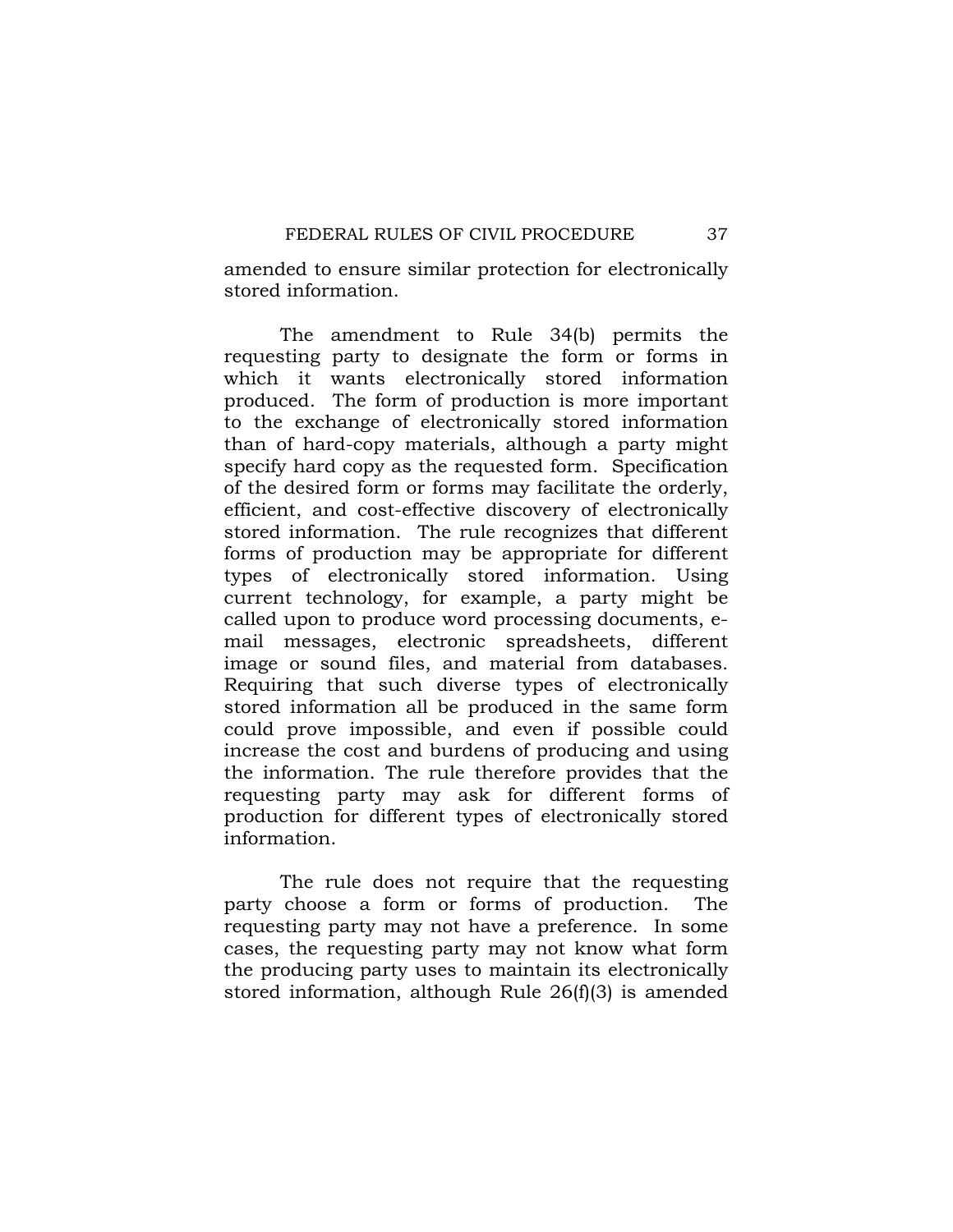to call for discussion of the form of production in the parties' prediscovery conference.

 The responding party also is involved in determining the form of production. In the written response to the production request that Rule 34 requires, the responding party must state the form it intends to use for producing electronically stored information if the requesting party does not specify a form or if the responding party objects to a form that the requesting party specifies. Stating the intended form before the production occurs may permit the parties to identify and seek to resolve disputes before the expense and work of the production occurs. A party that responds to a discovery request by simply producing electronically stored information in a form of its choice, without identifying that form in advance of the production in the response required by Rule 34(b), runs a risk that the requesting party can show that the produced form is not reasonably usable and that it is entitled to production of some or all of the information in an additional form. Additional time might be required to permit a responding party to assess the appropriate form or forms of production.

 If the requesting party is not satisfied with the form stated by the responding party, or if the responding party has objected to the form specified by the requesting party, the parties must meet and confer under Rule 37(a)(2)(B) in an effort to resolve the matter before the requesting party can file a motion to compel. If they cannot agree and the court resolves the dispute, the court is not limited to the forms initially chosen by the requesting party, stated by the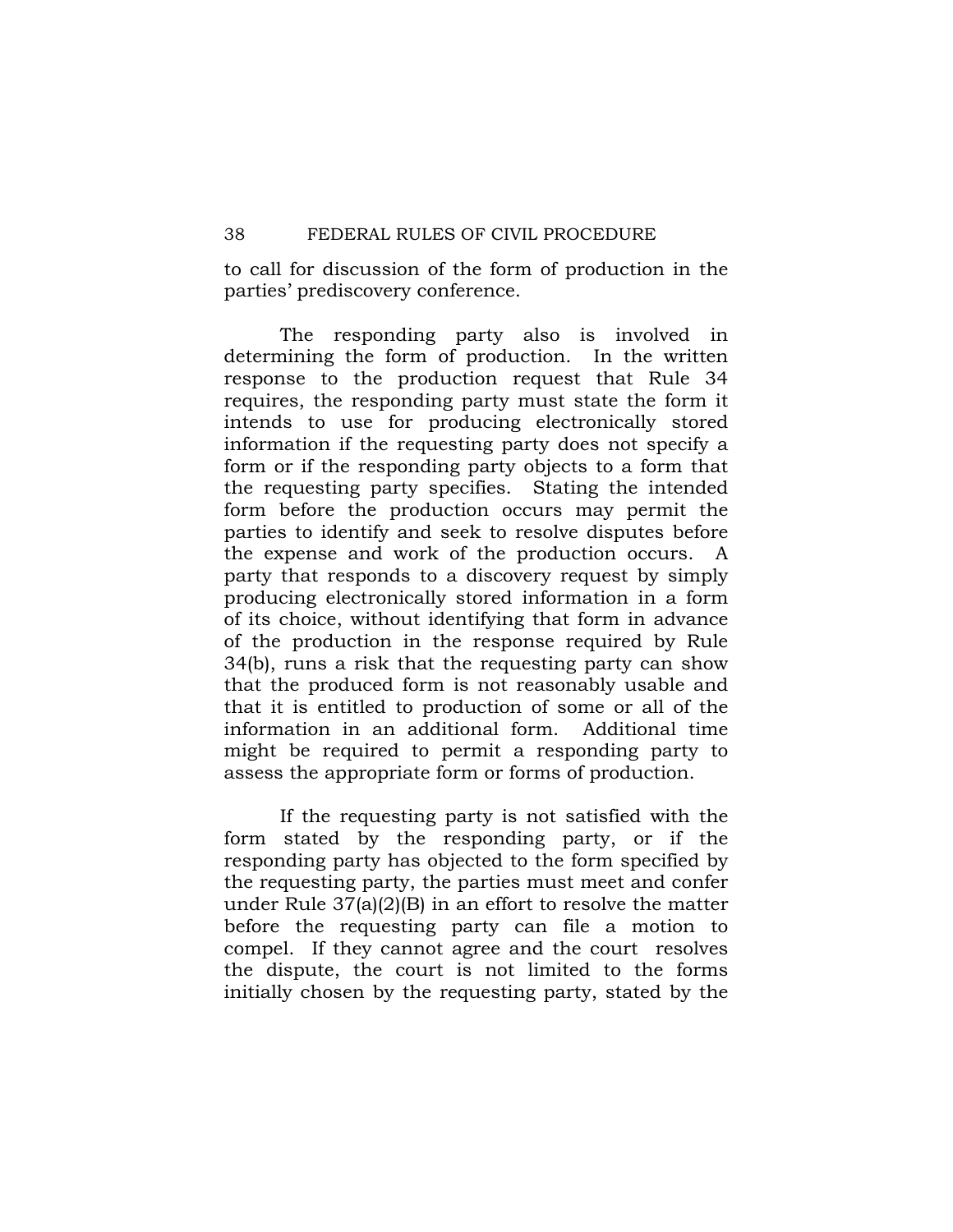responding party, or specified in this rule for situations in which there is no court order or party agreement.

 If the form of production is not specified by party agreement or court order, the responding party must produce electronically stored information either in a form or forms in which it is ordinarily maintained or in a form or forms that are reasonably usable. Rule 34(a) requires that, if necessary, a responding party "translate" information it produces into a "reasonably usable" form. Under some circumstances, the responding party may need to provide some reasonable amount of technical support, information on application software, or other reasonable assistance to enable the requesting party to use the information. The rule does not require a party to produce electronically stored information in the form it which it is ordinarily maintained, as long as it is produced in a reasonably usable form. But the option to produce in a reasonably usable form does not mean that a responding party is free to convert electronically stored information from the form in which it is ordinarily maintained to a different form that makes it more difficult or burdensome for the requesting party to use the information efficiently in the litigation. If the responding party ordinarily maintains the information it is producing in a way that makes it searchable by electronic means, the information should not be produced in a form that removes or significantly degrades this feature.

 Some electronically stored information may be ordinarily maintained in a form that is not reasonably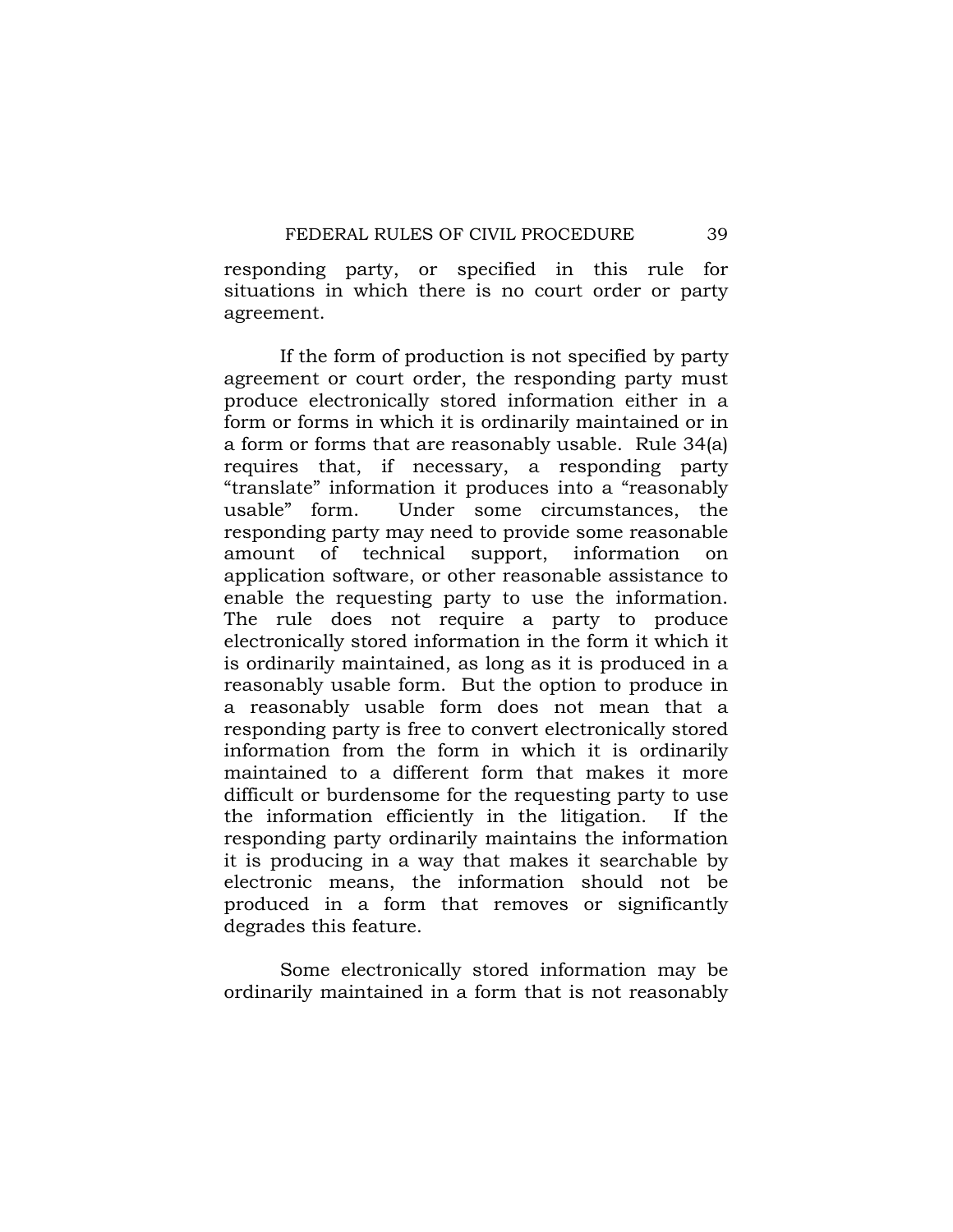usable by any party. One example is "legacy" data that can be used only by superseded systems. The questions whether a producing party should be required to convert such information to a more usable form, or should be required to produce it at all, should be addressed under Rule 26(b)(2)(B).

 Whether or not the requesting party specified the form of production, Rule 34(b) provides that the same electronically stored information ordinarily need be produced in only one form.

# **Rule 37. Failure to Make Disclosures or Cooperate in Discovery; Sanctions**

\* \* \* \* \*

**(f) Electronically Stored Information.** Absent exceptional circumstances, a court may not impose sanctions under these rules on a party for failing to provide electronically stored information lost as a result of the routine, good-faith operation of an electronic information system.

\* \* \* \* \*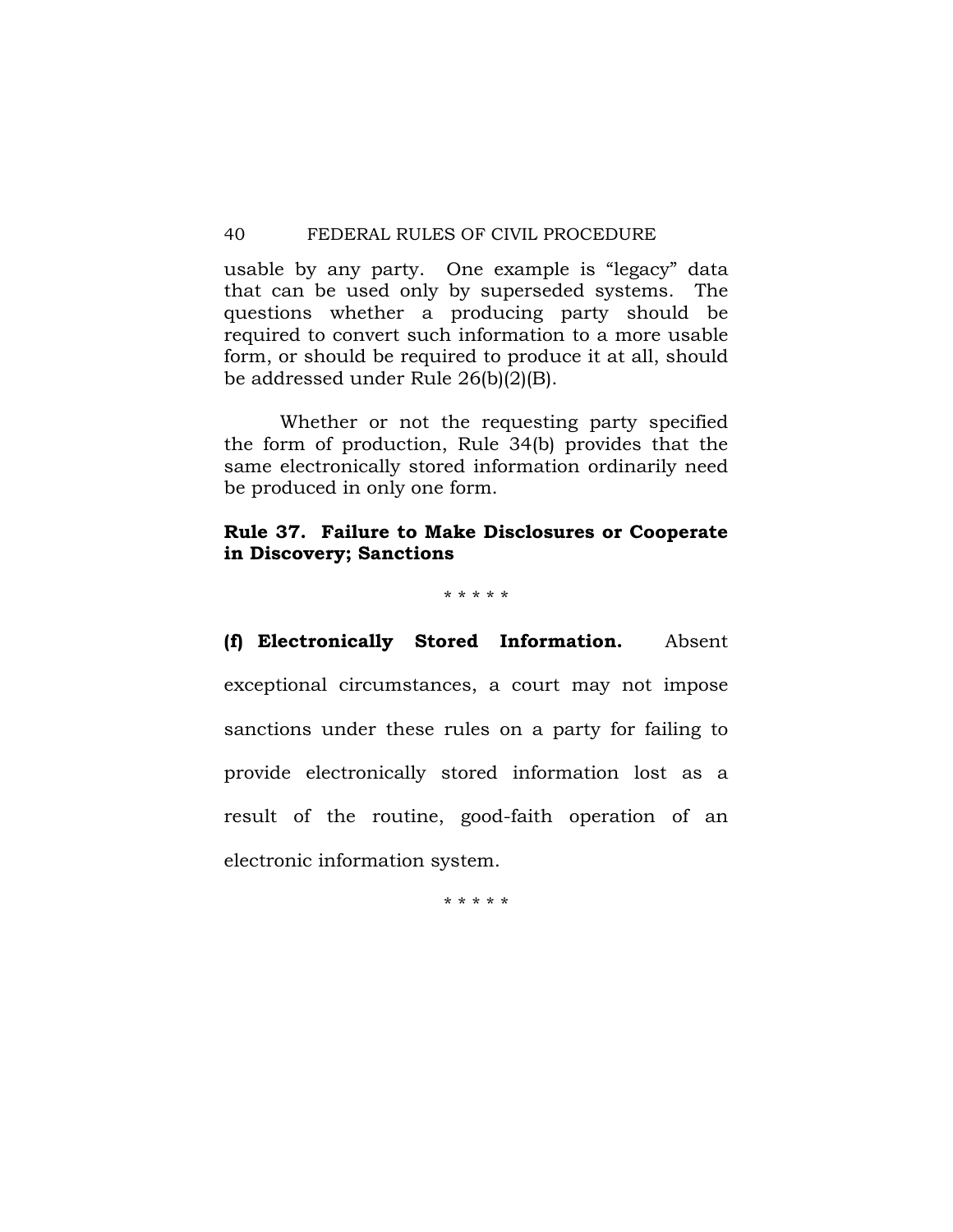#### **Committee Note**

**Subdivision (f).** Subdivision (f) is new. It focuses on a distinctive feature of computer operations, the routine alteration and deletion of information that attends ordinary use. Many steps essential to computer operation may alter or destroy information, for reasons that have nothing to do with how that information might relate to litigation. As a result, the ordinary operation of computer systems creates a risk that a party may lose potentially discoverable information without culpable conduct on its part. Under Rule 37(f), absent exceptional circumstances, sanctions cannot be imposed for loss of electronically stored information resulting from the routine, good-faith operation of an electronic information system.

 Rule 37(f) applies only to information lost due to the "routine operation of an electronic information system" — the ways in which such systems are generally designed, programmed, and implemented to meet the party's technical and business needs. The "routine operation" of computer systems includes the alteration and overwriting of information, often without the operator's specific direction or awareness, a feature with no direct counterpart in hard-copy documents. Such features are essential to the operation of electronic information systems.

 Rule 37(f) applies to information lost due to the routine operation of an information system only if the operation was in good faith. Good faith in the routine operation of an information system may involve a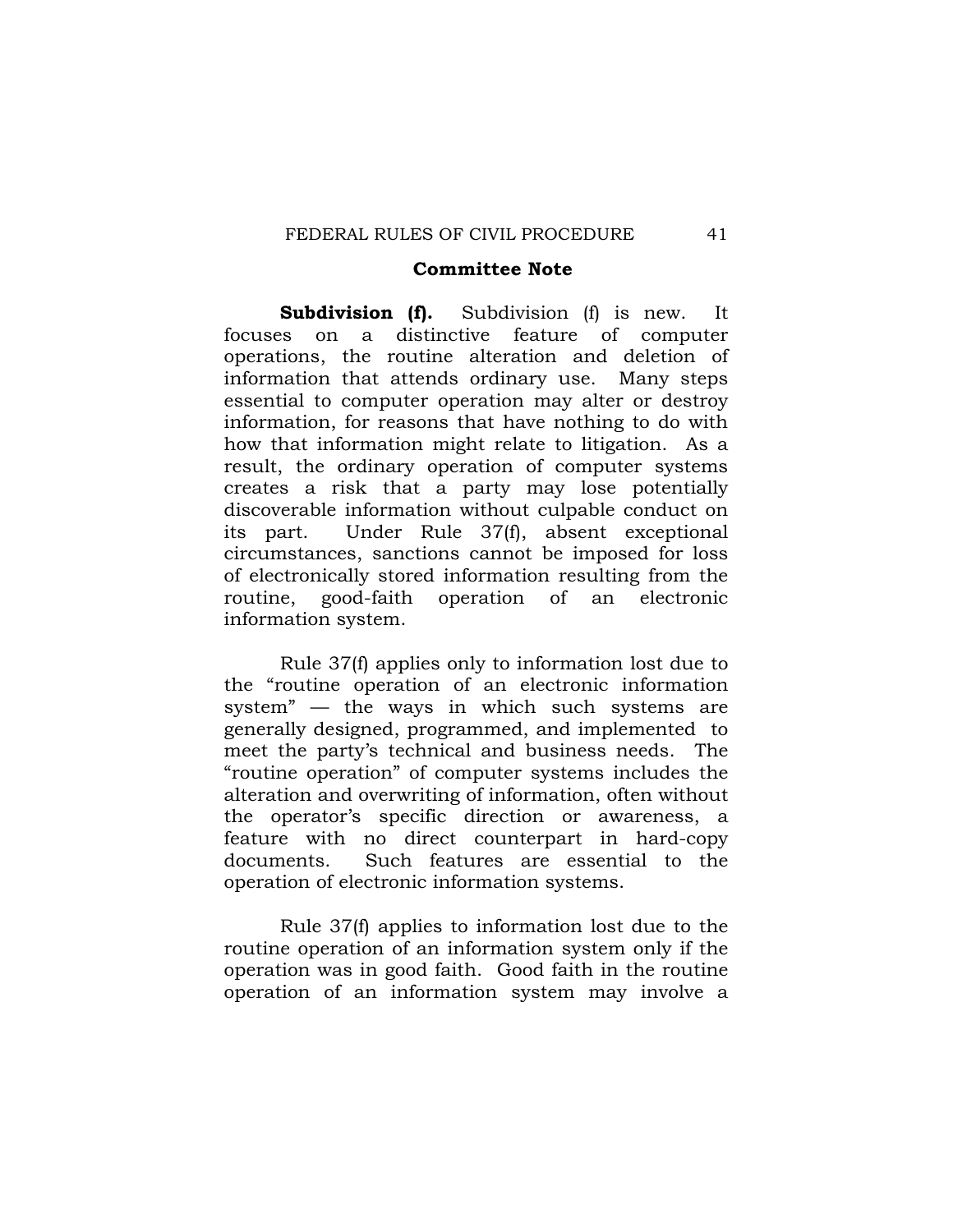party's intervention to modify or suspend certain features of that routine operation to prevent the loss of information, if that information is subject to a preservation obligation. A preservation obligation may arise from many sources, including common law, statutes, regulations, or a court order in the case. The good faith requirement of Rule 37(f) means that a party is not permitted to exploit the routine operation of an information system to thwart discovery obligations by allowing that operation to continue in order to destroy specific stored information that it is required to preserve. When a party is under a duty to preserve information because of pending or reasonably anticipated litigation, intervention in the routine operation of an information system is one aspect of what is often called a "litigation hold." Among the factors that bear on a party's good faith in the routine operation of an information system are the steps the party took to comply with a court order in the case or party agreement requiring preservation of specific electronically stored information.

 Whether good faith would call for steps to prevent the loss of information on sources that the party believes are not reasonably accessible under Rule 26(b)(2) depends on the circumstances of each case. One factor is whether the party reasonably believes that the information on such sources is likely to be discoverable and not available from reasonably accessible sources.

 The protection provided by Rule 37(f) applies only to sanctions "under these rules." It does not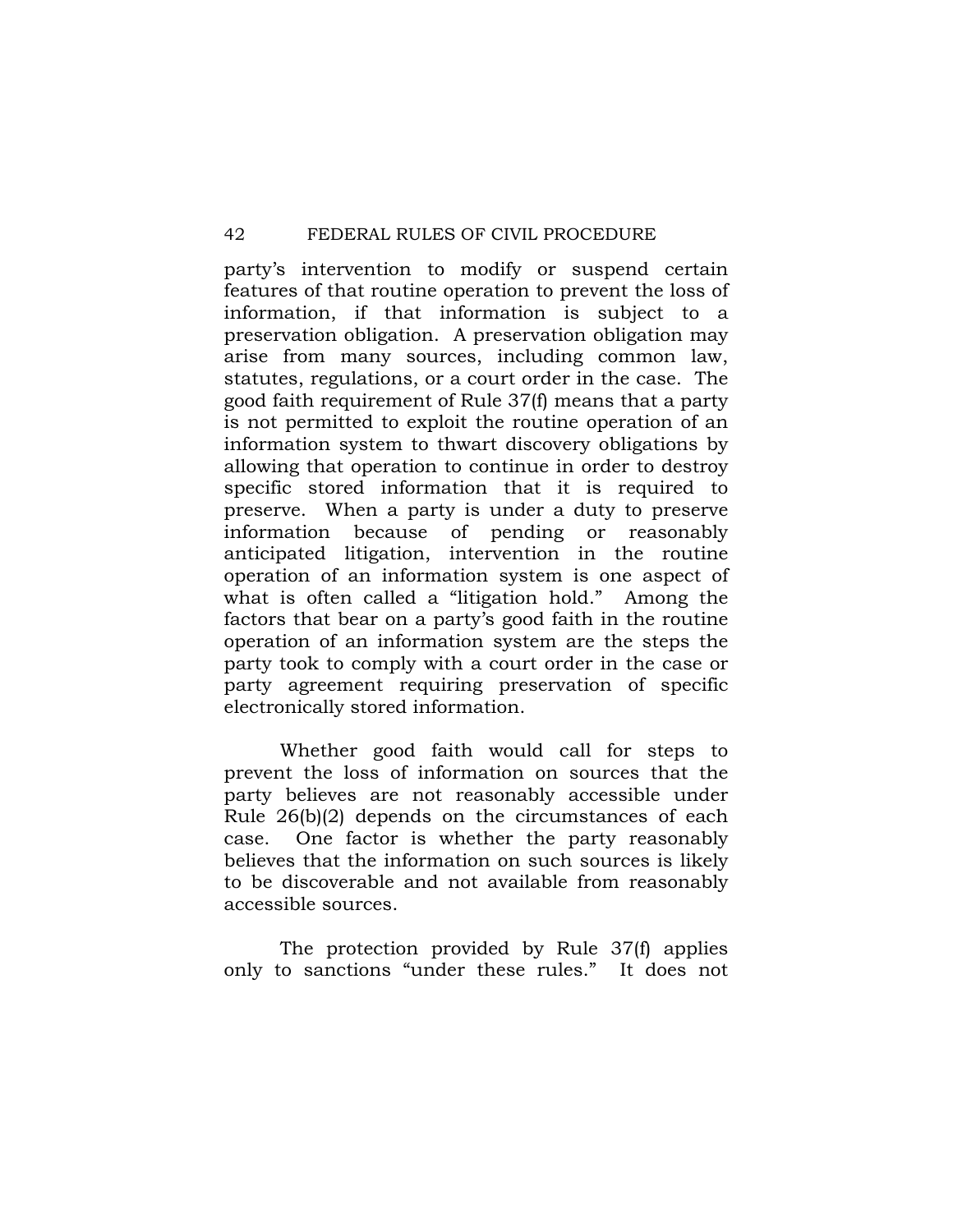affect other sources of authority to impose sanctions or rules of professional responsibility.

 This rule restricts the imposition of "sanctions." It does not prevent a court from making the kinds of adjustments frequently used in managing discovery if a party is unable to provide relevant responsive information. For example, a court could order the responding party to produce an additional witness for deposition, respond to additional interrogatories, or make similar attempts to provide substitutes or alternatives for some or all of the lost information.

# **Rule 45. Subpoena**

## **(a) Form; Issuance.**

**(1)** Every subpoena shall

**(A)** state the name of the court from which it is issued; and

**(B)** state the title of the action, the name of the court in which it is pending, and its civil action number; and

**(C)** command each person to whom it is directed to attend and give testimony or to produce and permit inspection, copying, testing,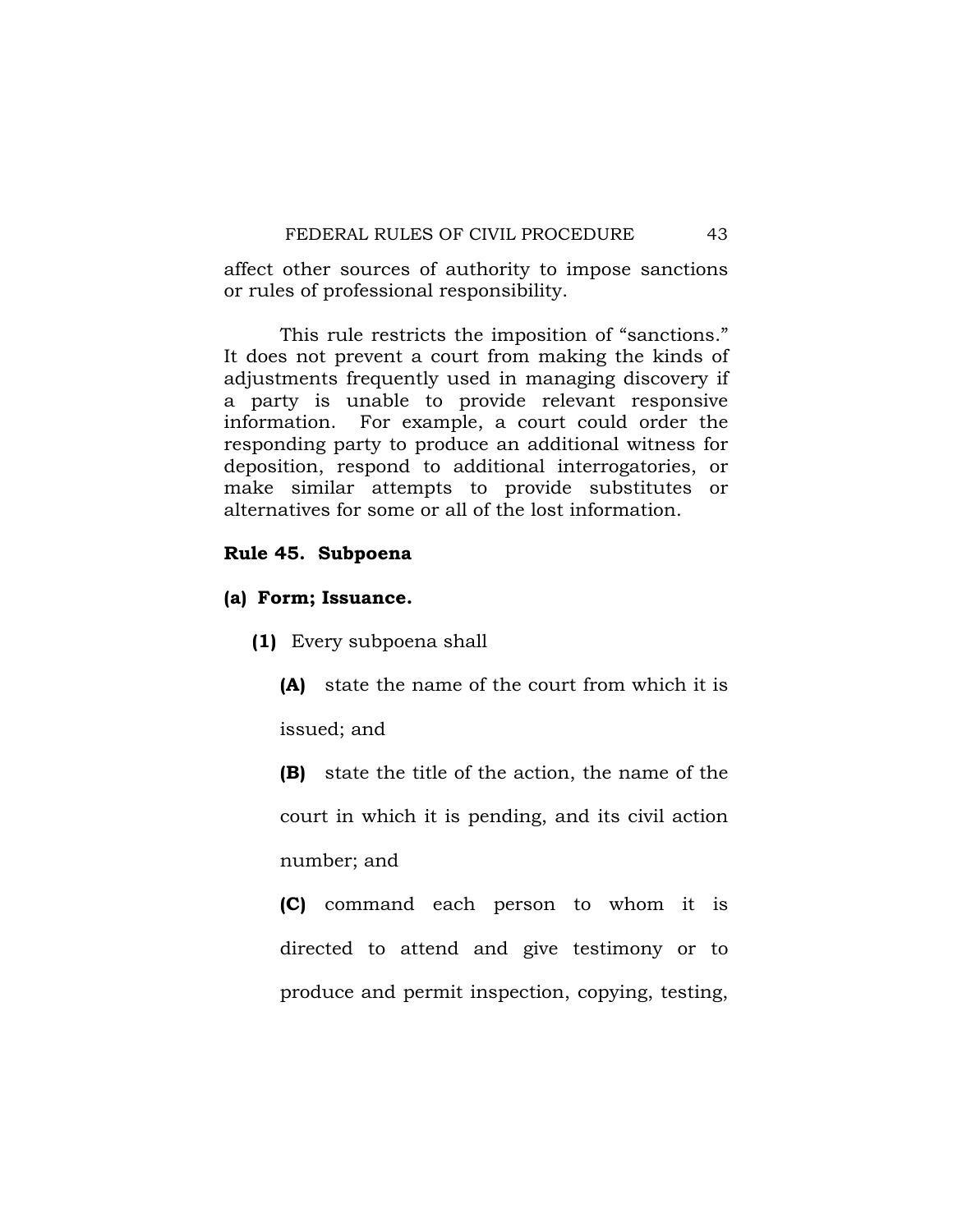or sampling of designated books, documents, electronically stored information, or tangible things in the possession, custody or control of that person, or to permit inspection of premises, at a time and place therein specified; and

**(D)** set forth the text of subdivisions (c) and (d) of this rule.

 A command to produce evidence or to permit inspection, copying, testing, or sampling may be joined with a command to appear at trial or hearing or at deposition, or may be issued separately. A subpoena may specify the form or forms in which electronically stored information is to be produced.

**(2)** A subpoena must issue as follows:

\* \* \* \* \*

**(C)** for production, inspection, copying, testing, or sampling, if separate from a subpoena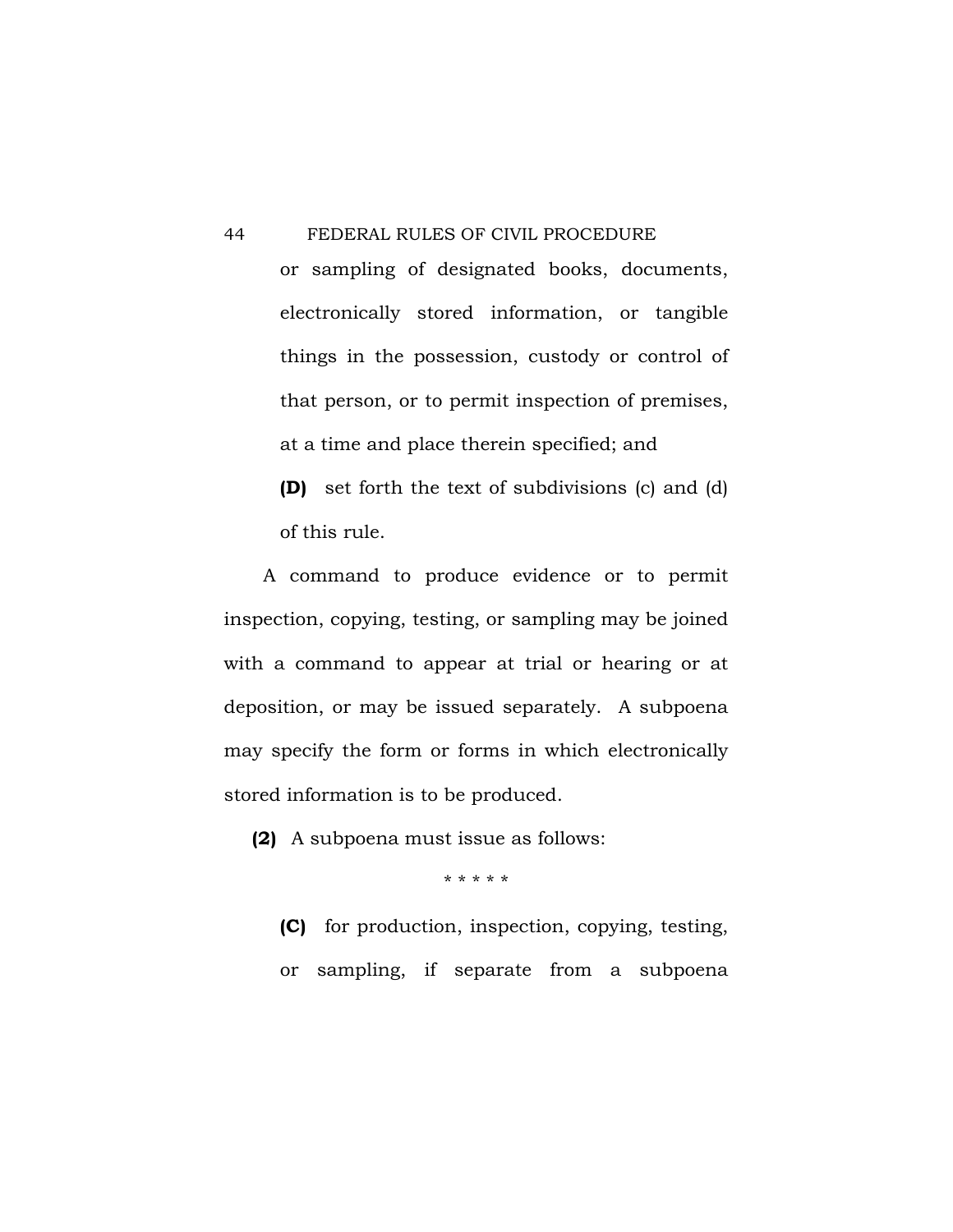FEDERAL RULES OF CIVIL PROCEDURE 45 commanding a person's attendance, from the court for the district where the production or inspection is to be made.

**(3)** The clerk shall issue a subpoena, signed but otherwise in blank, to a party requesting it, who shall complete it before service. An attorney as officer of the court may also issue and sign a subpoena on behalf of

**(A)** a court in which the attorney is authorized to practice; or

**(B)** a court for a district in which a deposition or production is compelled by the subpoena, if the deposition or production pertains to an action pending in a court in which the attorney is authorized to practice.

## **(b) Service.**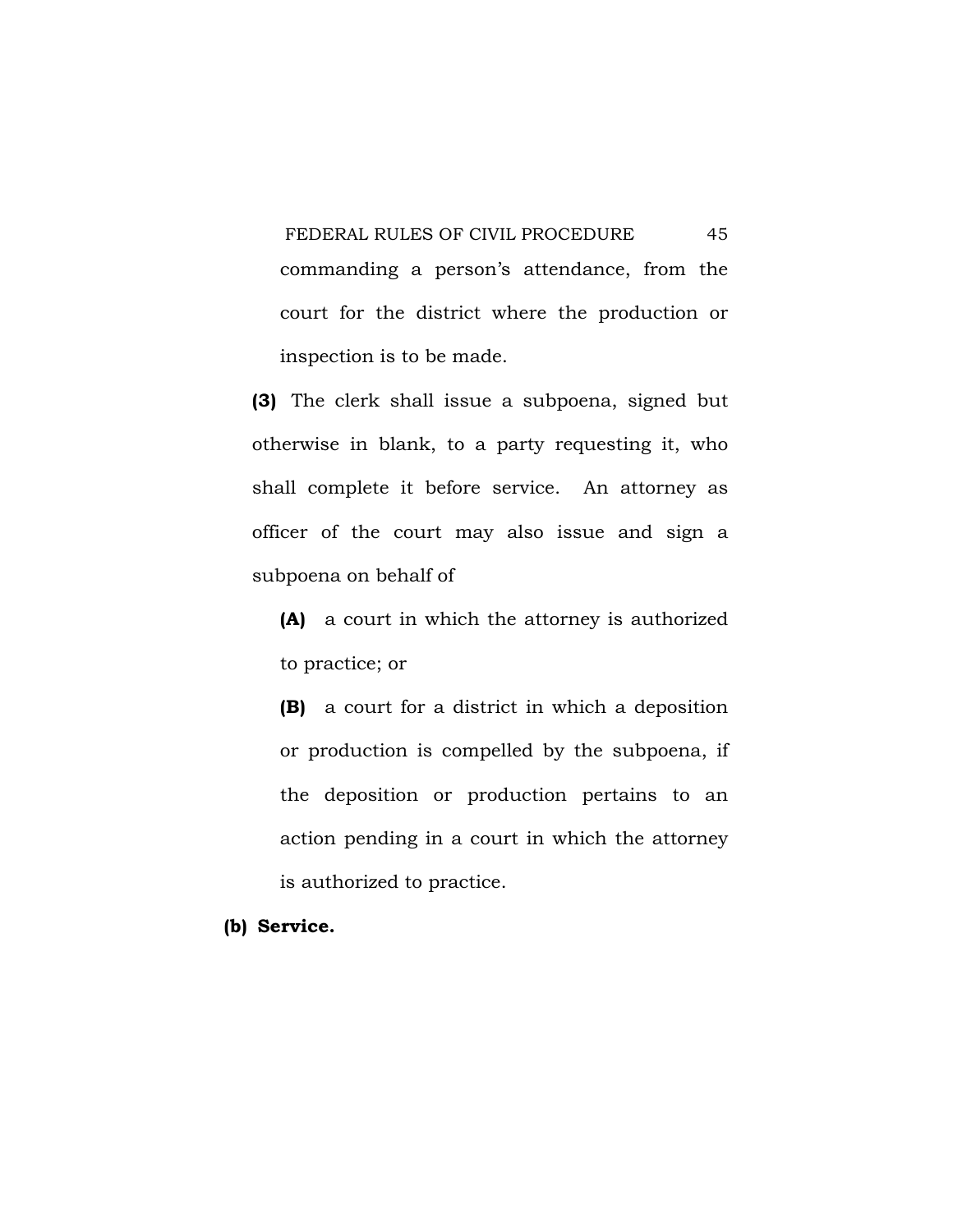**(1)** A subpoena may be served by any person who is not a party and is not less than 18 years of age. Service of a subpoena upon a person named therein shall be made by delivering a copy thereof to such person and, if the person's attendance is commanded, by tendering to that person the fees for one day's attendance and the mileage allowed by law. When the subpoena is issued on behalf of the United States or an officer or agency thereof, fees and mileage need not be tendered. Prior notice of any commanded production of documents and things or inspection of premises before trial shall be served on each party in the manner prescribed by Rule 5(b).

**(2)** Subject to the provisions of clause (ii) of subparagraph  $(c)(3)(A)$  of this rule, a subpoena may be served at any place within the district of the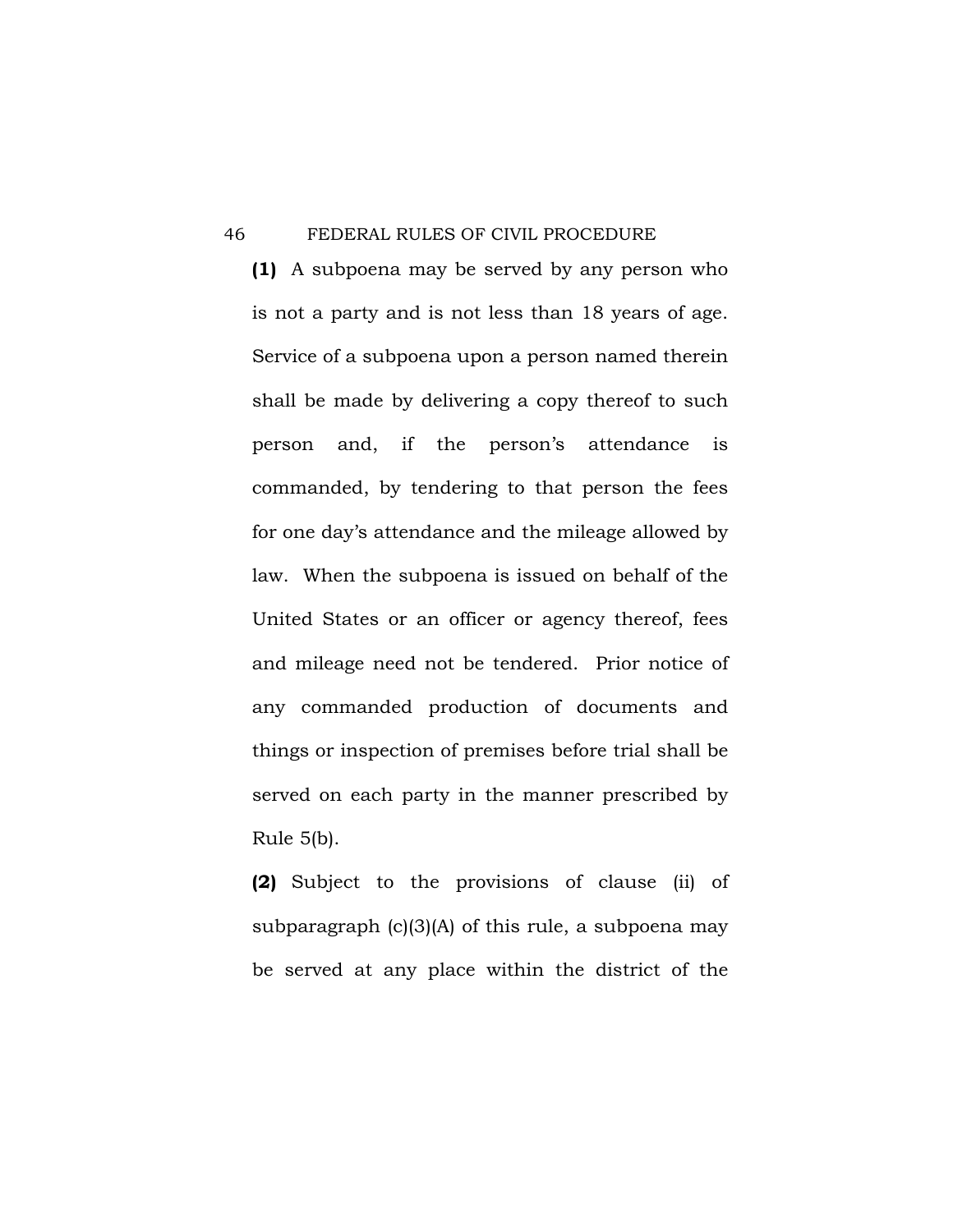FEDERAL RULES OF CIVIL PROCEDURE 47 court by which it is issued, or at any place without the district that is within 100 miles of the place of the deposition, hearing, trial, production, inspection, copying, testing, or sampling specified in the subpoena or at any place within the state where a state statute or rule of court permits service of a subpoena issued by a state court of general jurisdiction sitting in the place of the deposition, hearing, trial, production, inspection, copying, testing, or sampling specified in the subpoena. When a statute of the United States provides therefor, the court upon proper application and cause shown may authorize the service of a subpoena at any other place. A subpoena directed to a witness in a foreign country who is a national or resident of the United States shall issue under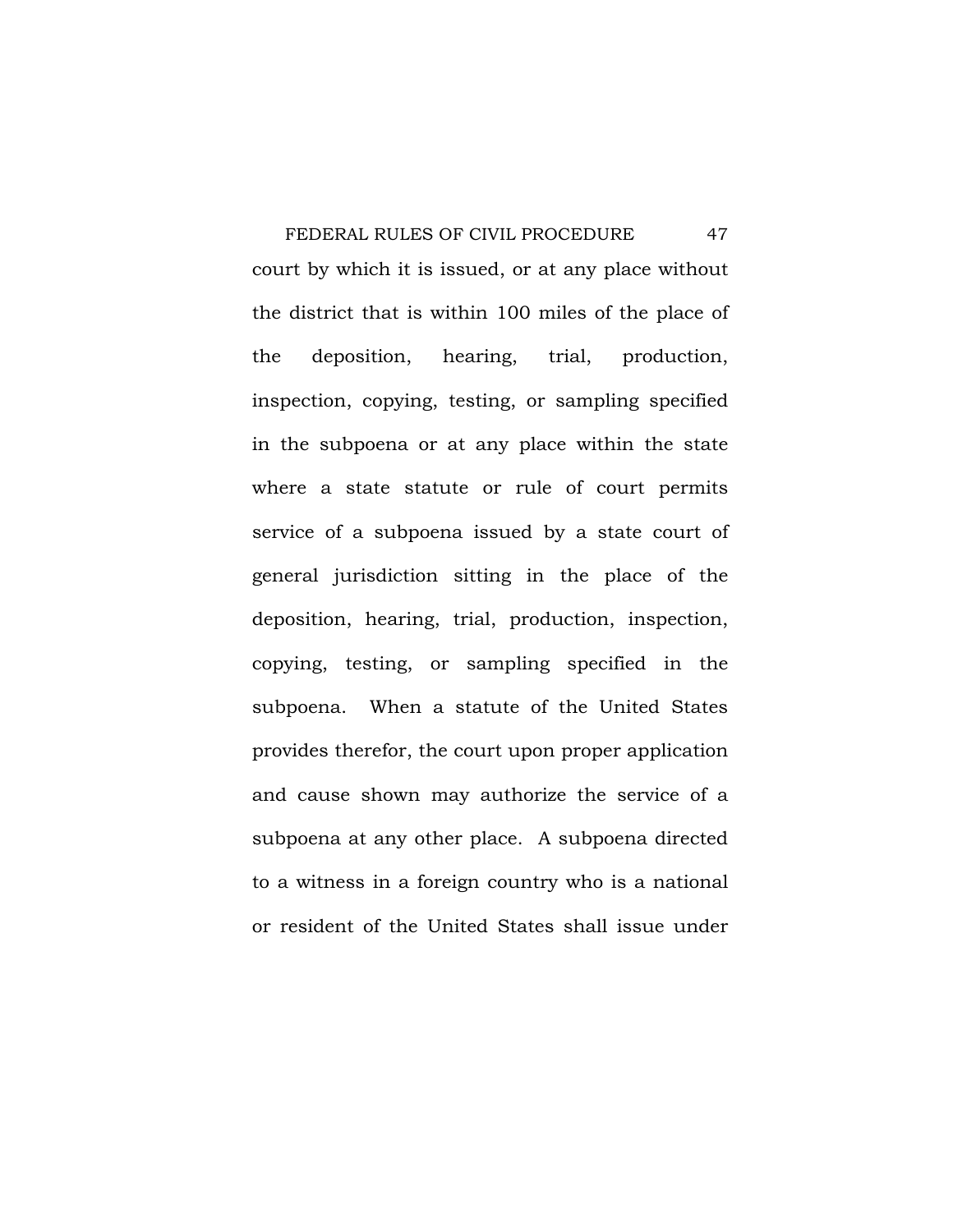the circumstances and in the manner and be served as provided in Title 28, U.S.C. § 1783.

**(3)** Proof of service when necessary shall be made by filing with the clerk of the court by which the subpoena is issued a statement of the date and manner of service and of the names of the persons served, certified by the person who made the service.

# **(c) Protection of Persons Subject to Subpoenas.**

**(1)** A party or an attorney responsible for the issuance and service of a subpoena shall take reasonable steps to avoid imposing undue burden or expense on a person subject to that subpoena. The court on behalf of which the subpoena was issued shall enforce this duty and impose upon the party or attorney in breach of this duty an appropriate sanction, which may include, but is not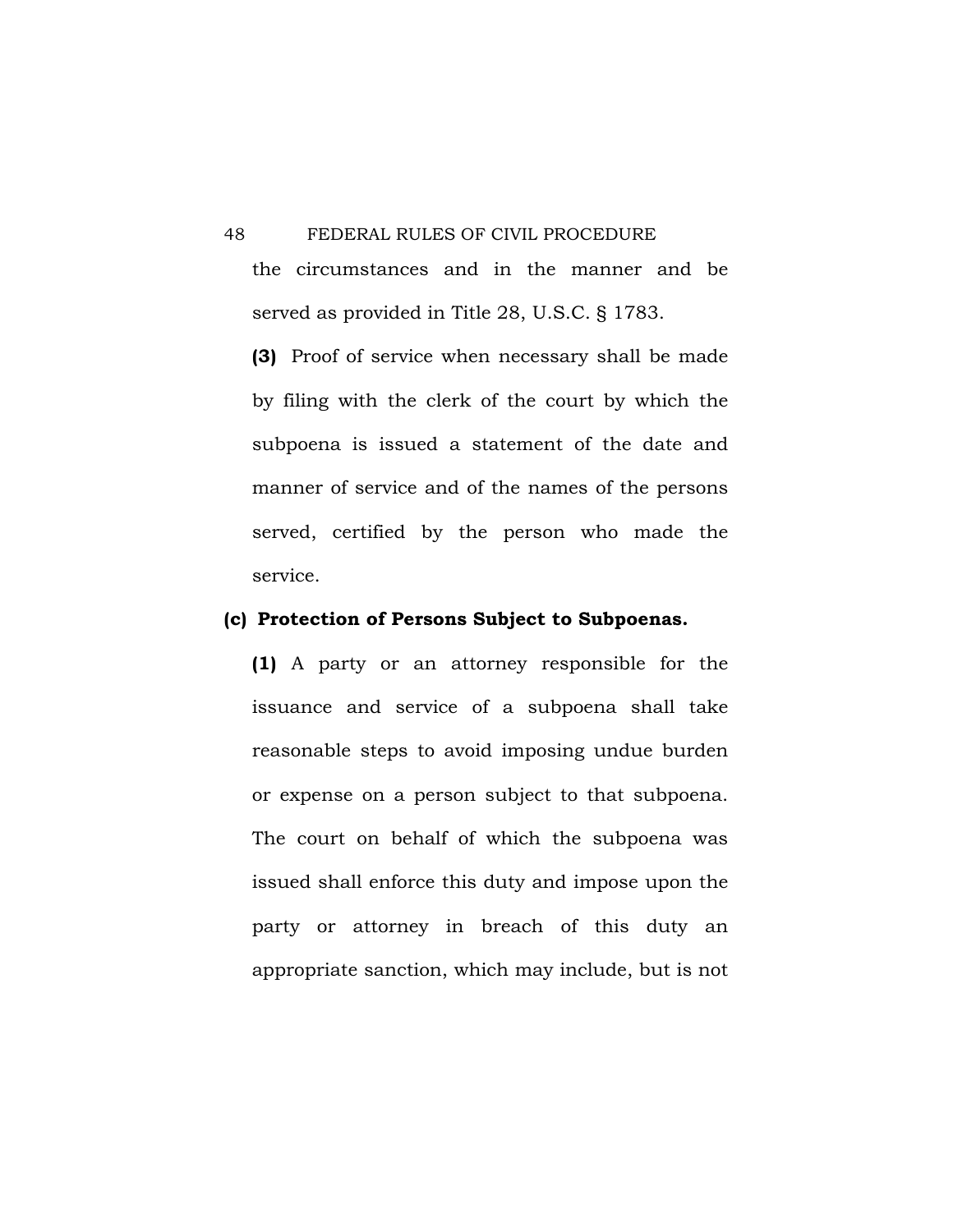FEDERAL RULES OF CIVIL PROCEDURE 49 limited to, lost earnings and a reasonable attorney's fee.

**(2) (A)** A person commanded to produce and permit inspection, copying, testing, or sampling of designated electronically stored information, books, papers, documents or tangible things, or inspection of premises need not appear in person at the place of production or inspection unless commanded to appear for deposition, hearing or trial.

**(B)** Subject to paragraph (d)(2) of this rule, a person commanded to produce and permit inspection, copying, testing, or sampling may, within 14 days after service of the subpoena or before the time specified for compliance if such time is less than 14 days after service, serve upon the party or attorney designated in the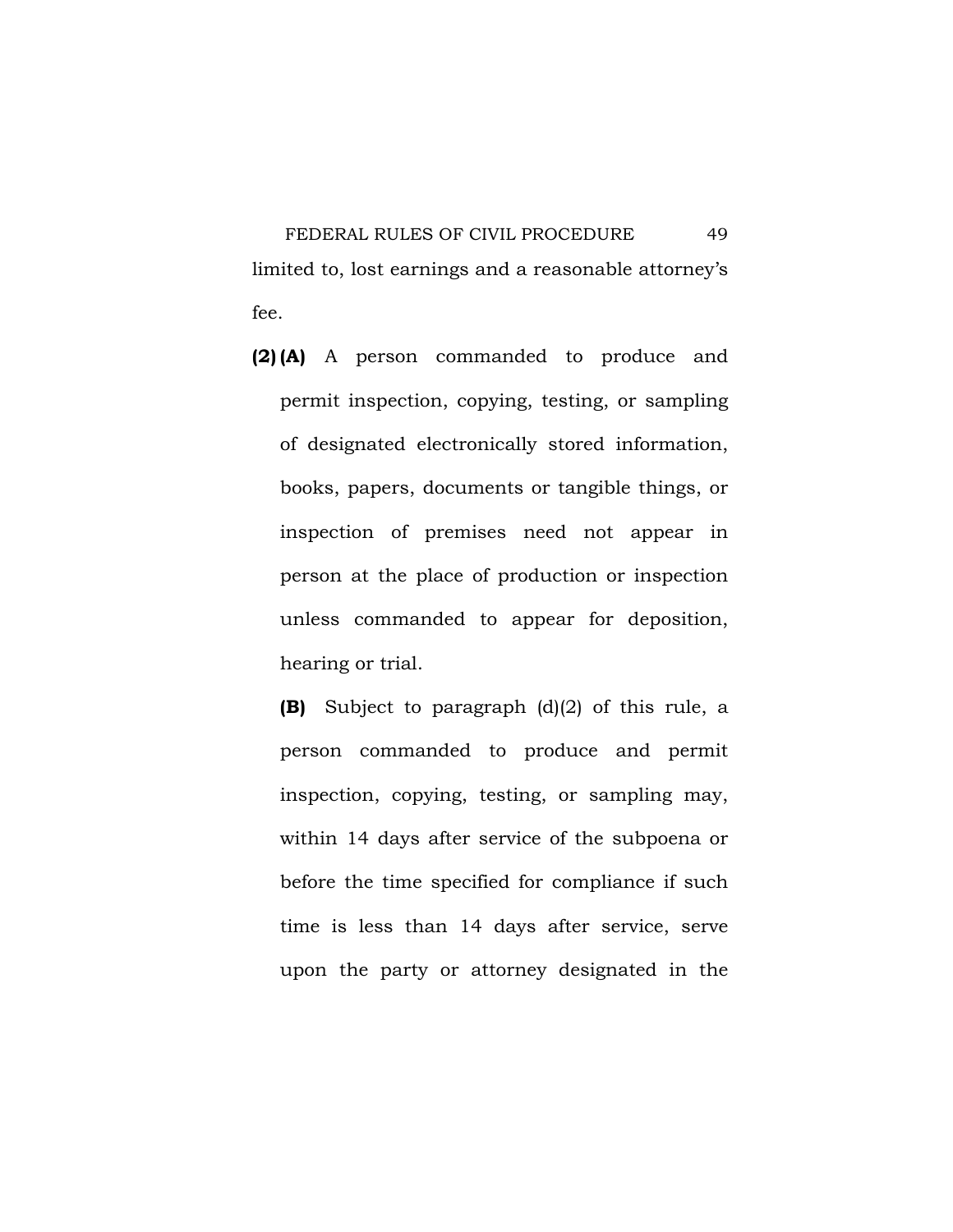subpoena written objection to producing any or all of the designated materials or inspection of the premises  $-$  or to producing electronically stored information in the form or forms requested. If objection is made, the party serving the subpoena shall not be entitled to inspect, copy, test, or sample the materials or inspect the premises except pursuant to an order of the court by which the subpoena was issued. If objection has been made, the party serving the subpoena may, upon notice to the person commanded to produce, move at any time for an order to compel the production, inspection, copying, testing, or sampling. Such an order to compel shall protect any person who is not a party or an officer of a party from significant expense resulting from the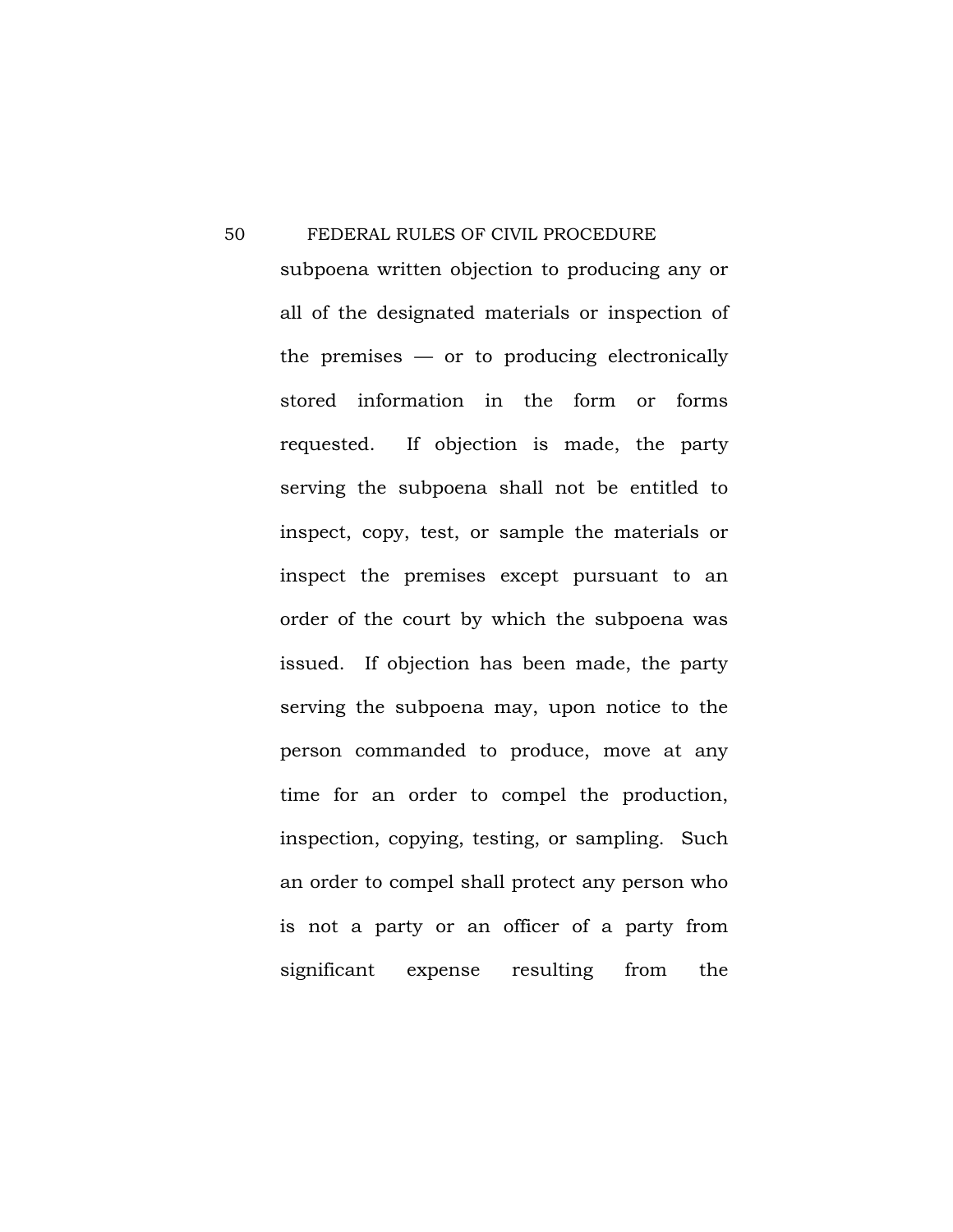FEDERAL RULES OF CIVIL PROCEDURE 51 inspection, copying, testing, or sampling commanded.

**(3) (A)** On timely motion, the court by which a subpoena was issued shall quash or modify the subpoena if it

> **(i)** fails to allow reasonable time for compliance;

> **(ii)** requires a person who is not a party or an officer of a party to travel to a place more than 100 miles from the place where that person resides, is employed or regularly transacts business in person, except that, subject to the provisions of clause  $(c)(3)(B)(iii)$ of this rule, such a person may in order to attend trial be commanded to travel from any such place within the state in which the trial is held;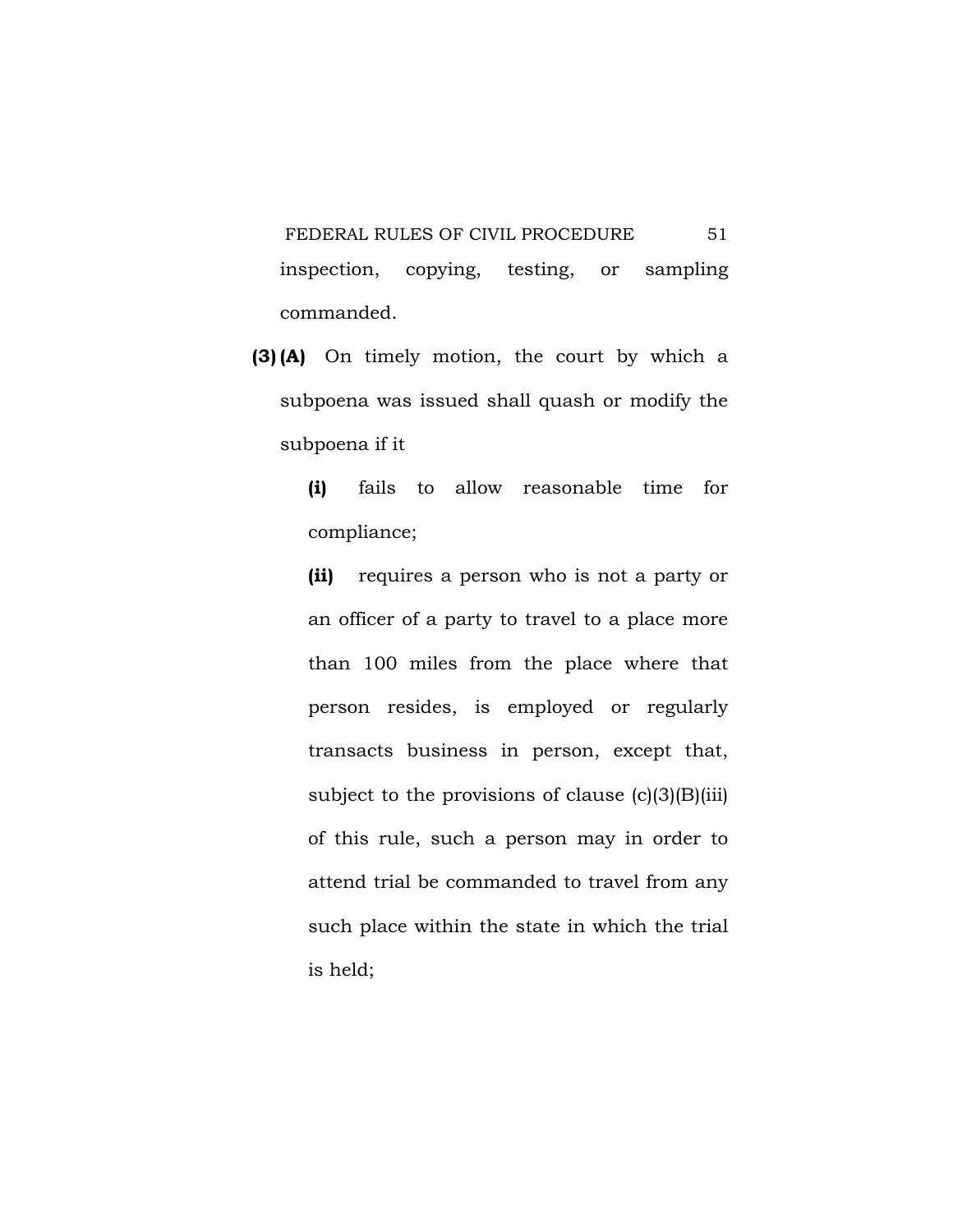**(iii)** requires disclosure of privileged or other protected matter and no exception or waiver applies; or

**(iv)** subjects a person to undue burden.

**(B)** If a subpoena

**(i)** requires disclosure of a trade secret or other confidential research, development, or commercial information, or

**(ii)** requires disclosure of an unretained expert's opinion or information not describing specific events or occurrences in dispute and resulting from the expert's study made not at the request of any party, or

**(iii)** requires a person who is not a party or an officer of a party to incur substantial expense to travel more than 100 miles to attend trial, the court may, to protect a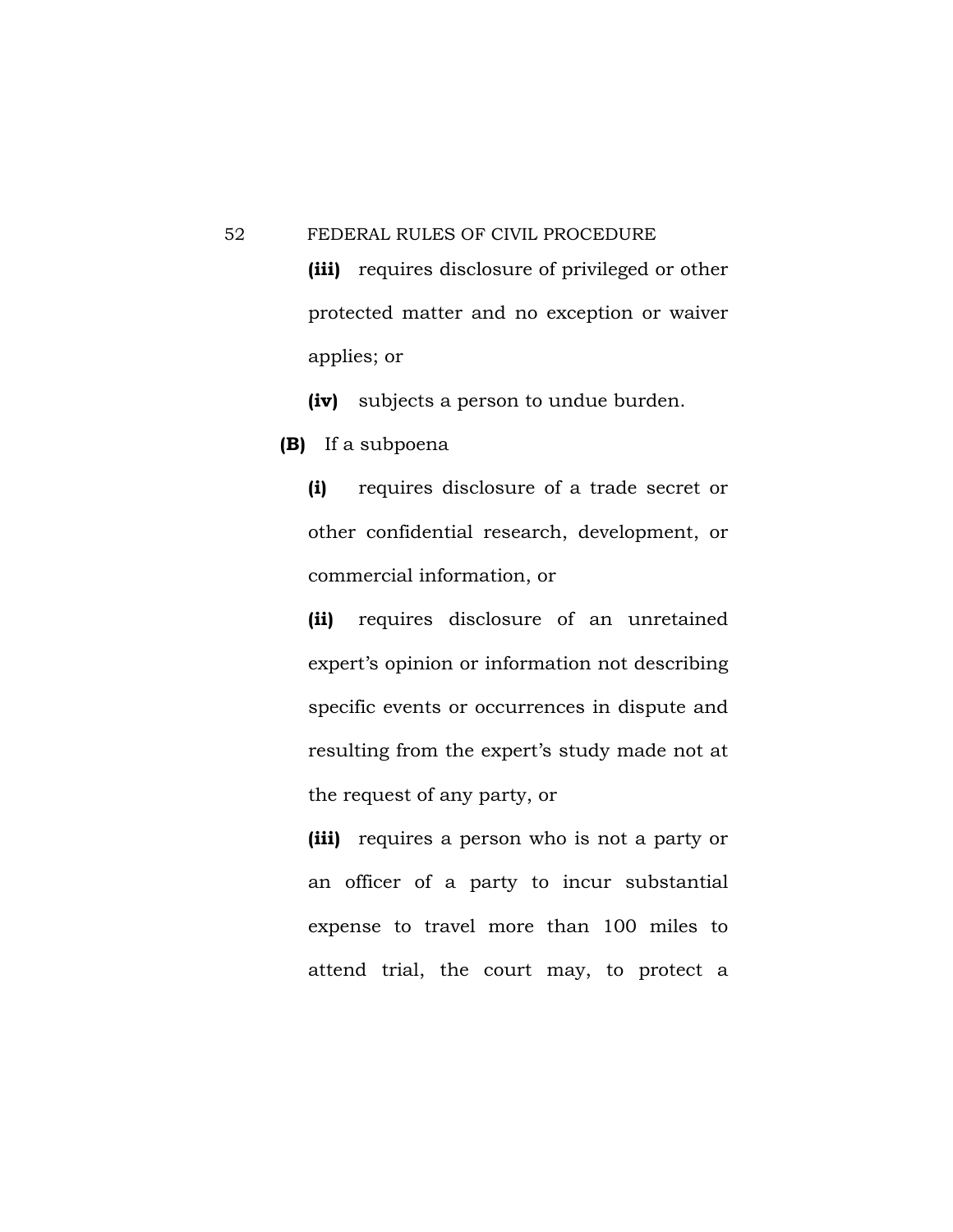FEDERAL RULES OF CIVIL PROCEDURE 53 person subject to or affected by the subpoena, quash or modify the subpoena or, if the party in whose behalf the subpoena is issued shows a substantial need for the testimony or material that cannot be otherwise met without undue hardship and assures that the person to whom the subpoena is addressed will be reasonably compensated, the court may order appearance or production only upon specified conditions.

## **(d) Duties in Responding to Subpoena.**

**(1) (A)** A person responding to a subpoena to produce documents shall produce them as they are kept in the usual course of business or shall organize and label them to correspond with the categories in the demand.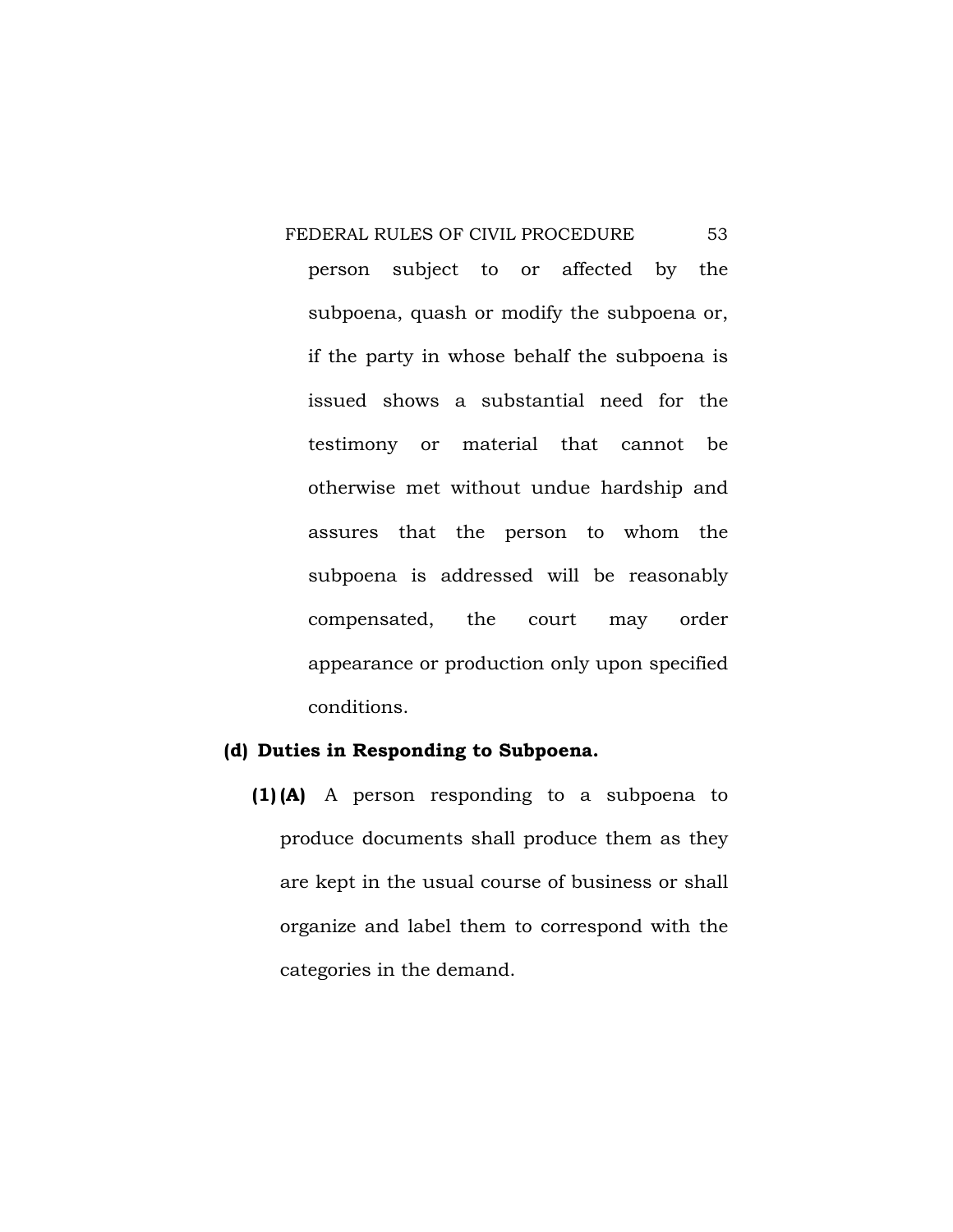**(B)** If a subpoena does not specify the form or forms for producing electronically stored information, a person responding to a subpoena must produce the information in a form or forms in which the person ordinarily maintains it or in a form or forms that are reasonably usable.

**(C)** A person responding to a subpoena need not produce the same electronically stored information in more than one form.

**(D)** A person responding to a subpoena need not provide discovery of electronically stored information from sources that the person identifies as not reasonably accessible because of undue burden or cost. On motion to compel discovery or to quash, the person from whom discovery is sought must show that the information sought is not reasonably accessible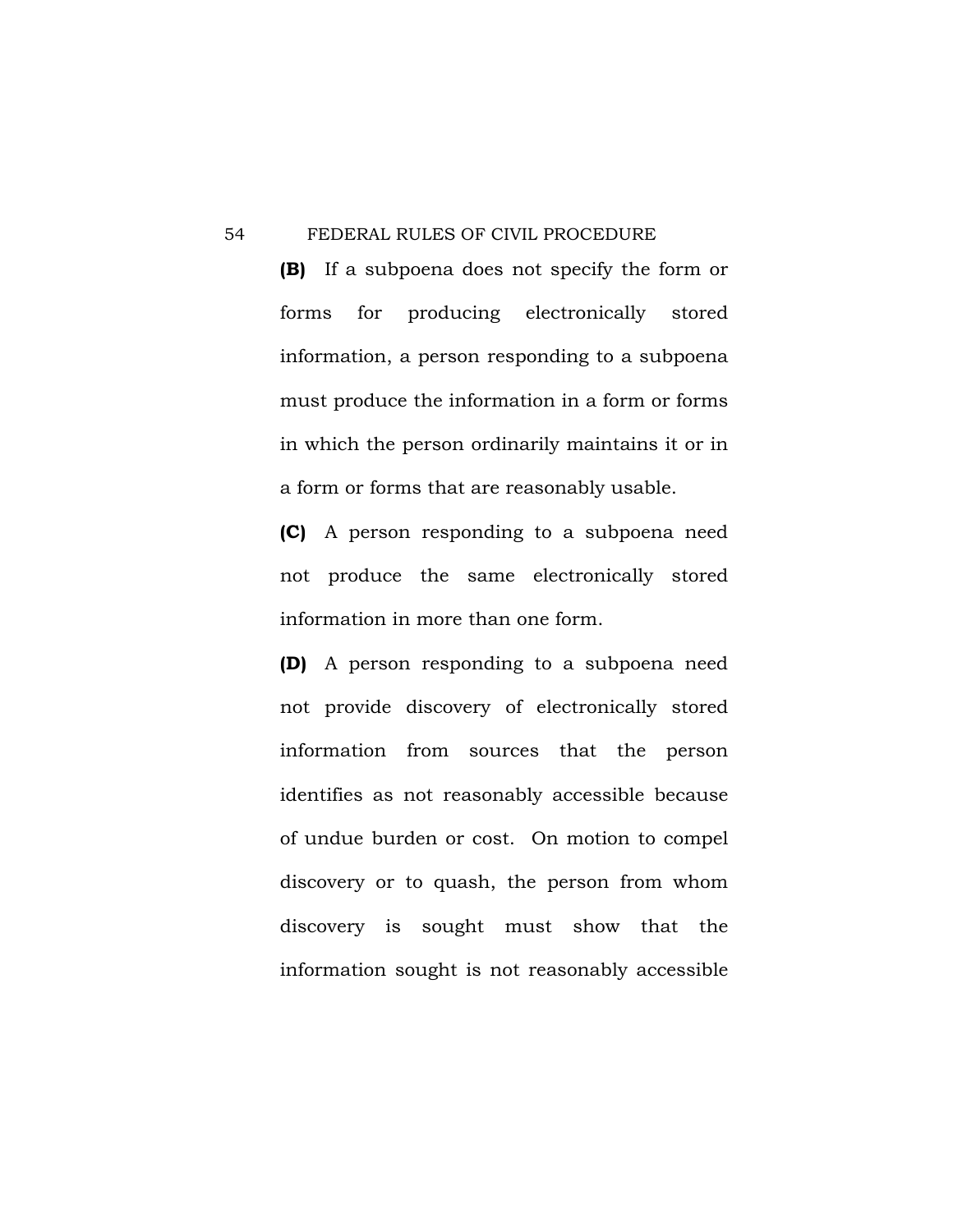FEDERAL RULES OF CIVIL PROCEDURE 55 because of undue burden or cost. If that showing is made, the court may nonetheless order discovery from such sources if the requesting party shows good cause, considering the limitations of Rule  $26(b)(2)(C)$ . The court may specify conditions for the discovery.

**(2) (A)** When information subject to a subpoena is withheld on a claim that it is privileged or subject to protection as trial-preparation materials, the claim shall be made expressly and shall be supported by a description of the nature of the documents, communications, or things not produced that is sufficient to enable the demanding party to contest the claim.

**(B)** If information is produced in response to a subpoena that is subject to a claim of privilege or of protection as trial-preparation material, the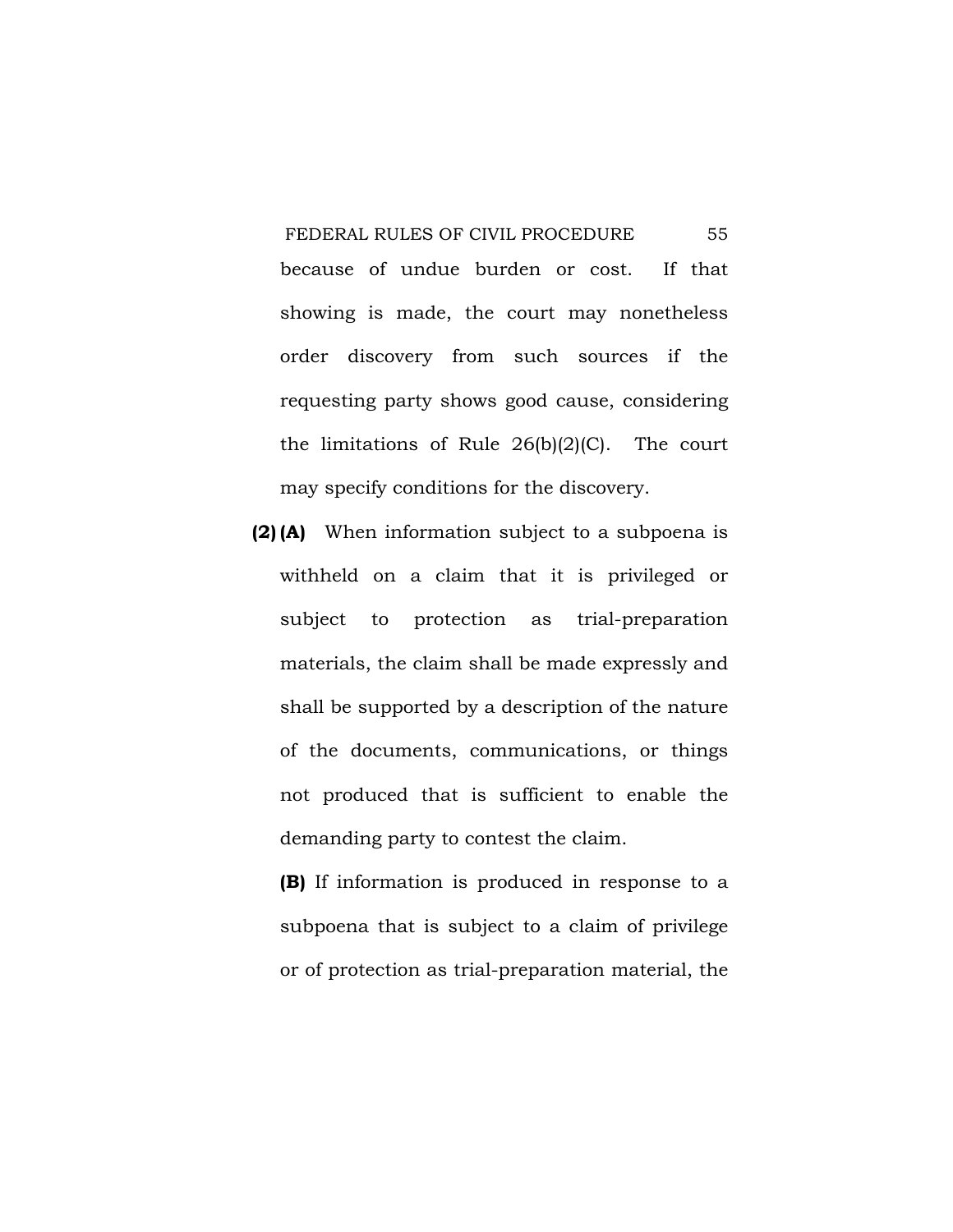person making the claim may notify any party that received the information of the claim and the basis for it. After being notified, a party must promptly return, sequester, or destroy the specified information and any copies it has and may not use or disclose the information until the claim is resolved. A receiving party may promptly present the information to the court under seal for a determination of the claim. If the receiving party disclosed the information before being notified, it must take reasonable steps to retrieve it. The person who produced the information must preserve the information until the claim is resolved.

**(e) Contempt.** Failure of any person without adequate excuse to obey a subpoena served upon that person may be deemed a contempt of the court from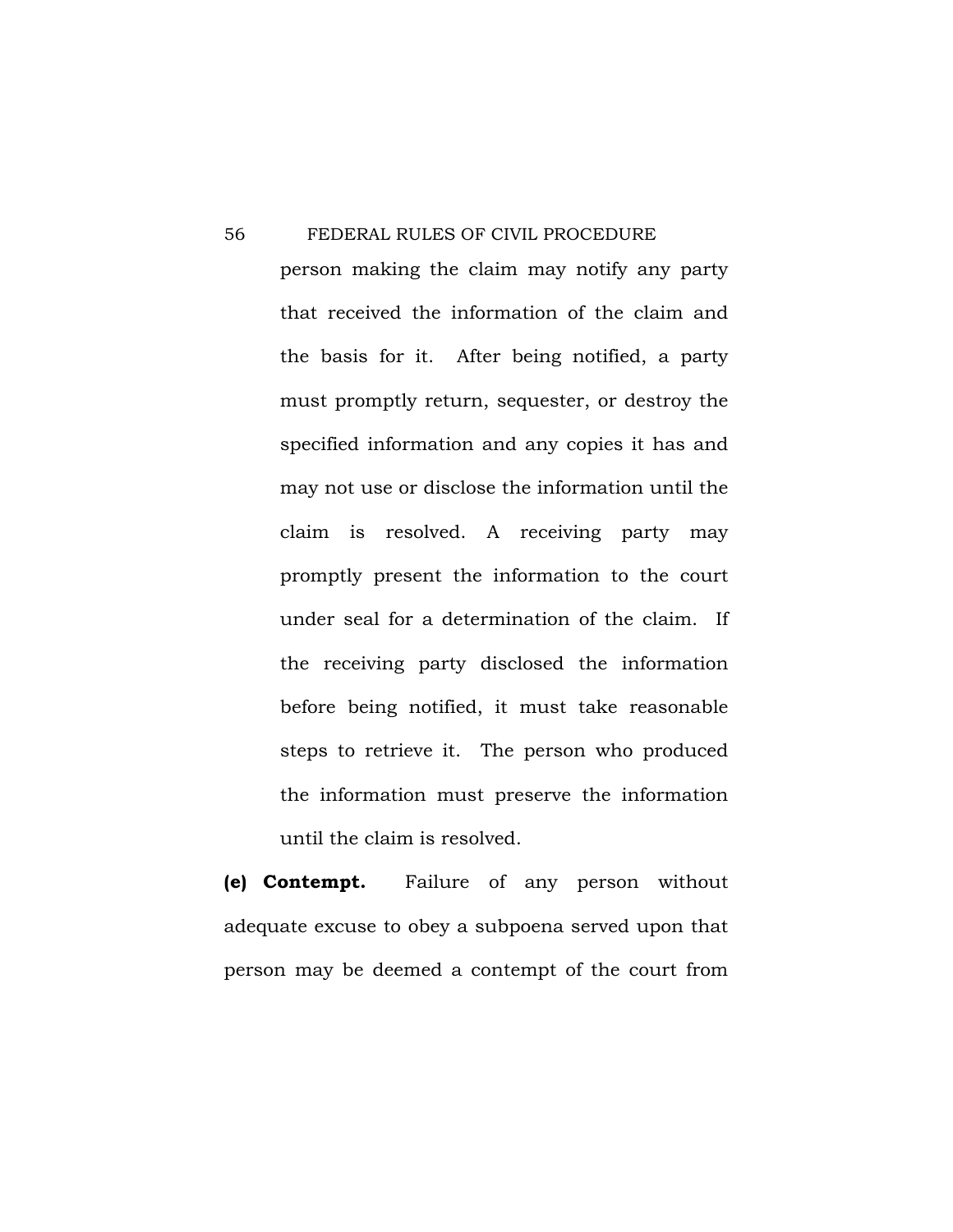which the subpoena issued. An adequate cause for failure to obey exists when a subpoena purports to require a nonparty to attend or produce at a place not within the limits provided by clause (ii) of subparagraph (c)(3)(A).

## **Committee Note**

 Rule 45 is amended to conform the provisions for subpoenas to changes in other discovery rules, largely related to discovery of electronically stored information. Rule 34 is amended to provide in greater detail for the production of electronically stored information. Rule  $45(a)(1)(C)$  is amended to recognize that electronically stored information, as defined in Rule 34(a), can also be sought by subpoena. Like Rule 34(b), Rule 45(a)(1) is amended to provide that the subpoena can designate a form or forms for production of electronic data. Rule 45(c)(2) is amended, like Rule 34(b), to authorize the person served with a subpoena to object to the requested form or forms. In addition, as under Rule 34(b), Rule 45(d)(1)(B) is amended to provide that if the subpoena does not specify the form or forms for electronically stored information, the person served with the subpoena must produce electronically stored information in a form or forms in which it is usually maintained or in a form or forms that are reasonably usable. Rule  $45(d)(1)(C)$  is added to provide that the person producing electronically stored information should not have to produce the same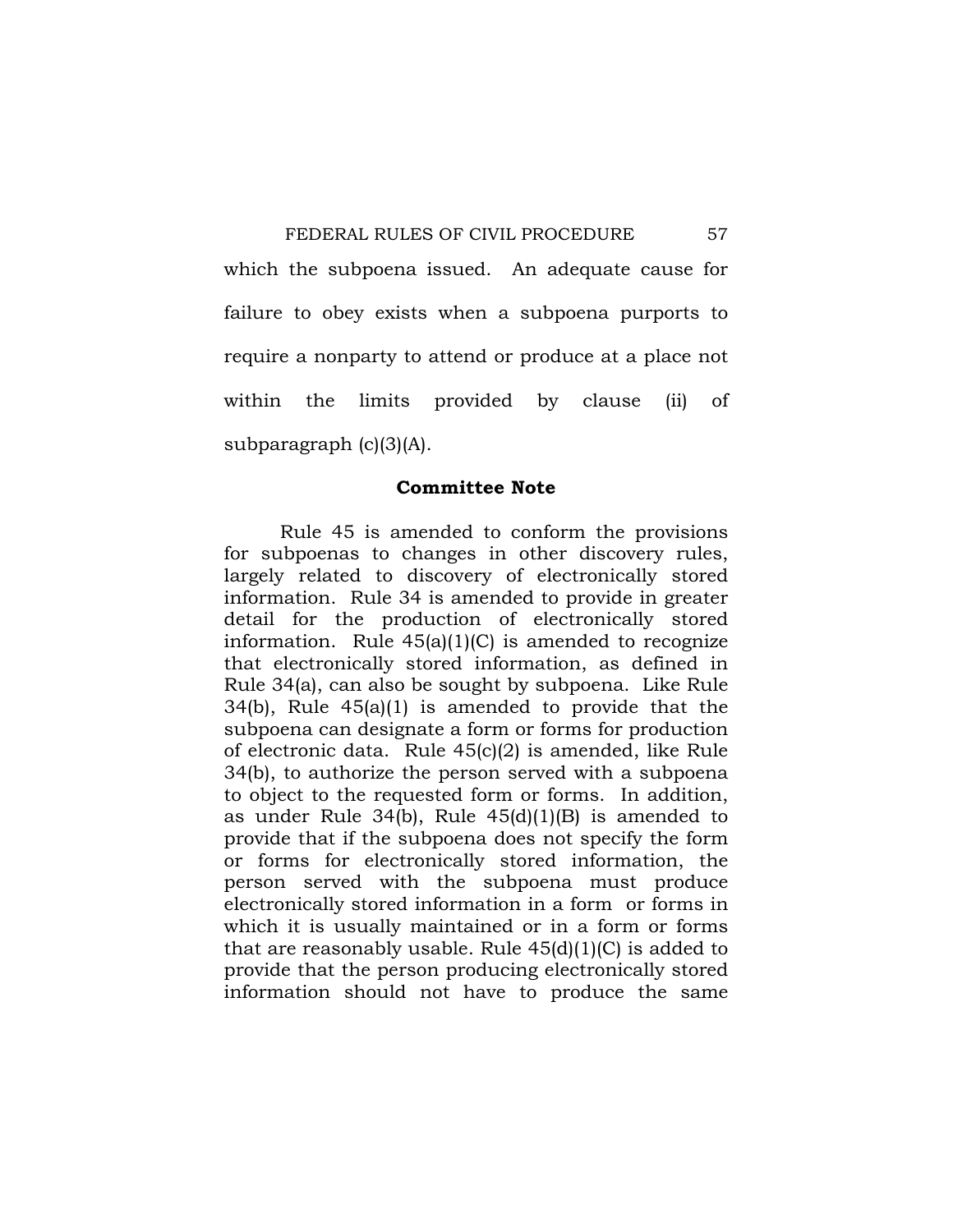information in more than one form unless so ordered by the court for good cause.

 As with discovery of electronically stored information from parties, complying with a subpoena for such information may impose burdens on the responding person. Rule 45(c) provides protection against undue impositions on nonparties. For example, Rule 45(c)(1) directs that a party serving a subpoena "shall take reasonable steps to avoid imposing undue burden or expense on a person subject to the subpoena," and Rule  $45(c)(2)(B)$  permits the person served with the subpoena to object to it and directs that an order requiring compliance "shall protect a person who is neither a party nor a party's officer from significant expense resulting from" compliance. Rule  $45(d)(1)(D)$  is added to provide that the responding person need not provide discovery of electronically stored information from sources the party identifies as not reasonably accessible, unless the court orders such discovery for good cause, considering the limitations of Rule 26(b)(2)(C), on terms that protect a nonparty against significant expense. A parallel provision is added to Rule 26(b)(2).

 Rule 45(a)(1)(B) is also amended, as is Rule 34(a), to provide that a subpoena is available to permit testing and sampling as well as inspection and copying. As in Rule 34, this change recognizes that on occasion the opportunity to perform testing or sampling may be important, both for documents and for electronically stored information. Because testing or sampling may present particular issues of burden or intrusion for the person served with the subpoena,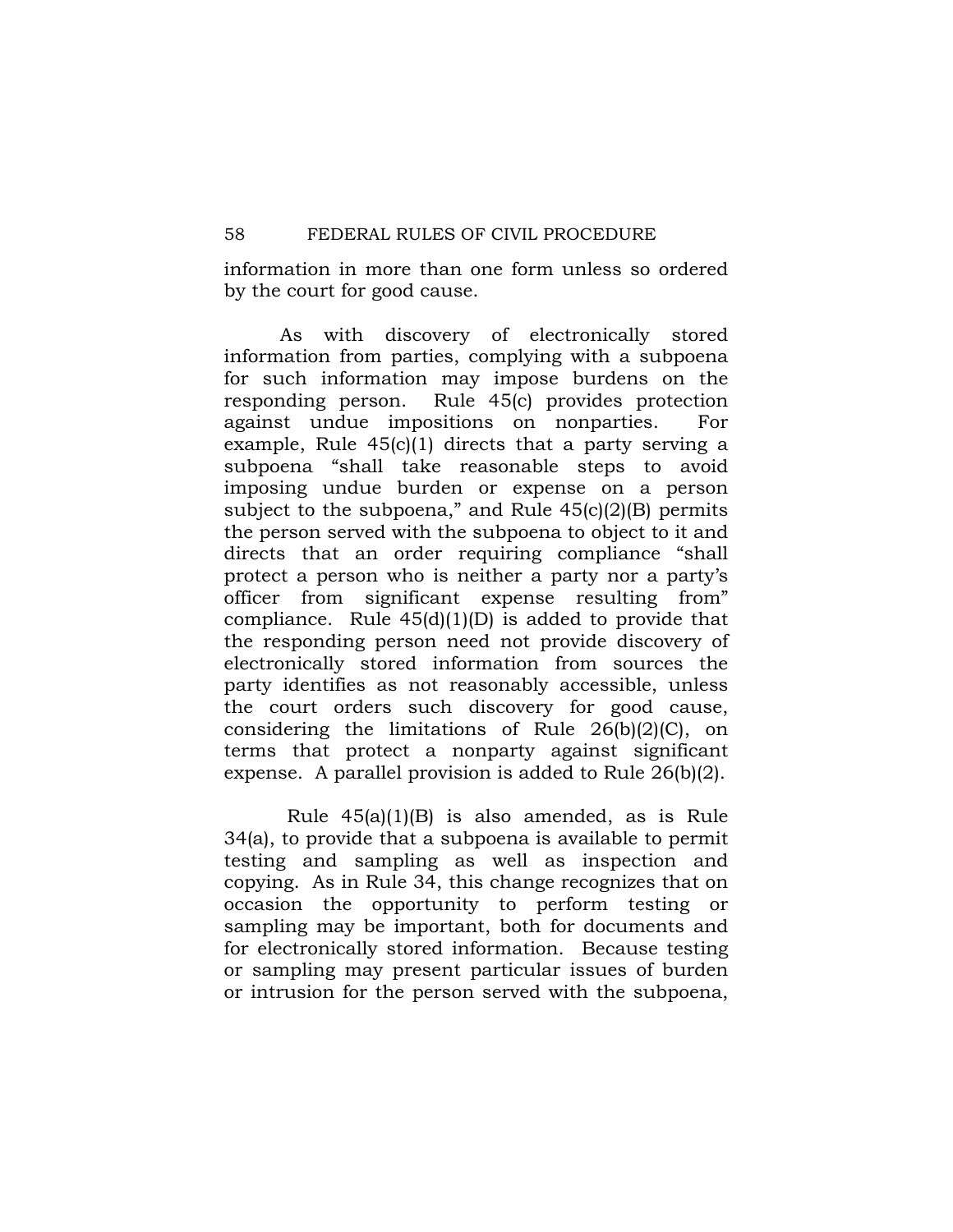however, the protective provisions of Rule 45(c) should be enforced with vigilance when such demands are made. Inspection or testing of certain types of electronically stored information or of a person's electronic information system may raise issues of confidentiality or privacy. The addition of sampling and testing to Rule 45(a) with regard to documents and electronically stored information is not meant to create a routine right of direct access to a person's electronic information system, although such access might be justified in some circumstances. Courts should guard against undue intrusiveness resulting from inspecting or testing such systems.

Rule  $45(d)(2)$  is amended, as is Rule  $26(b)(5)$ , to add a procedure for assertion of privilege or of protection as trial-preparation materials after production. The receiving party may submit the information to the court for resolution of the privilege claim, as under Rule 26(b)(5)(B).

 Other minor amendments are made to conform the rule to the changes described above.

# **Form 35. Report of Parties' Planning Meeting**

\* \* \* \* \*

**3. Discovery Plan**. The parties jointly propose to the

court the following discovery plan: [Use separate